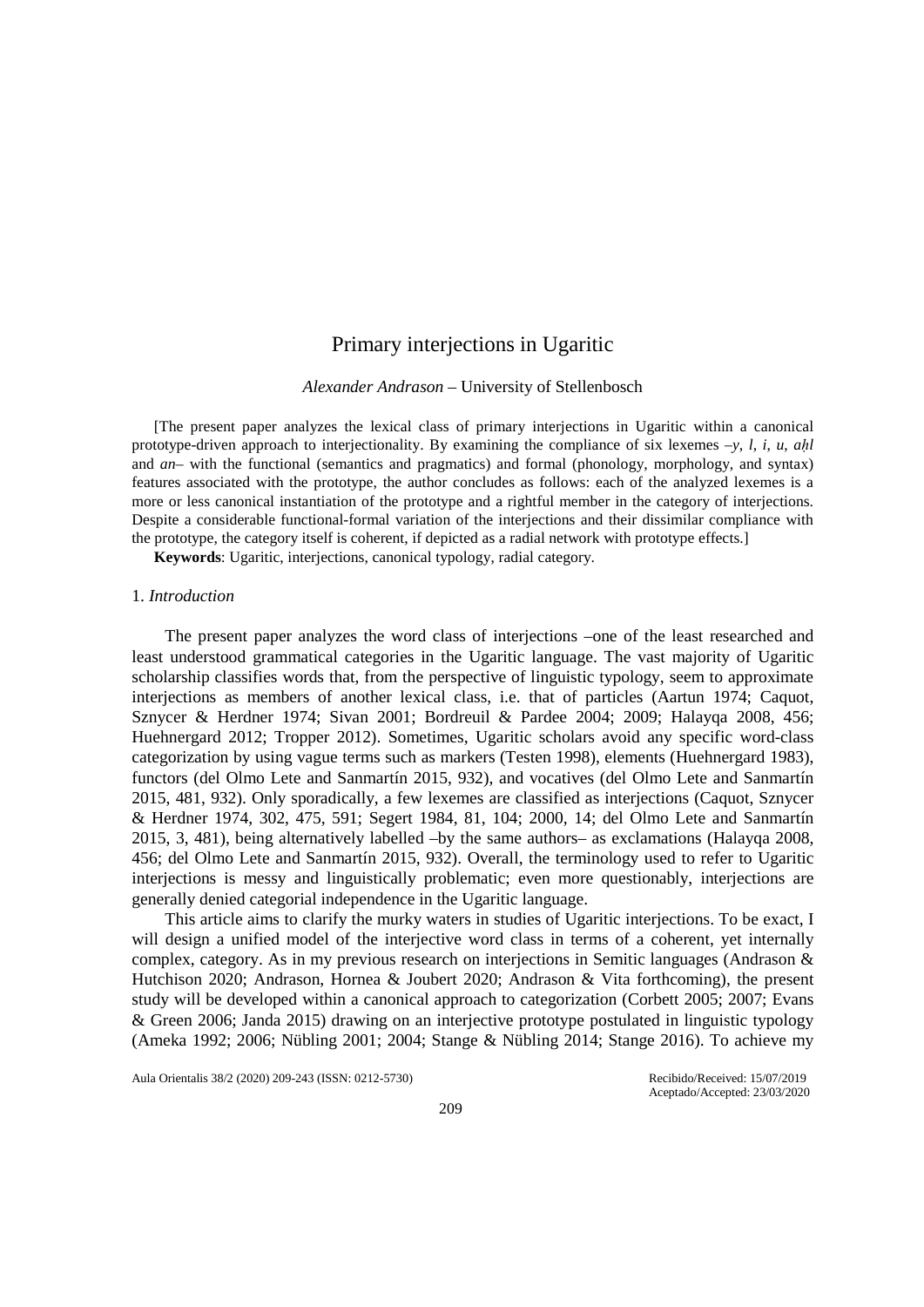objective, I will examine the interjective canonicity of six lexemes which are the optimal candidates to be included in the category of interjections. That is, I will determine the extent to which these lexemes comply with –or violate– the prototype of interjections in uses attested in the selected Ugaritic corpus (KTU3).

The paper will be organized as follows: in Section 2, I will present the underlying theoretical framework of my study. In Section 3, I will introduce the evidence that demonstrates the degree of compliance of the studied lexemes with the prototype of interjections. In Section 4, I will evaluate the results of my empirical study within the adopted framework and will design a holistic model of the interjective category in Ugaritic. Section 5 will conclude the article.

## 2. *Theoretical framework – A canonical approach to interjections*

In this paper, I follow a canonical approach to linguistic categorization (Corbett 2005; 2007). According to this approach, a linguistic category –in the case of the present study, the category of interjections– is defined as a radial network organized around a prototype. Members that comply with the prototype maximally are canonical –they occupy a central position in the category. Members that comply with the prototype minimally are non-canonical –they are located in the category's periphery. The intermediate zones of the category comprise members exhibiting a medium range of canonicity (Evans & Green 2006; Janda 2015). As a result, categorial belonging is not defined in terms of a neat alternative "either-or" but is rather conceived in terms of a gradient scale representing the extent of compliance with the category's prototype (Janda 2015).

The fundamental element in a canonical approach to categorization, which internally structures the entire category constituting the epicenter of its radiation, is the prototype. The prototype itself is defined cumulatively as a set of features that represent the most common and the most salient types of behaviors associated with a given category across languages (Croft 2003; Corbett 2005; 2007; Janda 2015). Therefore, albeit a convention constructed by linguists, the prototype is plotted in light of empirical data. Crucially, no prototypical feature is viewed as an essential and/or sufficient condition for the inclusion of an item into the category. The lack of such decisive features stems from two facts. First, members of the same category, in particular those that are non-canonical, need not have any feature in common among them. Second, even for minimally non-canonical members, the radiation proceeds by failing to comply with any of the prototypical features. In other words, no feature is immune to being lost when radiating from the categorial nucleus. [1](#page-1-0)

I have used a canonical approach in my previous studies on interjections in Semitic languages, i.e. Aramaic (Andrason & Hutchison 2020), Biblical Hebrew (Andrason, Hornea & Joubert 2020), and Canaano-Akkadian (Andrason & Vita forthcoming), as well as in research dedicated to interjections in other language families, e.g. Xhosa (Andrason & Matutu 2019; Andrason & Dlali [2](#page-1-1)020) and Tjwao (Andrason, Fehn, Phiri 2020).<sup>2</sup> Initially, when constructing the prototype of an interjection, I eclectically drew on earlier seminal publications devoted to the interjective category

<span id="page-1-0"></span> <sup>1.</sup> This, in turn, implies that categories overlap by sharing certain features and transmuting –both conceptually and diachronically– one into another.

<span id="page-1-1"></span><sup>2.</sup> As a result, without being reproduced verbatim, the theoretical section of the present paper coincides, to an extent, with the theoretical sections of those articles.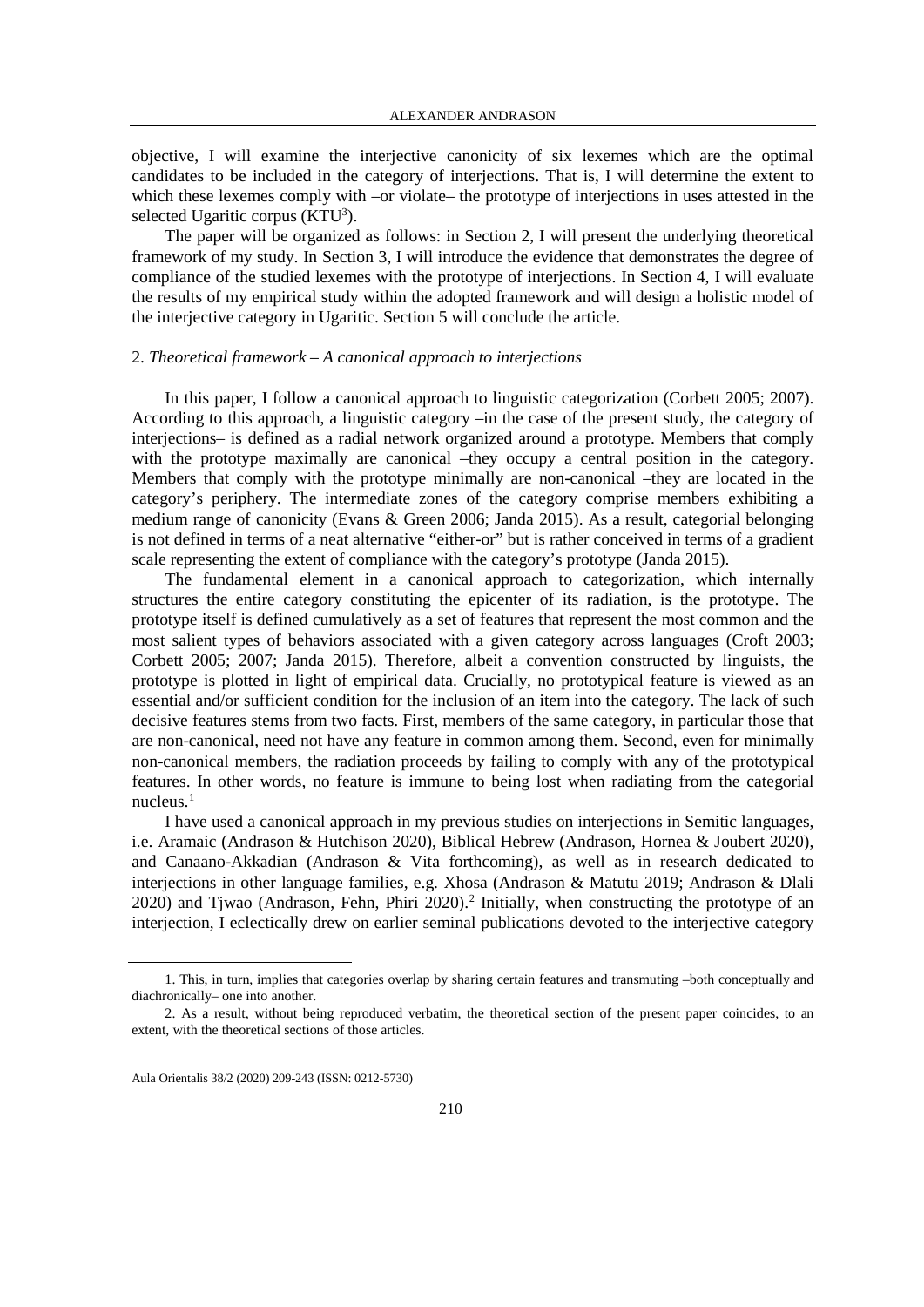in general linguistics, especially those authored by Ameka (1992; 2006), Ameka & Wilkins (2006), Nübling (2001; 2004), Stange & Nübling (2014), and Stange (2016). Gradually, by conducting my own typological research and testing the properties identified in previous scholarship on languages from diverse language phyla (Semitic, Bantu, Slavonic, Hellenic, Italic, Nilotic, and Khoe), I have compiled my own list of prototypical features. This list can be regarded as relatively reliable and comprehensive. [3](#page-2-0)

The features characterizing the prototype of an interjection concern both function (i.e. semantics and pragmatics) and form (i.e. phonetics, morphology, and syntax). To begin with, from a semantic perspective, interjections tend to give insight into the mental state of the speaker (Ameka 1992; 2006). Depending on the specific type of mental state being expressed, four classes of interjections may be distinguished: emotive, cognitive, conative, and phatic. Emotive interjections express emotional or sensorial states and exhibit an "I feel" component (Wierzbicka 1991; 1992; Ameka 1992, 110, 113; 2006, 743-744; Nübling 2004, 20; Stange & Nübling 2014, 1982-1983; Stange 2016, 8, 18-20). Cognitive interjections express the state of knowledge of the speaker, in terms of awareness, ignorance, understanding, remembering, or doubting (Wierzbicka 1991; Ameka 1992, 133; 2006, 744; Stange & Nübling 2014, 1983; Stange 2016,13). Conative interjections express volitional states. They are used to draw the attention of addressees or, similar to orders and exhortations, prompt them to engage in determined actions (Wierzbicka 1991; Ameka 1992, 113). Phatic interjections express the mental state of the speaker with regard to ongoing communication. They are used to establish, maintain, or terminate communication. They determine what part of information may enter into communication and what part is rejected; offer metacommentaries between conversational turns; and are widely exploited in rituals of welcoming, leave-taking, apologizing, or thanking (Ameka 1992, 113-114; 2006, 744; Ameka & Wilkins 2006, 9-10; Stange & Nübling 2014, 1983; Stange 2016, 12). From a pragmatic perspective, interjections are non-referential. They thus preclude discourses about parties other than the interlocutors themselves (Nübling 2004, 19; Stange & Nübling 2014, 1982-1983; Stange 2016, 10). Interjections are polysemous and their interpretation depends to a large extent on context and conversational inferences (Ameka 1992, 114; 2006, 743; Ameka & Wilkins 2006, 2-3; Stange & Nübling 2014, 1985; Stange 2016, 12, 41). Emotive and cognitive interjections are semi-automatic reflexes, i.e. spontaneous, instinctive, unplanned reactions to linguistic or extra-linguistic stimuli (Ameka 1992, 108-109; Nübling 2004, 19-20; Ameka & Wilkins 2006, 16; Stange & Nübling 2014, 1982-1983; Stange 2016, 10, 18, 20). They are also monologic and reflexive –they lack addressees and are not intended to trigger responses from other participants (Ameka 1992, 109; Nübling 2004, 20; Stange 2016, 42; Stange 2016, 11, 13, 42).[4](#page-2-1)

<span id="page-2-0"></span> <sup>3.</sup> My research has maintained the validity of most features associated with the prototype of interjections that had been postulated in literature, expanding them with a few new properties and modifying the range of some that had been previously included. Therefore, my list should not be viewed as a radically new inventory. It should rather be understood as a creative and critical synthesis of earlier scholarship and my own empirical studies.

<span id="page-2-1"></span><sup>4.</sup> In contrast, conative and phatic interjections are often deliberate, dialogic, and generally require the presence of an interlocutor (Wierzbicka 1991; Ameka 1992, 113; 2006, 744; Ameka & Wilkins 2006, 9; Stange & Nübling 2014, 1983; Stange 2016). There are other properties of interjections which are not relevant for this study: (a) interjections typically occur in oral language and in those types of written language that imitate oral language, e.g. comics and drama; and (b) interjections are related to gestures (Ameka 1992, 112; 2006, 743; Nübling 2004; Ameka & Wilkins 2006, 3; Stange & Nübling 2014, 1982-1983, 1986; Stange 2016, 45).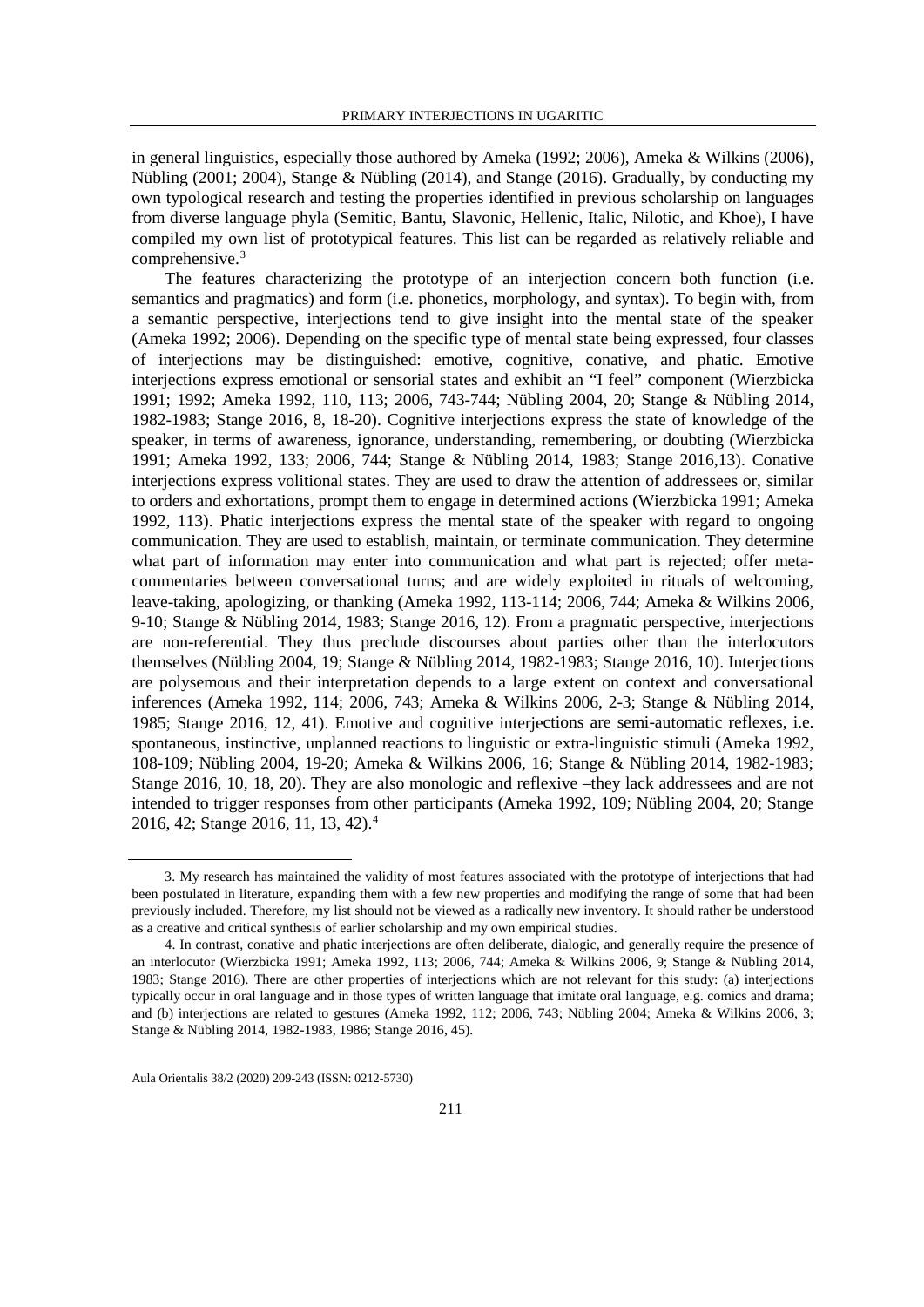Formal features of a prototypical interjection are equally complex. Phonetically, interjections exhibit a monosyllabic structure, either [C] or [CV] (Nübling 2001, 23; 2004, 24-25). They contain sounds and sound combinations that are atypical of, or entirely absent in other lexical classes found in the hosting language system (Ameka 1992, 112; 2006, 745; Nübling 2001, 23-24; 2004, 25; Velupillai 2012, 149; Stange & Nübling 2014, 1982, 1985; Stange 2016, 34-35). The vocalic component plays a more significant role in interjections than the consonantal component (Nübling 2001, 24; 2004, 26; Andrason & Dlali 2020). Interjections bear a full stress –they are uttered with increased intensity and louder speech volume (Nübling 2004, 22; Stange 2016, 20). Pluri-syllabic interjections exhibit harmonious patterns, e.g. vocal and consonantal harmony and reduplication (Nübling 2004, 26-27). Being propitious to lengthening or shortening, interjections are phonetically unstable. This is in turn visible in their graphic mutability (Nübling 2001, 23-24; 2004, 24, 26).<sup>[5](#page-3-0)</sup> Morphologically, interjections are characterized by a simple structure, being generally monomorphemic and indivisible in smaller meaningful elements (Ameka 1992, 111; 2006, 743- 744; Nübling 2001, 24; 2004, 29; Velupillai 2012, 149; Stange & Nübling 2014, 1985). This means that interjections fail to contain inflections and derivations, and do not exploit compounding mechanisms (Nübling 2001, 24; 2004, 29; Ameka 2006, 743-744; Stange & Nübling 2014, 1985; Stange 2016, 36). Interjections are morphologically anomalous, i.e. opaque and with no identifiable lexical structure (Nübling 2001, 24-25; 2004, 29; Ameka 2006, 744; Stange 2016, 50). Syntactically, interjections may be used both as parts of utterances (i.e. as words) and holophrastically as fully fledged, non-elliptical, autonomous utterances (Ameka 1992, 107-108; 2006, 743-745; Nübling 2001, 25; 2004, 20, 30; Stange & Nübling 2014, 1982-1983; Stange 2016, 20, 48). When used as parts of utterances, they are loosely integrated in the sentence/clause grammar or are not integrated at all. They lack a specific syntactic function and do not constitute core structural components. They are not governed by the predicate and its dependent elements, nor do they modify the predicate, its arguments, or other adjuncts (Ameka 1992, 108, 112; 2006, 745; Nübling 2001, 25; 2004, 31; Stange & Nübling 2014, 1985; Stange 2016, 20, 48). Although compatible with negative and interrogative clauses, interjections fail to participate in the syntactic operations of negation and interrogation (Nübling 2001, 25; 2004, 30). This is related to their ability to entertain illocutionary force that is independent from that of the rest of the utterance. Interjections do not enter into constructions with other word classes and/or the remaining elements of the sentence/clause, with the exception of other interjections and vocatives (Ameka 1992, 112; 2006, 743-744; Nübling 2001, 25; 2004, 31). Interjections occupy an utterance peripheral position, at its left (and less frequently, right) edge (Nübling 2001, 25; 2004, 31; Nordgren 2015, 44). They are phonologically separated from the rest of the utterance, e.g. by comma intonation, pause, and contouring, thus forming an autonomous intonational phrase (Ameka 1992, 108; 2006, 745; Nübling 2001, 25; 2004, 30; Nordgren 2015, 45).

Given the adopted approach, the method of my research will consist of examining the extent to which potential Ugaritic interjections comply with the interjective prototype postulated in linguistic typology. This compliance will enable me to demonstrate the presence of the lexical class of interjections in Ugaritic and determine its overall organization. A set of such potential candidates –

<span id="page-3-0"></span> <sup>5.</sup> Another phonetic property of interjections is their close relationship with tone. That is, tone often plays a phonemic function in interjections even in non-tonal languages (Nübling 2001, 22-23; 2004, 22-23). This feature cannot be assessed in ancient languages such as Ugaritic.

Aula Orientalis 38/2 (2020) 209-243 (ISSN: 0212-5730)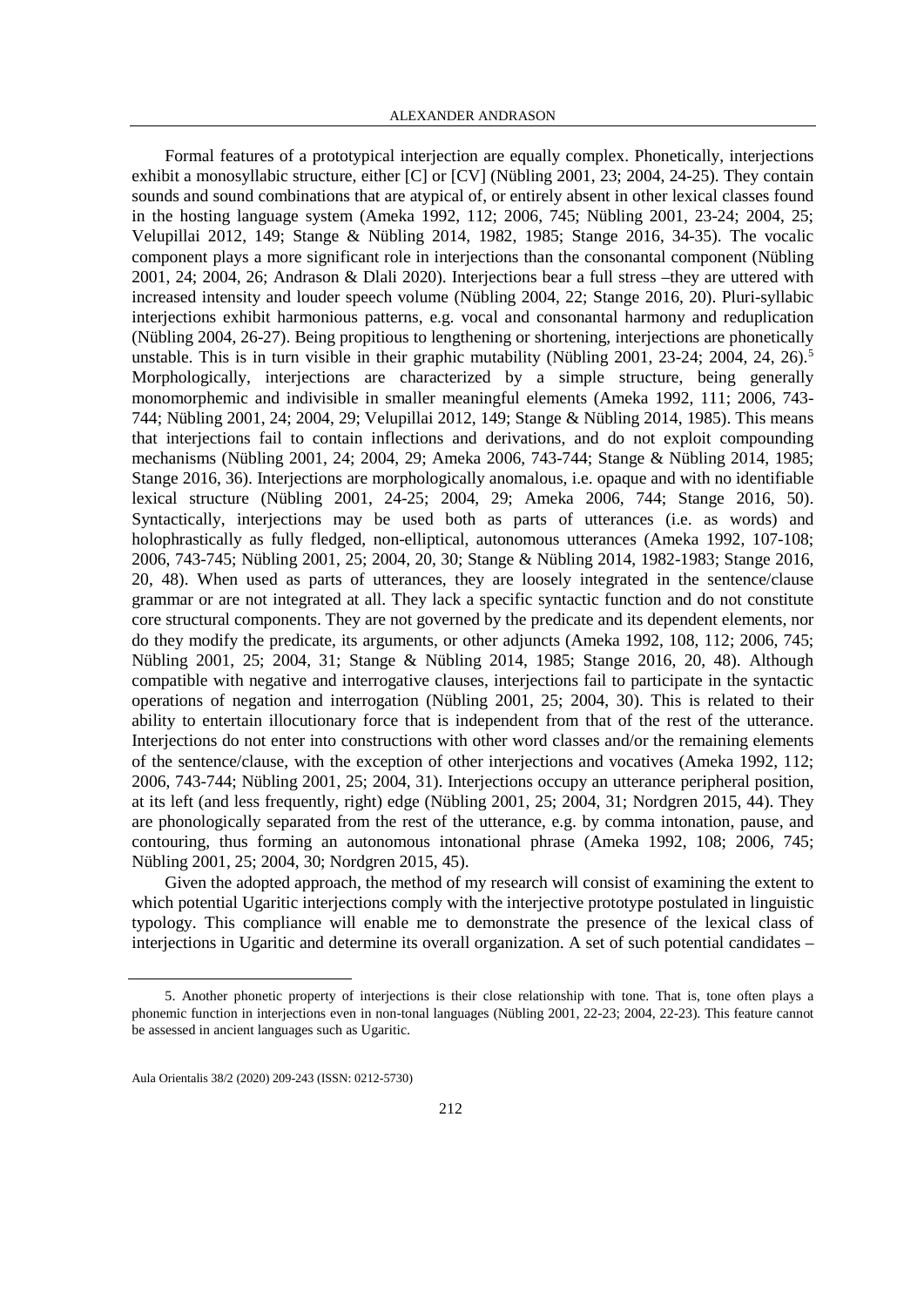namely, the lexemes  $y$ , *l*, *i*, *u*, *ahl*, and *an*– and the list of their occurrences have been identified in a preliminary study by means of the comprehensive Ugaritic concordance (Cunchillos, Vita & Zamora 2003) and by reviewing the principal works dedicated to these lexemes in Ugaritic scholarship, despite differences in the terminology used to refer to them (i.e. particle, element, marker, functor, vocative, exclamation, or interjection). These aforementioned works include grammars (Sivan 2001; Bordreuil & Pardee 2004, 2009; Huehnergard 2012; Tropper 2012), dictionaries (Tropper 2008; del Olmo Lete and Sanmartín 2015, 932), and articles as well as other monographs (Aartun 1974; Segert 1984; Huehnergard 1983; Testen 1998). This list has been composed by excluding lexemes that could be classified more accurately as particles, whether modal<sup>[6](#page-4-0)</sup> or pragmatic,<sup>[7](#page-4-1)</sup> as well as secondary interjections,<sup>[8](#page-4-2)</sup> including exclamations.<sup>[9](#page-4-3)</sup> In so doing, I followed the current linguistic theory where modal particles, pragmatic particles, and exclamations are viewed as lexical classes or grammatical categories essentially different from interjections (Ameka 1992) and where the membership of less grammaticalized secondary interjections in the interjective lexical class is also problematic (Meinard 2015, 154). As a result, the list includes only those lexemes that seem to approximate primary interjections, i.e. elements that are primarily used as interjections. This "primal quality" could be original and date to the beginning of the grammatical life of interjective lexemes. Alternatively, it could be acquired through a profound interjectionalization of initially non-interjective lexemes and constructions (Ameka 1992, 110-111; 2006; Nübling 2001; 2004; Stange & Nübling 2014, 1982, 1986-1988; Stange 2016, 48-49).<sup>[10](#page-4-4)</sup> This

<span id="page-4-2"></span>8. Secondary interjections are non-interjective word classes or larger constructions whose grammaticalization into interjections (or interjectionalization) is only partial. That is, their non-interjective origin is transparent and the link with nouns, verbs, adverbs, and other word classes and phrases is fully recoverable: both functionally and formally (Ameka 1992; 2006; Nübling 2001; Ameka & Wilkins 2006, 3-4; Meinard 2015, 154; Norrick 2009, 867-869; Stange 2016, 18- 19). Often, they are formally nouns, verbs, and adverbs, or exhibit clausal/phrasal structures hosting morphemes, including derivations and inflections. Common types of secondary interjections are swearwords, nouns in the vocative case, imperatives, and *yes*/*no* words (Ameka 1992, 110-111; Stange 2016, 19).

<span id="page-4-3"></span>9. Exclamations constitute a functional category which contains utterances composed of any lexical classes that are used in an exclamatory manner (Ameka 1992, 108, 111). They are the least grammaticalized secondary interjections.

<span id="page-4-4"></span>10. Of course, given the gradualness of all grammaticalization processes (Hopper & Traugott 2003) the line dividing secondary interjections from (some) primary interjections is fuzzy (for details, consult Nübling 2001 and Stange & Nübling 2014). For a detailed account of the process of interjectionalization consult Nübling (2001).

<span id="page-4-0"></span> <sup>6.</sup> Particles are not mental acts but rather indicate the speaker's argumentative relationship to the proposition or communication (Ameka 1992, 107, 111; Fischer 2007, 47; Degand, Cornillie & Pietrandrea 2013, 3). They also fail to entertain an independent illocutionary force. Instead, they are used to "modify the illocutionary force" of an utterance and have scope over the sentence (Ameka 1992, 107, 110; Degand, Cornillie & Pietrandrea 2013, 7). Crucially, particles cannot be used holophrastically (Ameka 1992, 107; Degand, Cornillie & Pietrandrea 2013, 7). To occur they require a clausal structure into which they are well integrated (Ameka 1992, 107, 109). They are typically unstressed (Degand, Cornillie & Pietrandrea 2013, 7).

<span id="page-4-1"></span><sup>7.</sup> Pragmatic particles logically structure and manage the speech or conversation (Fischer 2006, 9) by indicating the relationship between the parts of a discourse and delimitating boundaries of discourse parts (Ameka 1992, 107, 114). Pragmatic particles include: "response signals, segmentation signals, hesitation markers, discourse connectives, evidential markers, conversational management markers" (Degand, Cornillie & Pietrandrea 2013, 5), as well as "discourse coordinators, interaction markers, and punctors" (ibid; citing Sankoff et al. 1997). Formally, in contrast to interjections, pragmatic particles fail to be used holophrastically and tend to be bleached and phonologically reduced forms of their sources (Ameka 1992; Degand, Cornillie & Pietrandrea 2013, 6). Moreover, pragmatic particles "are multifunctional linguistic expressions and  $(...)$  do not form a recognized  $(...)$  word class" (Degand, Cornillie & Pietrandrea 2013, 5) but rather a "functional category" (Ameka 1992, 107).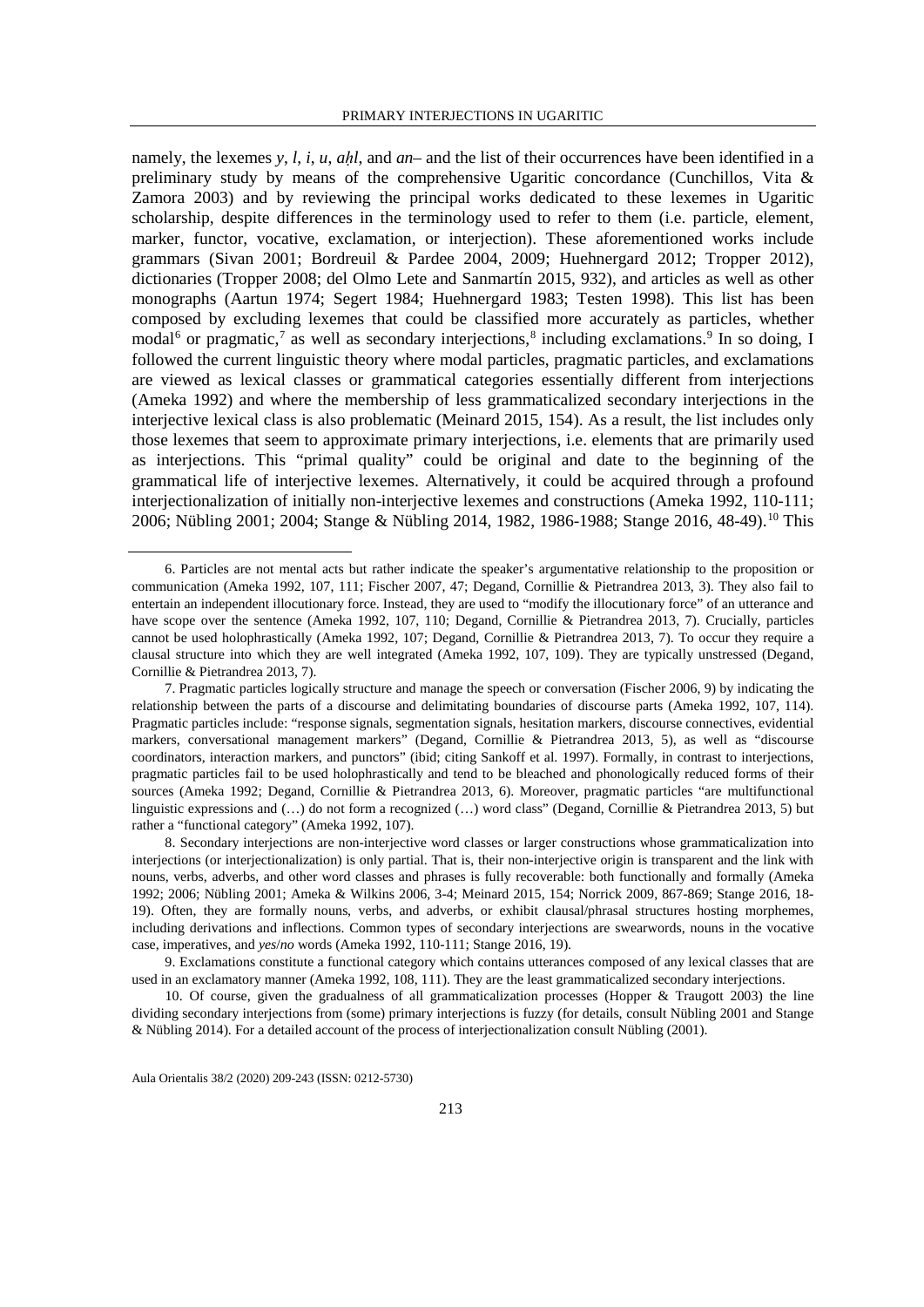was again in line with current linguistic scholarship and the common identification of primary interjections as the most canonical members of the interjective word class.<sup>[11](#page-5-0)</sup> The occurrences of the potential interjections have been restricted to (mainly) literary and religious texts as edited in  $KTU<sup>3</sup>$ , i.e. sections 1.1-1.182, which constitute the corpus of my research.

Lastly, I would like to emphasize that the focus of my inquiry is linguistic rather than philological. I am not concerned with proposing a new reading of a particular example or a new contextual interpretation of a lexeme. Instead, I am interested in examining the category of interjections in Ugaritic holistically in light of recent advances in general linguistic theory. Therefore, I approach my evidence globally, aiming at larger generalizations that would have theory-related implications.

## 3. *Evidence – Primary interjections in Ugaritic*

In the present section, I will test the six interjective candidates  $-\gamma$ , *l*, *i*, *u*, *ahl*, and *an*– for their compliance with the prototype of interjections. For each lexeme, I will firstly introduce all potential instances of use. After that, I will examine the functional (semantic and pragmatic) and formal (phonetic, morphological and syntactic) properties emerging from these attestations. This presentation is deliberate and reflects my interest in the interjective category in Ugaritic as a holistic phenomenon as well as the linguistic orientation of my study, as I explained in the previous section. $^{12}$ 

3.1. *Y*

There are twenty-three possible cases of the interjection *y* in Ugaritic (see (1.a-z) below). [13](#page-5-2) Of all those examples, two (namely, (1.c) and (1.h)) are highly problematic (Wyatt 2002, 95, 234; Tropper 2012, 804).

- (1) a. *ʕbdk . bʕl . y ymm . ʕbdk . bʕl* (1.2.I.36) 'Your servant is Baal,<sup>[14](#page-5-3)</sup> **Y** Yam, your servant is Baal' (Sivan 2001, 186; Wvatt 2002, 61; Pardee 2003a, 246; Tropper 2012, 804; del Olmo Lete & Sanmartín 2015, 932).[15](#page-5-4)
	- b.  $[bn(t) \cdot b \cdot k \cdot y \cdot \lim \cdot bnt \cdot c] \cdot bh[t]k a[1 \cdot t] \cdot \lim \{ (1.3 \cdot 19^{-20}) \}$ (i) '[Let not the sons of] your house, **Y** Il, let not the daughters of your house rejoice, let not the children of your palace rejoice!' (Wyatt 2002, 86).

<span id="page-5-0"></span> <sup>11.</sup> Given the objective of my research (i.e. the analysis of the category of interjections) and the approach used (i.e. a canonical prototype-driven approach), I will not compare the potential members of the interjective category in Ugaritic for their compliance with other related categories, especially modal and pragmatic particles, as well as exclamations.

<span id="page-5-1"></span><sup>12.</sup> The same manner of the presentation of data has been used in some of my studies dedicated to other languages, e.g. Aramaic (Andrason & Hutchison 2020) and Canaano-Akkadian (Andrason & Vita forthcoming).

<sup>13.</sup> The order of the examples reflects that of *KTU*3.

<sup>14.</sup> All proper names will be translated following Wyatt (2002).

<span id="page-5-4"></span><span id="page-5-3"></span><span id="page-5-2"></span><sup>15.</sup> In the Ugaritic text, interjections will be marked in bold. In translations, I will not use English equivalents but will instead gloss interjections by means of its Ugaritic form (i.e. *y*, *l*, *i*, *u*, *aḥl*, and *an*). The English translations offered in this article generally draw on or combine the translations proposed in scholarship as indicated by references. The German translations are quoted literally with the exception of the interjective lexeme itself which is glossed. Proper nouns are adjusted to English in most translations.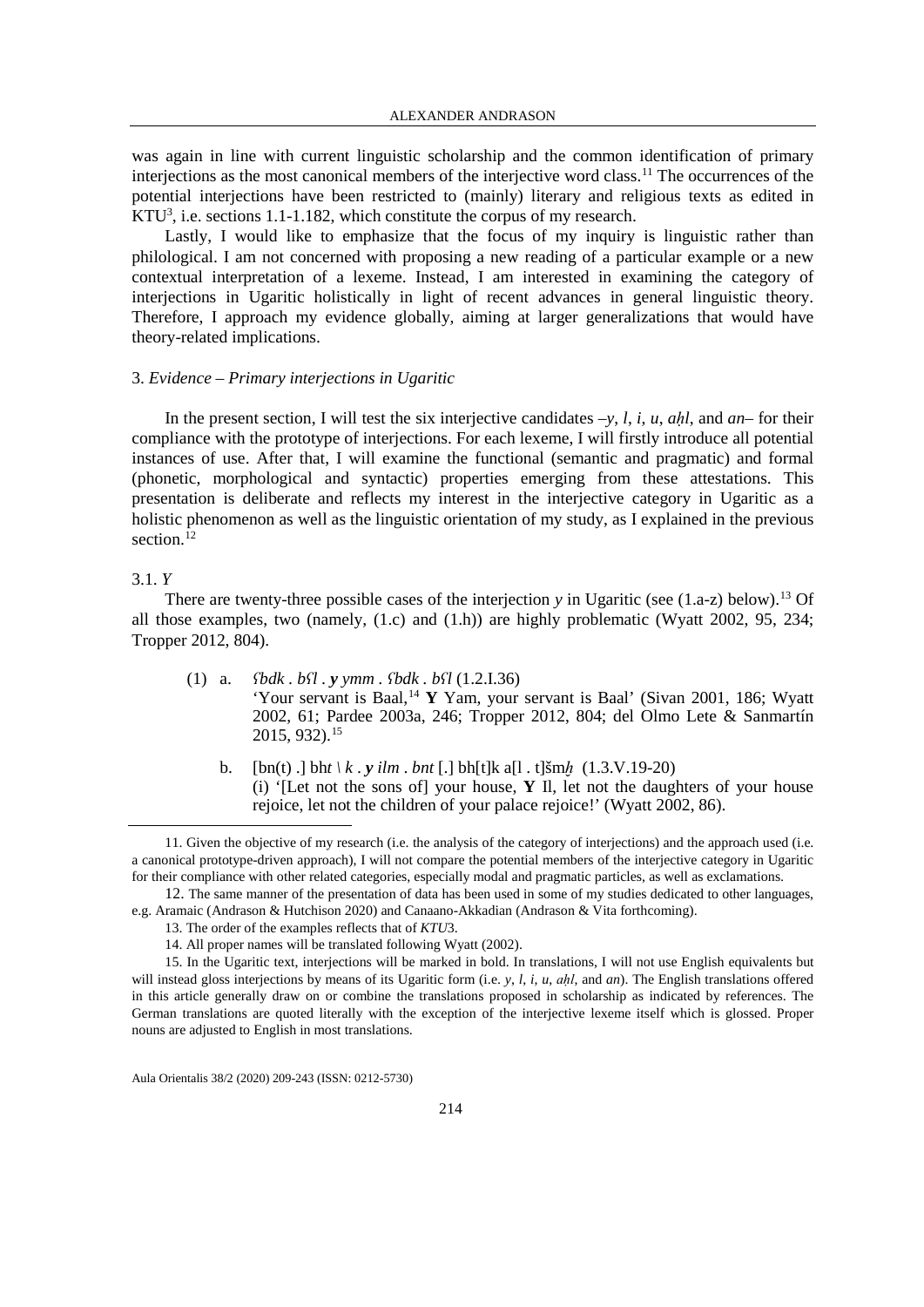(ii) [(in the) [building/grandeur/construction of] your house, **Y** Il, in the building/grandeur/construction of your house do not rejoice (Pardee 2003a, 254; Smith & Pitard 2009, 74; del Olmo Lete & Sanmartín 2015, 932); 'In/m…deines Hauses, o Ilu, in/m deines Hauses [fr]eue dich nicht!' (Tropper 2012, 804).

- c. [ ]*y . ilm . d mlk* (1.4.III.9) "Y Ilu (?), der..." (Tropper 2012, 804).<sup>[16](#page-6-0)</sup>
- d. *pl* . *ʕnt* . *šdm* . *y špš \ p*l . *ʕnt* . *šdm* [.] *i*l (1.6.IV.1 and par.) (i) 'Dried up / parched are the furrows of the fields, **Y** Shapsh, dried up are the furrows of the PN's (Il) fields' (Pardee 2003a, 271; del Olmo Lete & Sanmartín 2015, 932); see similarly: 'Rissig sind die Furchen der Felder … geworden, **Y** Špš' (Aartun 1974, 37); 'Vertrocken sind die Furchen der Äcker, **Y** Šapšu, vertrocknet die Furchen der Äcker Ilus / (o) Ilu' (Tropper 2012, 804); (ii) 'Search the wells of the steppe, **Y** Shapsh, search the wells of the vast steppe.' (Wyatt 2002, 137-138).
- e. *pl* . *ʕnt* . *šdm* . *y špš \ p*l . *ʕnt* . *šdm . i*l [.] (1.6.IV.12) ibid. (1.d) (Aartun 1974, 37; Wyatt 2002, 138-139; Pardee 2003a, 271; Tropper 2012, 804; del Olmo Lete & Sanmartín 2015, 932).
- f. *an . l . an . y špš* . [[a]]  $\tan$  . *l . an . il . y*ġr[k] (1.6.IV.22) (i) 'Wheresoever, **Y** Shapsh, wheresoever (you are/go), may Il keep you' (Wyatt 2002, 139; Pardee 2003a, 271; Tropper 2012, 804; del Olmo Lete & Sanmartín 2015, 932).
	- (ii) 'wo? wohin? **Y** Špš' (Aartun 1974, 37).
- g. *a*tt *[.* tq*]*ḥ *. y* k*r*t *. att \ tq*ḥ *.* b*t*k (1.15.II.21-22) (i) '[Take] a wife, **Y** Keret, take a wife to your house' (Wyatt 2002, 209). (ii) 'Die Frau, die du genommen hast, **Y** Keret; die Frau, die du in dein Haus genommen hast' (Tropper 2012, 804); 'die Frau, die du nimmst, **Y** Krt' (Aartun 1974, 37); 'The woman you have taken, **Y** Keret' (del Olmo Lete & Sanmartín 2015, 932).
- h. *y at*r[t ] (1.16.V.6)
- '**Y** Atiraty[tu…]' (Tropper 2012, 804). [17](#page-6-1) i. *ytbr*  $\ln n \cdot y$  *bn . y<sup>tbr</sup> . hrn*  $\ln x$ <sup>2</sup> *rišk* (1.16.VI.54-56) 'May Horon, **Y** (my) son, may Horon break your head (Sivan 2001, 186; Wyatt
- 2002, 241; del Olmo Lete & Sanmartín 2015, 932). i. *prfm.sdk.vbn[.bln]*  $\sqrt{pr}$ *n.sdk* (1.17.V.37) 'The first-fruits of your hunt(ing), **Y** son, […] the first-fruits of your hunt(ing) (Wyatt 2002, 270; del Olmo Lete & Sanmartín 2015, 932; see also Tropper 2012,

804).

<span id="page-6-1"></span><span id="page-6-0"></span> <sup>16.</sup> Absent in Aartun (1974), Sivan (2001), Wyatt (2002, 95), Smith & Pitard (2009, 78), and del Olmo Lete & Sanmartín (2015, 932).

<sup>17.</sup> Absent in Aartun (1974), Sivan (2001), Wyatt (2002, 234), del Olmo Lete & Sanmartín (2015, 932).

Aula Orientalis 38/2 (2020) 209-243 (ISSN: 0212-5730)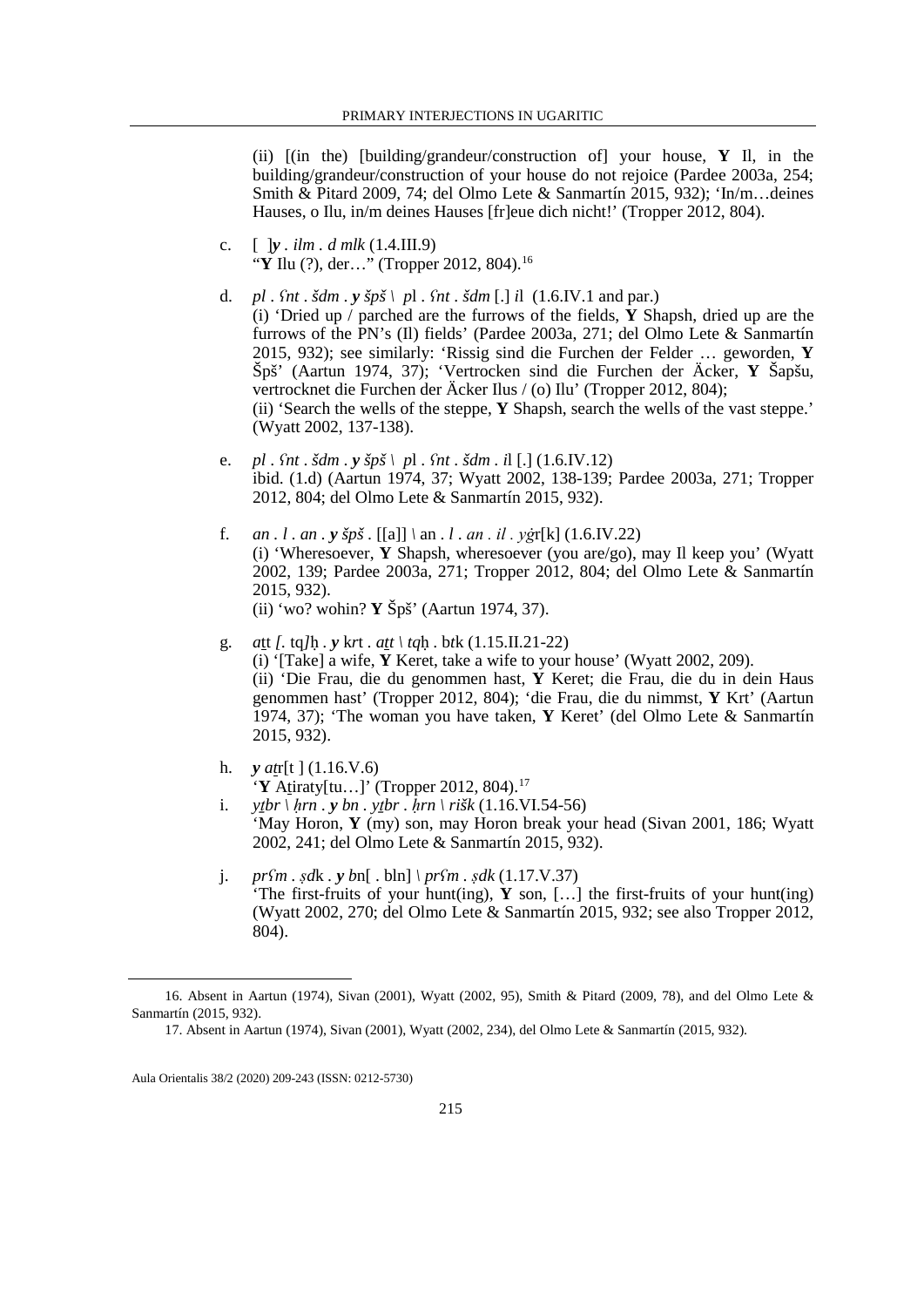- k. *al . t*šr*gn . y btltm. dm . l ġzr \ šrgk ḫḫm* (1.17.VI.34) 'Do not deceive me, **Y** Virgin, for to a hero your deceit is rubbish!' (Wyatt 2002, 274); see similarly: 'do not deceive me, **Y** Virgin' (Sivan 2001, 186); 'Belüge mich nicht, **Y** Jungfrau; den für einen Helden sind deine Lügen wirkungslos!' (Tropper 2002, 804); 'Do not entangle me, **Y** Virgin!' (del Olmo Lete & Sanmartín 2015, 505, 932).
- l. *y lkm . qr . mym . d* ʕ[lk] *\ m*ḫ*ṣ . a*qh*t ġzr* (1.19.III.46) '**Y** to you, Qar-Mayim because nea[r you] was smitten Aqhat the hero!' (Wyatt 2002, 307; del Olmo Lete & Sanmartín 2015, 505, 932); 'Wehe dir, (**Y**) Wasserquelle' (Tropper 2012, 805).
- m. *y lk*.  $mrt \tbinom{g}{l}$ . *b nr*. d *Slk*. *mhs*. *aght*  $\gtrsim \frac{g}{r}$  (1.19.III.51) '**Y** to you, Mararat-Tagulalu-Baniri, because near you was smitten Aqhat the hero!' (Wyatt 2002, 307); 'Weh dir, (**Y**) PN' (Tropper 2012, 805).
- n. *y lk . qrt . ablm \ d* ʕlk . *mḫṣ . aqht . ġzr* (1.19.IV.4) '**Y** to you, Abilim, because near you was smitten Aqhat the hero!' (Wyatt 2002, 307); 'Weh dir, Stadt Ablm' (Aartun 1974, 76).
- o. *y .* m*t . mt . nḥt*m *. ḫṭk* (1.23.40) '**Y** husband, husband, your staff is lowered' (Aartun 1974, 37; Wyatt 2002, 331; Tropper 2012, 804; see also del Olmo Lete & Sanmartín 2015, 932).
- p. *y . ad . ad . nḥtm . ḫṭk* (1.23.43) '**Y** father, father, lowered is your staff' (Aartun 1974, 37; Wyatt 2002, 331; Tropper 2012, 804; see also del Olmo Lete & Sanmartín 2015, 932).
- r.  $y \cdot mt \cdot mt \setminus nhtm \cdot ht \in (1.23.46-47)$ *ibid*. (1.o) (Aartun 1974, 37; Wyatt 2002, 332; Tropper 2012, 804).
- s. **y** . *att* . *itrḫ \ y bn* . *aš*l*d . šu* (1.23.64–65) '**Y** women (wives) whom I have married, **y** son(s) whom I have begotten, arise (Wyatt 2002, 334; Tropper 2012, 804; del Olmo Lete & Sanmartín 2015, 932).
- t. *y . nġr \* nġ*r . pt*ḥ (1.23.69) '**Y** guard, guard, open (up)! (Sivan 2001, 186; Wyatt 2002, 335; Tropper 2012, 804; del Olmo Lete & Sanmartín 2015, 932).
- u. *pl . tbʕn . y ymm* (1.83.11) 'Toward the desert (or Dried up) shall you be scattered, **Y** Yam! (Pitard 1998; see Wyatt 2002, 369; '**Y** Yammu' Tropper 2012, 804; cf. del Olmo Lete & Sanmartín 2015, 932). [18](#page-7-0)
- v *hmlt ḫt . y n*hr (1.83.12) (del Olmo Lete & Sanmartín 2015, 932) 'To the multitudes of H̬t, o Nahar! (You shall not see / Indeed you shall)' (Pitard 1998; cf. Wyatt 2002, 369; see also '**Y** Naharu' Tropper 2012, 804; cf. del Olmo Lete & Sanmartín 2015, 932).

<span id="page-7-0"></span> <sup>18.</sup> The verb *tbc* means 'to go, leave, depart; to die' (del Olmo Lete and Sanmartín 2015, 844).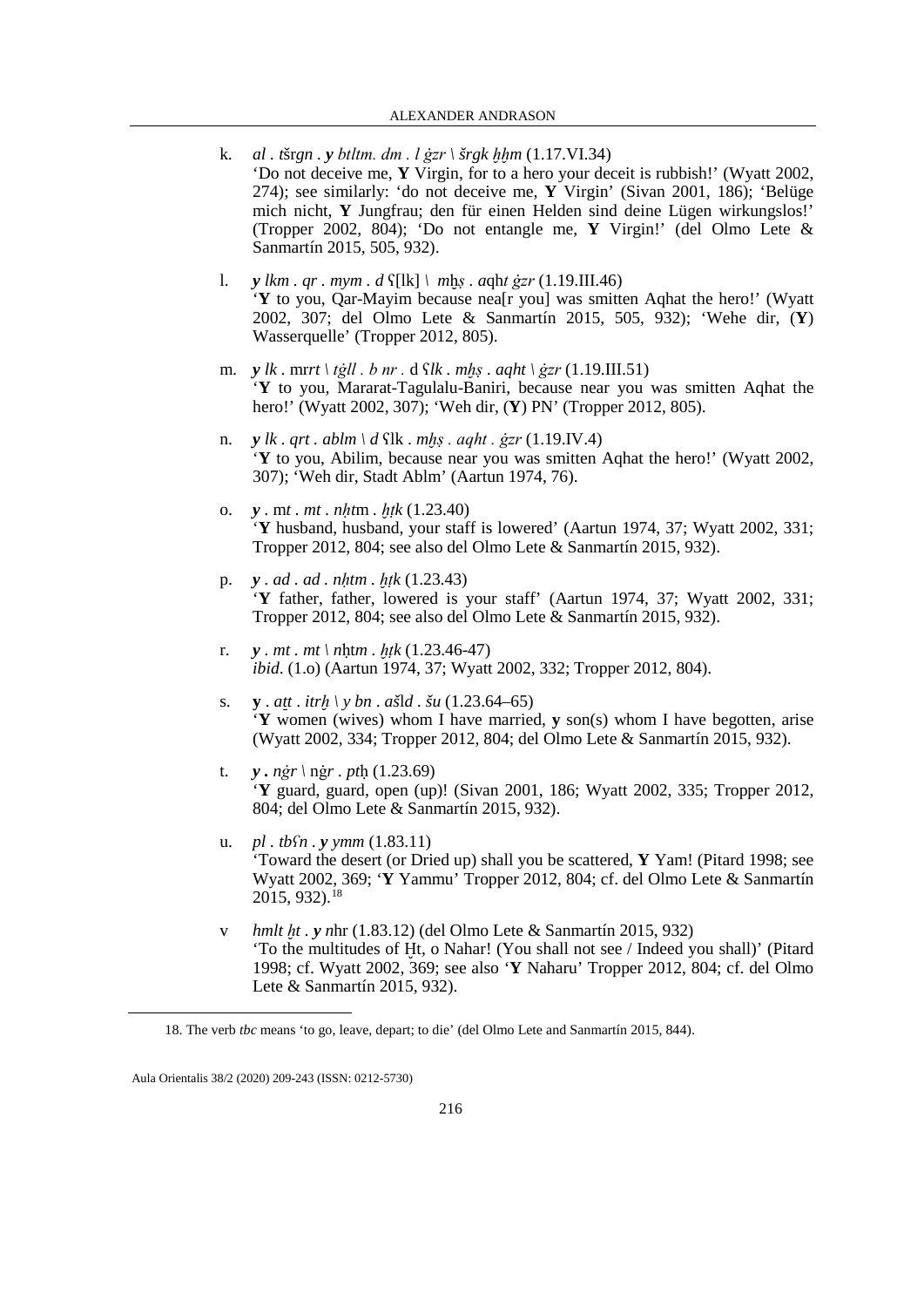- w. *tn . nḥšm . y ḥr*. *tn . km \ mhry* (1.100.73-74) (= *tn .* {*km*}. *nḥšm . y ḥr*<n> . *tn .* < nḥšm> *km mhry* KTU 118) (i) 'Give me the snakes, **Y** DN, give me … (del Olmo Lete & Sanmartín 2015, 932) (cf. however Wyatt 2002, 387).
- z. *y b*ʕl*m* . al . t*dy* ʕz l tġ*rn \ y* . *q*r*d [*l*]* ḥ*mytny* (1.119.28-29)
	- '**Y** Baal, if you will drive the strong one from our gates, the warrior from our walls' (Wyatt 2002, 421; see also Caquot & de Tarragon 1989, 210: '**Y** Baal, puisse-tu…'); '**Y** Baal treibe den Starken weg von unseren Tore, den Kireger [weg von] unseren Mauern!' (Tropper 2012, 804); '**Y** Baal, do repel, the strong one, ...' (del Olmo Lete & Sanmartín 2015, 505, 932).<sup>[19](#page-8-0)</sup>

The interjection *y* appears regularly in vocative contexts; hence, its common classification as a vocative particle/marker/functor (Aartun 1974, 37; Sivan 2001, 187, 265; Bordreuil & Pardee 2004, 164; 2009, 29, 58; Halayqa 2008, 456; Huehnergard 2012, 79; Tropper 2012, 804; del Olmo Lete and Sanmartín 2015, 932). In all instances attested, *y* heads nominal elements referring to (divine) persons who are directly involved in the conversation and to whom the speech containing *y* is addressed. Grammatically, such elements are either vocative nouns (1.a-k, 1.o-z) or, inherently vocative 2nd person pronouns (1.l-n). Vocative nouns are often overtly marked for vocative by the suffix -*m* (1.a-c, 1.k-l, and 1.u) (see Aartun 1974, 38; Sivan 2001, 186; Tropper 2012, 804; del Olmo Lete & Sanmartín [20](#page-8-1)15, 505).<sup>20</sup> In many instances, however, nouns used vocatively are unmarked (1.d-g, 1.i-k, 1.o-r, 1.t, 1.w, 1.z). In all such contexts, the lexeme *y* is employed to draw the attention of a person or a god. The clearest example is found in (1.t). After seven years of wandering, the gods arrive in a sown land. They make themselves noticed by calling the land's guardian. They ask the guardian to open it up, which –responding to their call– he does, and they enter. This pervasive connection of *y* to vocatives entails an equally pervasive conative meaning of that lexeme. However, the conative function of *y* expands beyond its use as an attention getter. Even in the example (1.t) analyzed above, *y* may be employed not only to call the guardian but also in an exhortative function, i.e. to urge him to perform a desired action. Overall, in agreement with its pervasive conative value, *y* is translated in most occurrences as conative interjections in target languages[:21](#page-8-2) (1) 'o' (Aartun 1974, 37-38; Segert 1984, 81; Testen 1998, 205; Sivan 2001, 187; Wyatt 2002; Pardee 2003a; Bordreuil & Pardee 2009, 58; Smith & Pitard 2009, 74; Huehnergard 2012, 78; Tropper 2012, 318, 804), 'ô' (Caquot, Sznycer & Herdner 1974, 302, 397, 475, 591; Bordreuil & Pardee 2004, 164), or 'oh' (Halayqa 2008, 356; del Olmo Lete & Sanmartín 2015, 932).

<span id="page-8-0"></span> <sup>19.</sup> Other potential cases of *y* mentioned in the Ugaritic concordance (Cunchillos, Vita & Zamora 2003.III, 1532- 1534) are either analyzed as other word forms in KTU3 (e.g. 1.3.IV.40, see also Smith & Pitard 2009, 268, 280, 285-286; 1.5.II.21; 1.22.II.10; 1.114.3), are highly uncertain (e.g. 1.5.III.4; 1.103.40; 1.114.8), or their context is unclear (1.129.5). They are not translated as interjections by Wyatt (2002). There are also absent in other grammatical or lexicographic works (e.g. Aartun 1974; Sivan 2001; Tropper 2012; del Olmo Lete and Sanmartín 2015).

<span id="page-8-2"></span><span id="page-8-1"></span><sup>20.</sup> In Ugaritic, a noun may be vocative without hosting the vocative marker -*m* (Bordreuil & Pardee 2009, 29). Regarding the enclitic -*m* as an optional vocative marker consult Singer (1948, 102-103), Aartun (1974, 38), Segert (1984), Watson (1992, 234-236), Sivan (2001, 192), Bordreuil & Pardee (2004, 78-79), Tropper (2012, 318), and del Olmo Lete and Sanmartín (2015, 505).

<sup>21.</sup> The target languages discussed here are English, German and French.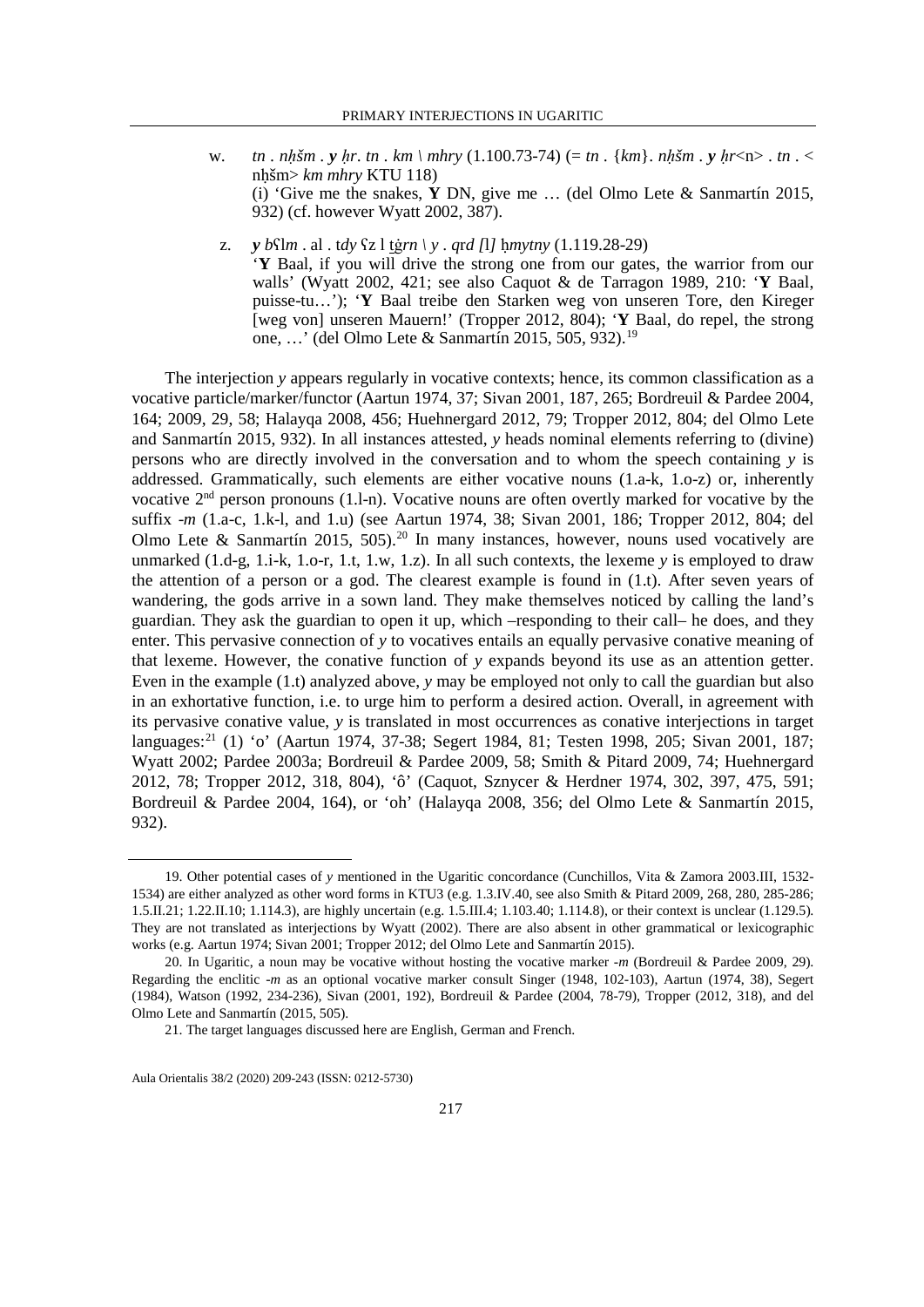Although the conative use of  $\nu$  is prevalent, often constituting the main reason for the presence of this lexeme in a text, in various such cases *y* expresses secondary nuances that provide insight into the emotional state experienced by the speaker –apart from his/her desire to address someone. To be exact, *y* can convey a range of predominantly negative feelings such as: sadness, regret, dissatisfaction, and disappointment (1.d-e), anger, fury, and contempt (1.b, i, 1.k, 1.u), and fear (1.z). For instance, in (1.d-e), the god Il orders Anat to complain about the fields which Baal has neglected (Wyatt 2002, 137-138; Pardee 2003a, 271). The element *y* appearing in Il's speech profiles his dissatisfaction with Baal being absent. In (1.b), Anat threatens Il to seize his palace, his sons and daughters, and to strike his head and injure him (Wyatt 2002, 86; Pardee 2003a, 254). The use of *y* renders the fury experienced by Anat more explicitly. In  $(1,i)$ , Yasib requests his father Keret to abdicate. To this, visibly infuriated, Keret answers by cursing his son (Wyatt 2003, 241). The lexeme y channels that anger directly. In (1.k), the goddess Anat promises to bestow the hero Aqhat with gold and silver, and, above all, grant his immortality, if he gives her his bow (Wyatt 2003, 272-274). With anger and impetuosity, perhaps even with a shade of contempt and derision, Aqhat declines and provides a tactless (Wyatt 2003, 274) response to Anat. Example (1.u) concerns a threat or a curse. The speaker, full of contempt, predicts misfortunes to happen: an expulsion to the desert and a likely death of thirst (see Pitard 1998; Wyatt 2002, 369). In (1.z), *y* expresses fear experienced by the inhabitants of a city when facing an attack from a powerful enemy (Wyatt 2003, 421). They promise offerings to the god Baal, should he repel the attackers.

Probably, the emotive function is the most patent in instances where *y* is followed by prepositional phrases formed by the preposition *l* and the 2nd person pronoun *k* (see 1.l-n). In the three cases where this construction is attested, the father expresses his utmost despair, anger, and wrath towards those who are, in his eyes, responsible for the death of his son Aqhat. He curses, for generations, the inhabitants of the towns of Qar-Mayim, Mararat-Tagulalu-Baniri, and Abilim, near which Aqhat was killed (Wyatt 2003, 307). Instead of a vocative, the element *y* found in those examples, is traditionally classified as an exclamation of curse (Aartun 1974, 76; Tropper 2002, 805; del Olmo Lete & Sanmartín 2015, 932) and is translated in target languages by prototypical emotive interjections such as 'woe' (Halayqa 2008, 356; del Olmo Lete & Sanmartín 2015, 505, 932) or 'weh(e)' (Aartun 1974, 76; Tropper 2012, 804).<sup>[22](#page-9-0)</sup>

As far as the remaining semantic-pragmatic characteristics of *y* are concerned, the above discussion demonstrates the extensive polysemy of this lexeme. As explained in the previous paragraphs, *y* allows for both conative (attention getter or expression of urge) and emotive uses (various types of feelings, although all of them negative). This extensive polysemy or multifunctionality implies, in turn, the high context dependency of *y*. Indeed, to determine the particular function of *y*, the contextual cues accompanying this lexeme must always be taken into consideration. The use of *y* as a conative interjection, i.e. in vocative contexts, addressing other participants, indicates that although *y* is non-referential and cannot be used to talk about the properties of the third parties, it is not monologic. On the contrary, *y* typically appears in dialogic contexts involving concrete addressees. No example indicates clearly the semi-automaticity of *y*  and its instinctive production as an unplanned response to experienced stimuli. It seems that *y* is

<span id="page-9-0"></span> <sup>22.</sup> Aartun (1974, 76) views this type of *<sup>y</sup>* as etymologically distinct, deriving it from < \**wVy*. Tropper (2012, 805) posits the same etymology for both types.

Aula Orientalis 38/2 (2020) 209-243 (ISSN: 0212-5730)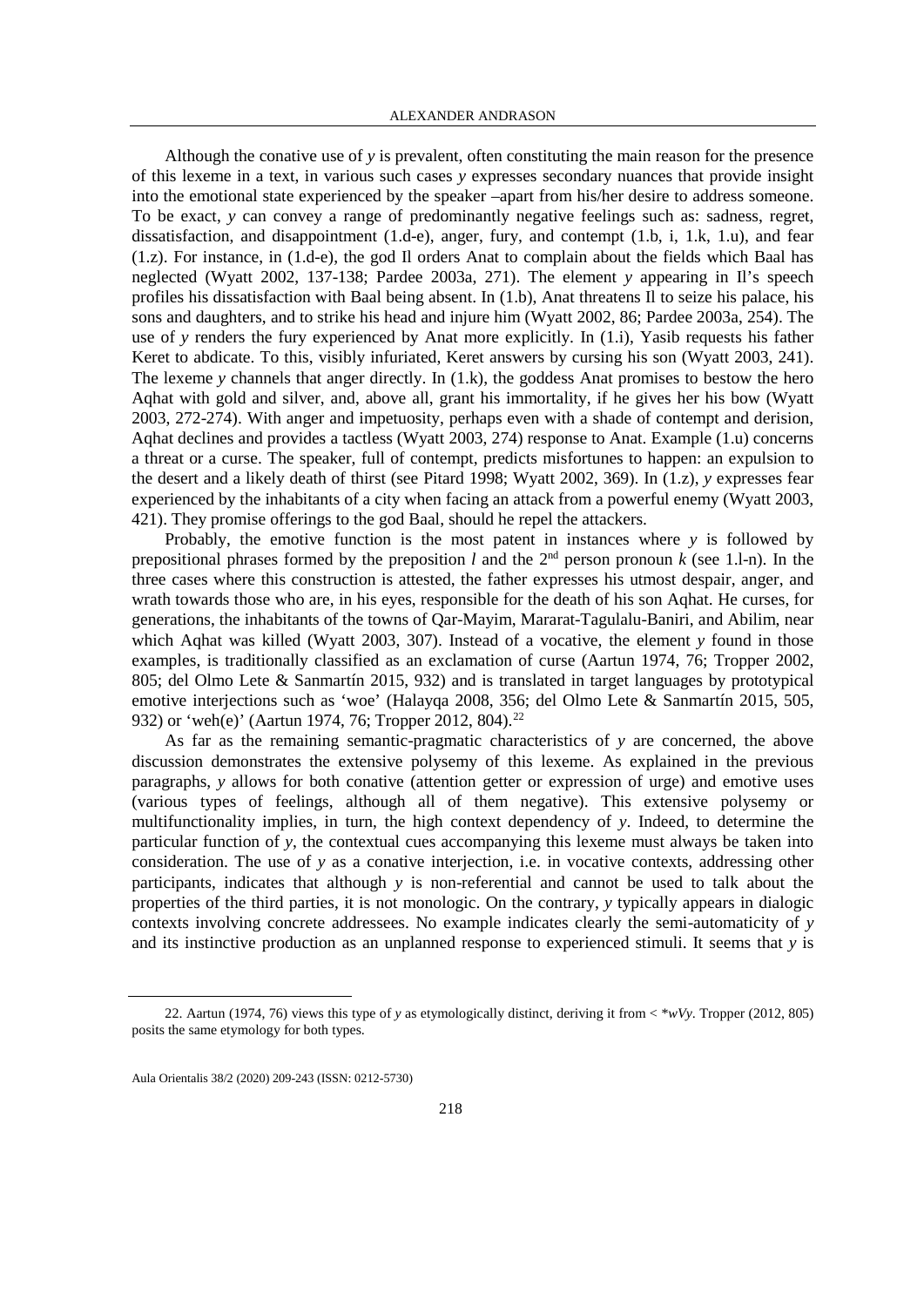rather produced deliberately to achieve certain dialogic objectives, which is congruent with its prevalent conative function.

As explained in section 2, a formal analysis of interjections concerns phonetics, morphology and syntax. With regard to its phonetics, *y* was probably realized as /ya<sup> $7$ </sup> (Sivan 2001, 187; Huehnergard 2012, 79; Tropper 2012, 804). Sometimes, the type of *y* used in curses (see examples 1.l-n) is viewed as allowing for an additional variant /yê/ (Tropper 2012, 805) or  $wy^{23}$  $wy^{23}$  $wy^{23}$  (Aartun 1974, 76; see footnote 22). The lexeme *y* is phonologically simple. It is monosyllabic. The syllable is open with a semi-vowel as its onset, exhibiting the following structure: VV. Accordingly, all the phonetic components of *y* –whether its onset or nucleus– are vocalic in nature. Crucially, the lexeme *y* does not contain any sounds or sound combinations that would have been aberrant in the Ugaritic language. Conversely, its phonetics and phonotactics are fully regular.<sup>[24](#page-10-1)</sup> The intonational and accentual pattern of *y* cannot be assessed with certainty as one deals with an ancient language preserved in texts that do not provide graphemes indicating intonation and stress. However, the use of the only interpunction marker found in Ugaritic, i.e. the word divider, may shed some light on the prosodic features of *y*. In six instances, *y* is separated from the following vocative by a word divider (see 1.c, 1.o-t). Four of them involve contexts in which *y* is followed by a reduplicated noun: *mt mt* (1.o, 1.r), *ad ad* (1.p), and *nġr nġr* (1.t). Indeed, all cases where a vocative is reduplicated, *y* is separated by a word divider. This suggests that at least in some instances, *y* was not a phonologically weak proclitic, but functioned as a fully stressed word.<sup>[25](#page-10-2)</sup> Lastly, the phonological mutability of *y*, and its possible lengthening or shortening, cannot be tested given the graphic conventions adopted by Ugaritic scribes. That is, long vowels and long consonants, as well as any types of exaggerated, extra-long pronunciation, were not indicated in the script. Therefore, although *y* is graphically stable, consistently exhibiting a single grapheme, no generalization about the phonological stability of this lexeme may be formulated. The same observation applies to the remaining interjections discussed in sections 3.2-3.5.

With regard to morphology, *y* exhibits the simplest structure possible. It is monomorphemic and thus does not contain inflectional and derivational affixes. It also fails to attest to any type of compounding. The lexeme *y* is morphologically anomalous and opaque from the perspective of the Ugaritic language system. First, it does not exploit the word-formation mechanism where words are built around roots, usually triradical, and introflections, as is typical of most lexical items in Ugaritic and the Semitic family in general. Second, and even more importantly, it does not exhibit a recognizable, word-class specific pattern whatsoever (see Fox 2003; Edzard 2011, 491-500). This anomaly and opacity of *y* probably stem from its origin as a diachronically primary interjection. [26](#page-10-3) Indeed, the cognates of *y* exhibiting a variety of interjective functions are widely attested in the

 <sup>23.</sup> Aartun (1974) does not propose the actual phonological realization of *wy*.

<sup>24.</sup> Given that *y* is monosyllabic, it cannot exhibit harmonious patterns.

<span id="page-10-2"></span><span id="page-10-1"></span><span id="page-10-0"></span><sup>25.</sup> A word divider is a vertical wedge that usually separates words or word units in Ugaritic texts (Sivan 2001, 11). A word unit separated by a word divider usually consists of a content word (e.g. noun, adjective, and verb) or a monosyllabic particle heading a content word (Tropper 2012, 68). The use of a word divider between monosyllabic particles (e.g. prepositions) and content words is rare in Ugaritic literary texts (ibid). However, there are case of word dividers being used after particles, before pronominal suffixes, and even within a single word (Sivan 2001, 11; Tropper 2012, 68-70).

<span id="page-10-3"></span><sup>26.</sup> That is, interjections that have been primary since their origin instead of becoming primary due to the process of interjectionalization.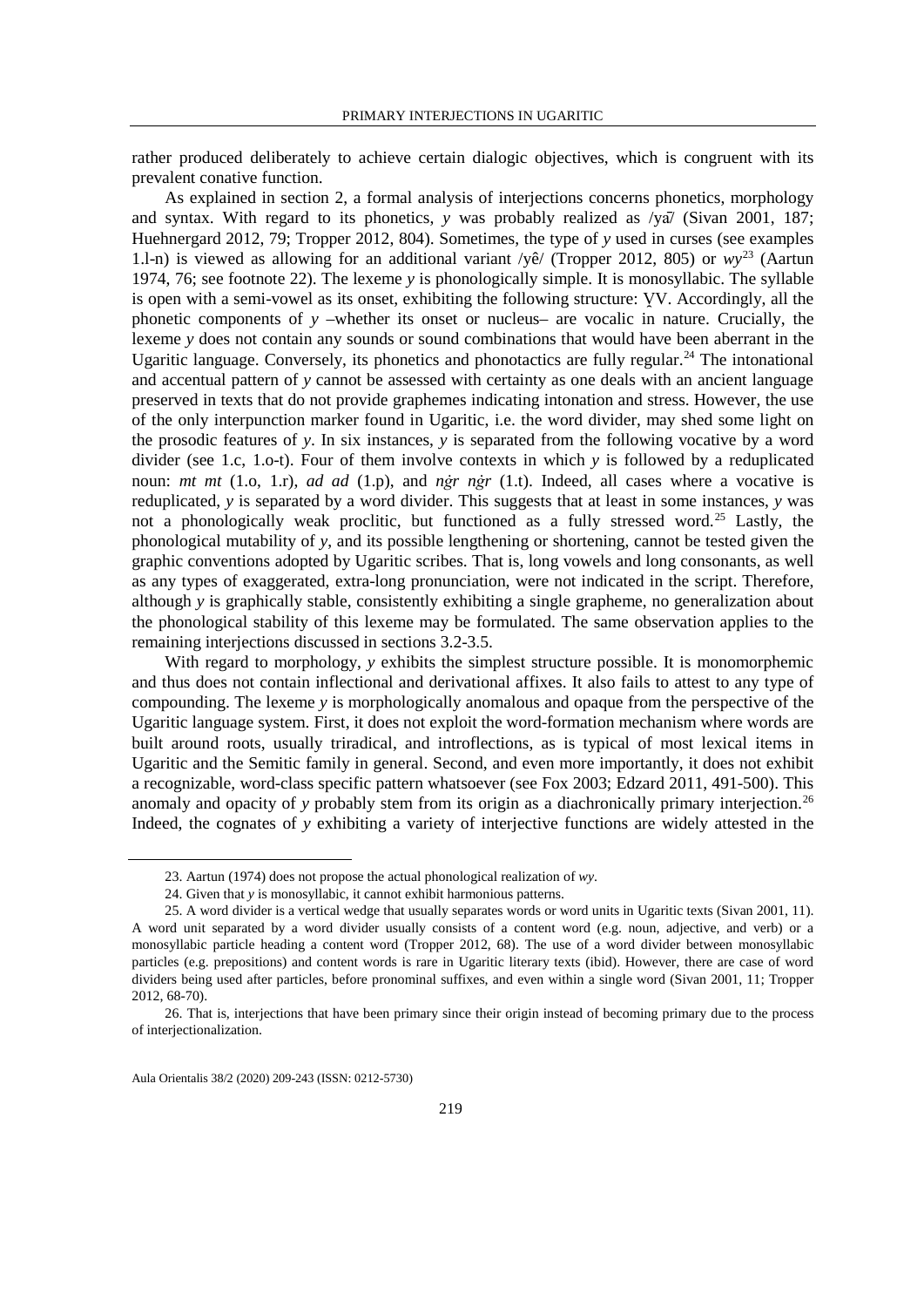Semitic family: *ia-a-ia-ia* in Canaano-Akkadian (Andrason & Vita forthcoming), *yē* in Akkadian (Aartun 1974, 37), *yā* and *yē-yē* in Mehri (Johnstone 1987, 460), *y* [yа̄] in Imperial Aramaic (Sivan 2001, 187; Cohen et al. 2012, 1140), *yāʔ* (Brockelmann & Sokoloff 2009, 559; Del Olmo Lete & Sanmartín 2015, 932) *yā*, *yāy* (Cohen et al. 2012, 1140) in Syriac, and *yā* in Classical Arabic (Wright 1996, 294; Segert 2000, 14).

With regard to syntax, there are no examples in which *y* would exhibit unquestionable holophrastic behavior, thus functioning as a fully-fledged utterance. First, in no instance does *y*  constitute the sole word in a turn of dialogue or monologue. It always belongs to a larger portion of text forming a given turn of speech. Second, the limits of utterances are not overtly indicated in Ugaritic –i.e. in a manner similar to a full stop or an exclamation mark, which are used in many modern languages to determine utterance boundaries. It is therefore generally impossible to determine categorically whether *y* is a separate utterance in a sequence of utterances, or whether it rather belongs to an utterance where it functions as one of its many elements. Nevertheless, the regular co-occurrence of *y* with vocative nouns –with which, according to linguistic typology, interjections tend to form constructions– and the common absence of the word divider separating *y*  from that vocative element suggest jointly that the inclusion of *y* into a larger utterance structure and thus its word-like status are highly plausible. When functioning as a word, *y* regularly fails to be integrated syntactically into the sentence structure. This is especially visible at the clause-level grammar. That is, *y* is not governed by the verb as one of its arguments or adjuncts; nor does it modify the verb, the arguments, and the adjuncts. Such a loose syntactic integration surfaces in the incompatibility of *y* with the operations of negation and interrogation. Certainly, *y* is not limited to affirmative contexts, cooccurring with affirmative sentences or clauses (1.a, 1.d-e, 1.g, 1.i-j. 1.l-z). Albeit sporadically, sentences or clauses accompanied by *y* may also be negative (1.b, 1.k) as well as interrogative (1.f). Similarly, *y* can be found with imperative expressions, either direct or indirect (1.b, 1.g, 1.i, 1.k, 1.t-u, 1.w). However, the lexeme *y* itself cannot be negated, questioned, or turned into an imperative form. Crucially, when used with negative, interrogative, imperative, and any other types of sentences, *y* seems to entertain its own illocutionary force, independent from the illocutionary force of the sentence which it accompanies. Failing to govern dependent elements and to be governed by structural heads, *y* does not form constructions with other words. A noticeable and highly persistent exception is its use with vocative nouns. As explained above, in nearly all cases, *y* immediately precedes a vocative noun, often marked overtly by the affix -*m* (1.a-c, 1.k-l, and 1.u) (Aartun 1974, 37; Segert 1984, 81; Bordreuil & Pardee 2009, 29; Tropper 2012, 318). This results in a pervasive structural type:  $y + NP$  (noun phrase). In a few instances, the noun – invariably in an unmarked vocative form– may be repeated, thus yielding the structure  $y + NP +$ NP. In a few exceptional cases, *y* heads a prepositional phrase (PP) composed of *l* and the 2nd person ms.sg. pronoun, e.g. *y lk* (1.l-n). The pronoun itself may also be overtly marked for vocative (1.l).

In the sequences with NPs and PPs, *y* always occupies a construction-initial position. It appears at the construction's left periphery. In relation to the sentence, which it accompanies, *y*  together with the adjacent NP/PP tends to appear in an intermediate position. Two types of such sentence-internal positions are attested. First, in nine cases,  $y + NP$  appears between two identical or highly similar clauses (1.a-b, 1.d-g, 1.j, 1.w) or parts of clauses (1.i) (cf. Tropper 2012, 318). In another type, which comprises four cases, *y* and the adjacent NP appear between two different clauses (1.k, 1.s, <sup>2</sup> 1.u-v). In contrast, a sentence peripheral position is less common. It is clearly attested in nine cases, in which *y* occurs initially (1.l-t, 1.z). Three of them involve constructions

Aula Orientalis 38/2 (2020) 209-243 (ISSN: 0212-5730)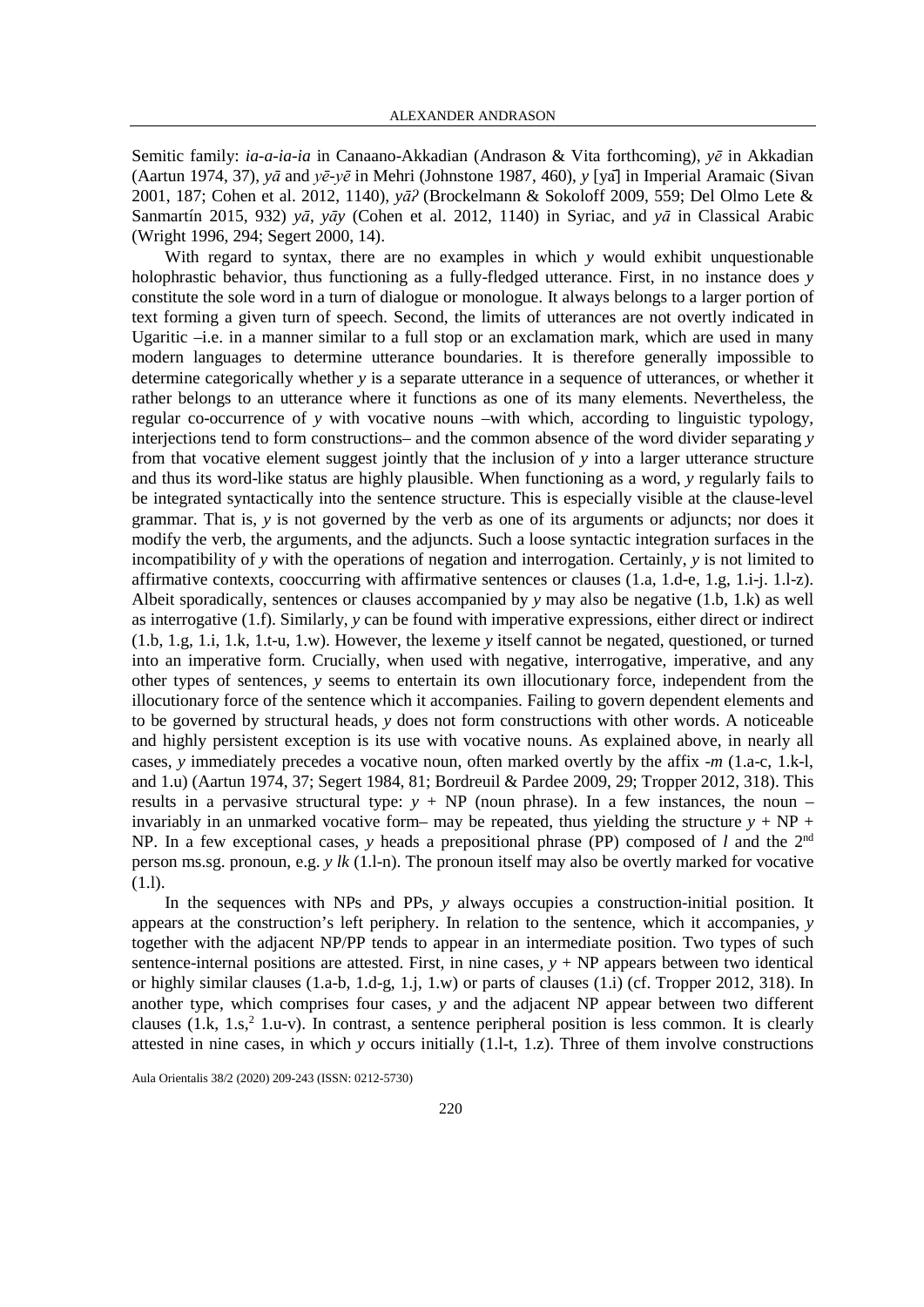with PPs (1.1-n) and four involve reduplicated NPs (1.o-r, 1.t) (see Aartun 1974, 37; Tropper 2012, 318). [27](#page-12-0) Cases in which *y* would occupy a sentence-final position are unattested. In all instances, whether sentence-initial or sentence-internal, *y* appears at the clause boundaries. The only less exemplary case is (1.i), where *y* appears semi-internally, i.e. between two identical predicates (inflected in the same person, gender, and number) with the object only being found in the second clause even though it belongs to the first clause too: *yṯbr ḥrn y bn yṯbr ḥrn rišk* 'may Hrn break, oh (my) son, may Hrn break your head'.

The phonological relationship of *y* to the remaining parts of the sentence can only be determined indirectly. That is, given the nature of the text which does not provide information regarding prosody or intonation (see above in this section), phonological separation or integration can only be deduced from the presence of a word divider. As explained above, in most instances, *y*  is not separated graphically from its accompanying vocative NP or PP by a word divider. The word divider is used in only six cases, (see 1.c, 1.o-t). This may suggest the common (although perhaps not universal) absence of phonological separation –*y* and the adjacent NP/PP likely constituted an unbroken phonological phrase. This concurs with the classification of *y* as a proclitic proposed by Huehnergard (2012, 79). However, the fact that *y* can be separated by a word divider indicates that it maintained its independent word status contrary to some other elements (e.g. *u*- or -*m*) that are genuine affixes (Sivan 2001; Tropper 2012).[28](#page-12-1)

## 3.2. *L*

There are thirty-four potential cases of the interjection  $l$  (see 2.a-ab below).<sup>[29](#page-12-2)</sup> Three of them are (highly) uncertain (2.o and 2.aa-ab).

- (2) a.  $l$  rgmt \ lk l zbl. bfl. tnt. l rkb. frpt (1.2.IV.8-9) (= l rgmt lk l aliyn bfl tnt l rkb *ʕrpt*; del Olmo Lete & Sanmartín 2015, 482) (i) 'Indeed / hereby, I say to you, **L** Prince Baal, I repeat, **L** Cloud-Rider (Wyatt 2003, 65; Pardee 2003a, 248; Tropper 2012, 319, 811); (ii) 'Did I not tell you, **L** Baal, The Most Powerful, did I not repeat to you, **L** Charioteer of the clouds!?' (del Olmo Lete & Sanmartín 2015, 482).
	- b. *bt* . *l aliyn* .  $b[9] \ \ b \ t$  *. l rkb . frpt* (1.2.IV.28-29) (i) 'Dry (him) up / scatter (him), **L** Valiant / Mighty Baal, dry (him) up / scatter (him), **L** Cloud-Rider!' (Wyatt 2003, 68-69; Pardee 2003a, 249; Tropper 2012, 318);

(ii) 'Be ashamed, **L** Baal, The Most Powerful, be ashamed, **L** Charioteer of the clouds! (del Olmo Lete & Sanmartín 2015, 482).

 <sup>27.</sup> The position of *y* in (1.c) cannot be determined as the text is damaged.

<span id="page-12-1"></span><span id="page-12-0"></span><sup>28.</sup> It should be noted that in all cases where it is possible (1.a-b, 1.d-g, 1.i-k, 1.u-w), *y* is separated from the preceding element by a word divider. Similarly, in all possible cases, the sequence composed by *y* and the NP/PP is separated from a subsequent right element by a word divider  $(1.a-c, 1.f-g, 1.i, 1.k-s, 1.w-z)$ . These two facts suggest that the *y* + NP/PP sequence may have been marked by phonological separation on its left and right edge.

<span id="page-12-2"></span><sup>29.</sup> Ugaritic contains two other *l* homographs: the (affirmative/assertive/emphatic) particle *l* (Huehnergard 1983, 2012; Sivan 2001, 191-192; Tropper 2012, 810-813), and the preposition *l* (Sivan 2001, 195-197; Tropper 2012, 758- 760). These two lexemes are excluded from my discussion.

Aula Orientalis 38/2 (2020) 209-243 (ISSN: 0212-5730)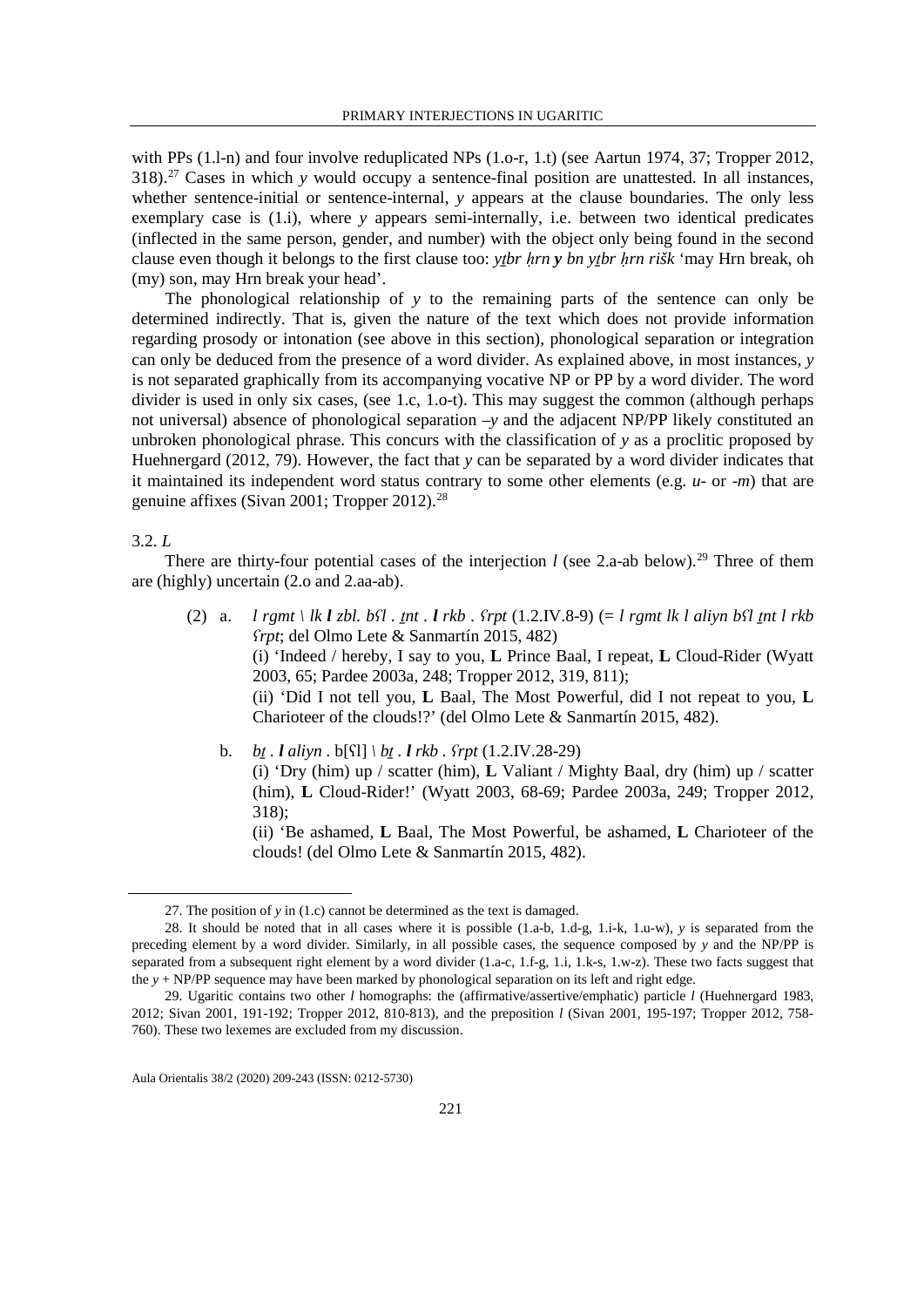- c.  $\sinh(Y)$  *l dgy . atrt mg l qdš amrr* (1.3.VI.20-21) 'Set off / drive (the chariot) / drag (nets), **L** fisherman /-men of Athirat' (Wyatt 2003, 89; Pardee 2003a, 255; Tropper 2012, 318), go / come, **L** Qudšu-'Amrur!' (Pardee 2003a, 255; Tropper 2012, 318; del Olmo Lete & Sanmartín 2015, 482).
- d. *šmʕ . l aliyn . bʕl \ bn . l rkb ʕrpt* (1.4.V.59-60) 'Listen, **L** Valiant / Mighty Baal, understand / pay attention, **L** Cloud-Rider!' (Sivan 2001, 187; Wyatt 2003, 104; Huehnergard 2009, 78; Smith & Pitard 2009, 82, 541, 548; Tropper 2012, 318; del Olmo Lete & Sanmartín 2015, 482).
- e. *šmʕ . mʕ. l a*l[i]*yn bʕl* (1.4.VI.4-5) 'Listen, please, **L** Valiant / Mighty Baal!' (Wyatt 2003, 105; Pardee 2003a, 261; Smith & Pitard 2009, 82, 592, 596; Tropper 2012, 318; del Olmo Lete & Sanmartín 2015, 482).
- f. *l rg*mt *.* lk *l ali \ yn . b*ʕl(1.4.VII.23) (i) 'I truly told you, **L** Mightiest Baal' (Smith & Pitard 2009, 84, 649, 653; Tropper 2012, 318) (ii) 'Did I not say to you, **L** Valiant / Mighty Baal' (Wyatt 2003, 109; Pardee 2003a, 262; del Olmo Lete & Sanmartín 2015, 482).
- g. *bhṯ . l bn . ilm mt* (1.5.II.11) 'Greetings, **L** son of Ilu, Mot!' (Wyatt 2003, 121; Pardee 2003a, 266; Tropper 2012, 318; del Olmo Lete & Sanmartín 2015, 482).
- h.  $\sin f \left( l \right)$  *rbt* . atr[t] *ym* (1.6.I.44-45) 'Listen, **L** Great Lady-who-tramples-Yam' (Wyatt 2003, 131).
- i. *mh \ taršn . l btlt . ʕnt* (1.6.II.13-14) 'What do you wish / ask of me, **L** Virgin Anat?' (Aartun 1974, 39; Testen 1998, 205; Sivan 2001, 186; Wyatt 2003, 134; Tropper 2012, 319; del Olmo Lete & Sanmartín 2015, 482).
- j. *šmʕ . l btlt .* ʕ*n*t (1.6.III.23) 'Listen, **L** Virgin Anat!' (Wyatt 2003, 137; Tropper 2012, 319).
- k.  $\sin\theta$ .  $m\theta \setminus l$  *bn*. *ilm*. *mt* (1.6.VI.24) 'Listen, please, **L** son of Ilu, Mot!' (Testen 1998, 205; Sivan 2001, 187; Wyatt 2003, 143; Tropper 2012, 318; del Olmo Lete & Sanmartín 2015, 482).
- l. *zi* . *at. l tlš*  $\{amt \cdot \text{yrh} \setminus \text{l } \text{dmgy} \text{ amt } \} \text{ atrt } (1.12.1.14-16)$ 'Go out, you, **L** Talish handmaid of Yarih, **L** Dimgay handmaid of Athirat' (Wyatt 2003, 163; del Olmo Lete & Sanmartín 2015, 482).
- m. *šmʕk* . **l** *arḫ* . *w bn.* l[ t]d [.] (1.13.22) 'May he hear you, **L** Cow, and understand (you)' (Aartun 1974, 38; Wyatt 2003, 172; Tropper 2012, 319; del Olmo Lete & Sanmartín 2015, 482).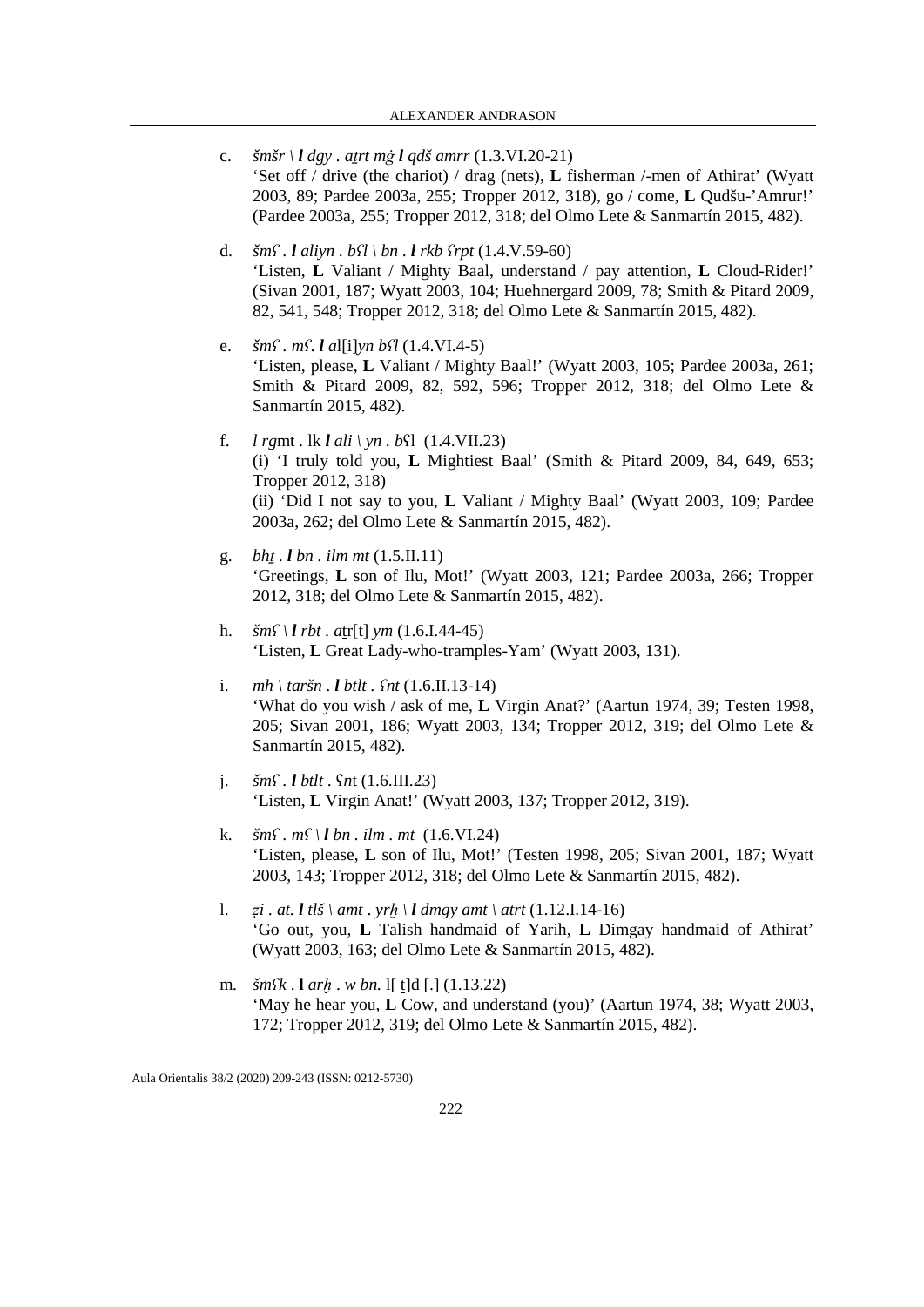- n. t]*bʕ . l lṭpn\* [il . ]d *pid .* (1.15.II.13) (i) 'Come, **L** Wise One, perceptive (god)' (Wyatt 2003, 207). (ii) 'Are you really going, oh "Benevolent One"!? (del Olmo Lete & Sanmartín 2015, 482); 'Solltest du dich nicht erheben, o gütiger Ilu, Barmherziger?' (Tropper 2002, 815; cf. **L** Scharfsinniger, (o) verständiger Gott' Tropper 2012, 319).
- o. *ltpn .* il d pi[d] (1.16.IV.9) (= *l ltpn il d pid*; Tropper 2012, 319) 'L Scharfsinniger, (o) verständiger Gott' (Tropper 2012, 319).<sup>[30](#page-14-0)</sup>
- p. *šmʕ . l ngr .* il il[š] (1.16.IV.10) 'Listen, **L** herald of the god(s) / of Ilu, IIsh' (Wyatt 2003, 233; Tropper 2012, 319; del Olmo Lete & Sanmartín 2015, 482).
- r. *šmʕ . l mtt \ ḥry* (1.16.VI.16) 'Listen, **L** maiden Hurriy' (Wyatt 2003, 238; Tropper 2012, 319; del Olmo Lete & Sanmartín 2015, 482).
- s.  $\sin f$  *ms . l krt*  $\frac{1}{f}$  (1.16.VI.41-42) 'Listen, please, **L** Keret the votary' (Sivan 2001, 186; Wyatt 2003, 240; Tropper 2012, 319; del Olmo Lete & Sanmartín 2015, 482).
- t. *l tbrknn* . *l tr* . *il aby*  $\langle$  *tmrnn* . *l bny* (1.17.I.23-24) 'Do surely bless him, **L** Bull Ilu, my father, do strengthen him, **L** Creator-ofcreatures' (Wyatt 2003, 254-255; Tropper 2012, 319, 812; del Olmo Lete & Sanmartín 2015, 482).
- u. [[y]]*irš . ḥym . l aqht ġzr* (1.17.VI.26) 'Ask for life, **L** hero Aqhat' (Wyatt 2003, 273; del Olmo Lete & Sanmartín 2015, 482).
- v. *ṯb . ly . l aqht* (1.17.VI.42) (i) 'Leave me, **L** Aqhat!' (Wyatt 2003, 277) (ii) 'Attend to me / reconsider, **L** Aqhat!' (Pardee 1997, 347; del Olmo Lete & Sanmartín 2015, 482).
- w. *šmʕ . l btlt . ʕnt* (1.18.IV.13) 'Listen, **L** Virgin Anat' (Wyatt 2003, 283; Tropper 2012, 319).
- x. *šmʕ . l dnil .* mt . [rpi] (1.19.II.41) 'Listen, **L** Danel, Rapi'u-man / man of [healing]' (Wyatt 2003, 302; Tropper 2012, 319; del Olmo Lete & Sanmartín 2015, 482).

<span id="page-14-0"></span> <sup>30.</sup> Absent in Wyatt (2003; see instead: 'Thus says the Wise One, the perceptive god') and del Olmo Lete & Sanmartín (2015).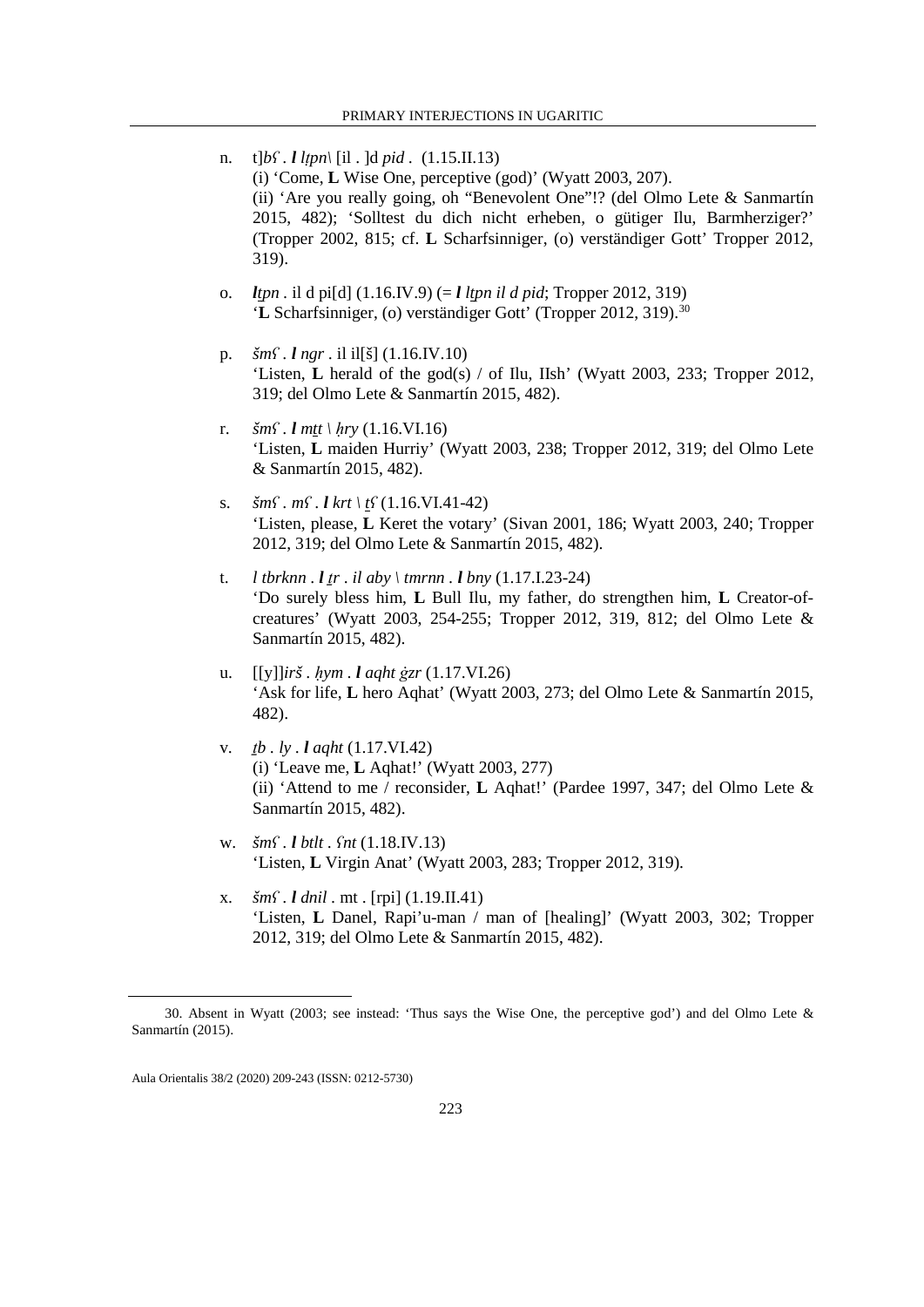- y. hr $\lceil \text{xxx} \rceil$  *trt l b*n*t* . h*l*l  $(1.24.5-6)$ 'Hear, goddesses, Kotharat, **L** daughters of Ellil' (Wyatt 2003, 337; del Olmo Lete & Sanmartín 2015, 482).
- z.  $[xxxx.]$   $[tb \ | \ S.]$ *l ktrt*  $(1.24.14-15)$ '[Hear,] **L** Kotharat' (Wyatt 2003, 338; del Olmo Lete & Sanmartín 2015, 482).
- aa. **l** *\ nʕmn . ilm* (1.24.24-25) '**L** most gracious / handsome of the god(s) become son-in-law to Baal' (Aartun 1974, 38; Wyatt 2003, 338; del Olmo Lete & Sanmartín 2015, 482)<sup>[31](#page-15-0)</sup>
- ab. [xxxx] *l aliyn bʕl \* [xxxb']l . *rkb ʕrpt* (1.92.39) (del Olmo Lete & Sanmartín 2015, 482). 'L Valiant / Mighty Baal, L Cloud-Rider!' (ibid.).<sup>[32](#page-15-1)</sup>
- ac. [[x]] *atr .* [b] *ʕlk . l . k*[[i]]si*h . atr \ bʕlk. arṣ . rd* (1.161.20) 'Nach deine Eingentümer, **L** Thron; nach deinem Eigentümer steig (hinab) in die Erde…!' (Tropper 2012, 319; see also de Moor 1983; Bordreuil & Pardee 1982; Taylor 1988,  $153$ <sup>[33](#page-15-2)</sup>

Similar to *y*, the interjection *l* appears in vocative contexts, regularly preceding a vocative noun (Aartun 1974, 38-39; Segert 1984, 81; Huehnergard 1983, 592; Bordreuil & Pardee 2009, 29). In three instances which involve the divine noun *il*, the noun is marked overtly as vocative through the affix -*m*: *l bn ilm* (2.g, 2.k) and *l nʕmn ilm* (2.aa) (see Tropper 2012, 319). In most cases, however, the vocative noun does not bear any morphological marking. This may suggest that the use of *l* alone was viewed as sufficient to indicate the vocative function of a noun –the overt marker -*m* being inversely unnecessary. Crucially, in nearly all cases, the referent of the noun following the lexeme *l* is the person or the god to whom the entire speech –not only the vocative noun itself– is directed. The direct address to that human or divine interlocutor is typically achieved by means of an imperative of the verb *šmʕ* 'listen!' (2.d-e, 2.h, 2.j-k, 2.m, 2, p-s, 2.w-x) (del Olmo Lete & Sanmartín 2015, 482) or the imperatives of other verbs (2.b-c, 2.l, 2.n, 2.t-v, 2.aa) (see Aartun 1974, 39; Huehnergard 1983, 584; Tropper 2012, 319). Occasionally, the addressee is identified by means of 2nd person pronouns: *at* 'you' (2.l) or *lk* 'to you' (2a, 2.f). Once, a direct welcoming formula *bh*<sup>*t*</sup> 'greetings; hail' (2.g) is employed. The only possible exception, although itself a problematic case, is (2.ac). In this example, *l* heads the vocative noun *ksi* 'throne' which is not the actual addressee of the speech, but is rather used in an optative sense.<sup>[34](#page-15-3)</sup> The pervasive use

<span id="page-15-0"></span> <sup>31.</sup> Tropper (2012, 319) also identifies a vocative *l* in this example, although he reads the verses differently, namely: *l ḫtn \-m b'l / tnt l rkb 'rpt* "o Schwiegersohn Ba'lus" / ich wiederhole (dir), o Wolkenfahrer'.

<span id="page-15-1"></span><sup>32.</sup> Contrast with 'for Valiant Baal…for the Charioteer of the Clouds' (Wyatt 2003, 374; see also Caquot & de Tarragon 1989, 36).

<span id="page-15-3"></span><span id="page-15-2"></span><sup>33.</sup> In this example, the sequence  $l + NP$  is usually translated as 'from the throne' (Wyatt 2003, 438) or 'depuis (ton) trône (Caquot & de Tarragon 1989, 108-109; see also Dietrich & Lorentz 1983). Tropper (2012, 318-319) suggests four further cases: *l qdš amrr* 'o Qdš-Amrr' (1.3.VI.11; 1.4.IV.2-3) *l dgy rbt atrt ym* 'o Fischer der Herrin Atiratu des Meeres' (1.4.IV.3); *l aqht ġzr* 'o Held Aqhatu' (1.17.VI.17). However, all of them are reconstructed.

<sup>34.</sup> Examples (2.o), (2.y), (2.z), and (2.ab) are ambiguous.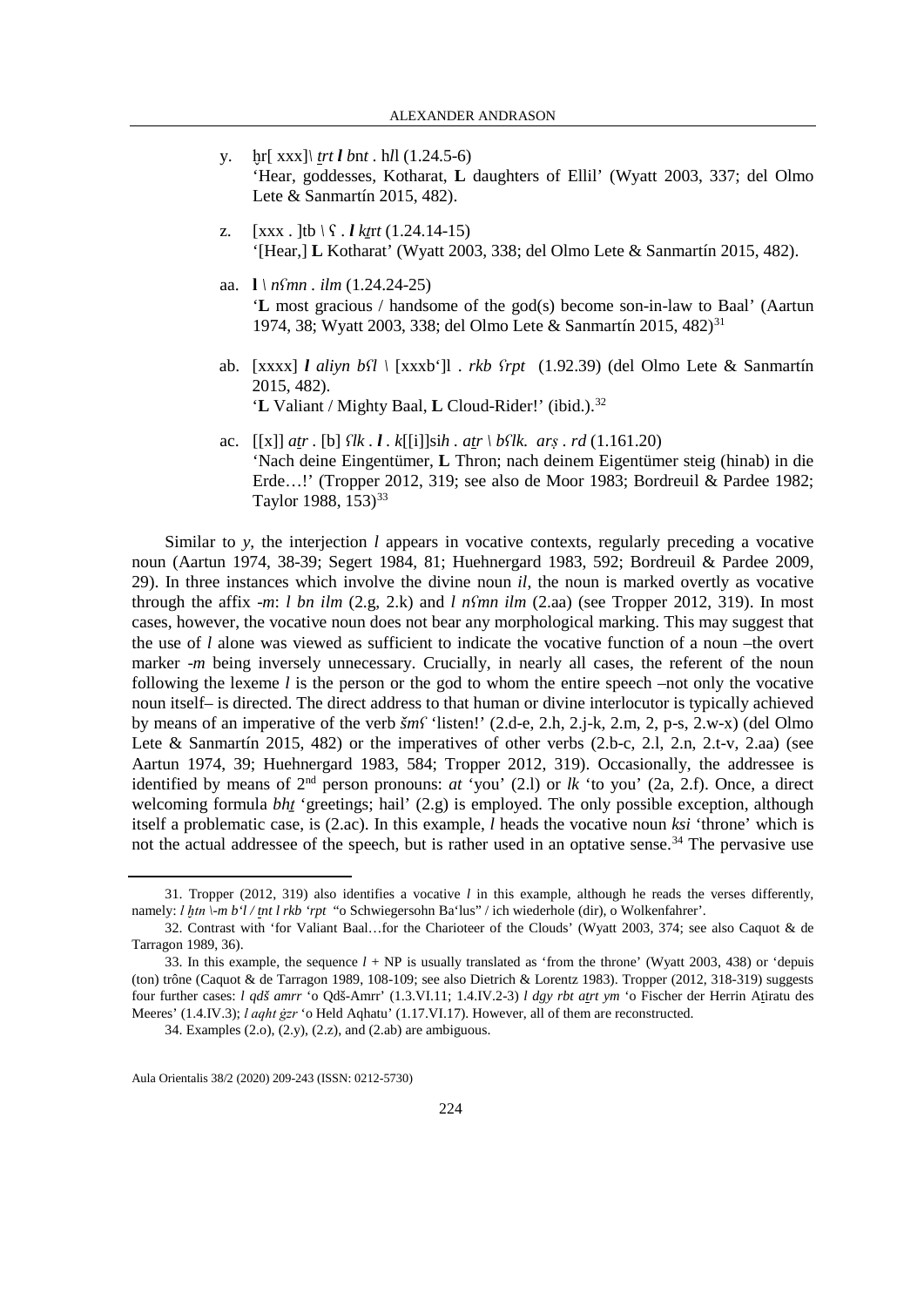of *l* with vocatives –where it apparently suffices to mark nouns as vocatives– and the regular identification of those nouns' referents with the addressees of the whole speech suggest that the conative function constitutes the semantic nucleus of *l*. Within the conative domain, the role of an attention getter is the most pervasive. This explains the common classification of *l* as a vocative particle, marker, or element (Aartun 1974, 38-39; Caquot, Sznycer & Herdner 1974, 337, 350, 592; Huehnergard 1983, 584; Segert 1984, 81; Testen 1998, 205; Sivan 2001, 186, 254, 261; Bordreuil & Pardee 2004, 177; 2009, 29, 58; Tropper 2012, 804) and its view as the most typical exponent of a vocative function in Ugaritic in general (Aartun 1974, 38-39; Huehnergard 1983, 584; Testen 1998, 205). Accordingly, *l* is translated as conative interjections in target languages: 'o' (Aartun 1974, 38-39; Segert 1984, 81, 105; Testen 1998, 205; Sivan 2001, 186-187; Wyatt 2003; Huehnergard 2009, 78; Tropper 2012, 318-319, 804; del Olmo Lete & Sanmartín 2015), 'oh' (del Olmo Lete & Sanmartín 2015, 482), or 'ô' (Caquot, Sznycer & Herdner 1974, 337, 350; Caquot & de Tarragon 1989, 25). The clearest examples of a conative attention-getter function occur when the  $l$  + vocative complex is introduced by the imperative  $\zeta m\zeta$  'listen!' (2.d-e, 2.h, 2.j-k, 2.m, 2, p-s, 2.w-x). For instance, in (1.j), the god Il addresses Anat. He overtly draws her attention by means of the imperative *šmʕ* 'listen!' and by addressing her by her name: *šmʕ l btlt ʕnt* 'Listen, *L* Virgin Anat!' (Wyatt 2003, 137; Tropper 2012, 319). Only after getting her attention, he gives her a specific instruction, i.e. to talk to the god Shapsh (Wyatt 2003, 137-138). In most examples in which *l* functions as an attention getter, it may also exhibit another conative nuance, that of urging or encouraging the interlocutor to perform a given action. In (2.a), Kothar urges Baal to destroy Yam, addressing the hero twice: *rgmt lk l zbl b<sup>o</sup>* $l$  *'I talk to you, L Prince Baal' and immediately* adding *tnt l rkb*  $S$ *rpt* 'I repeat, *L* Cloud-Rider!'. This repetition likely profiles the urge of the order or the strong encouragement to execute it.

Nevertheless, in various instances, especially those that do not involve speaking-hearing verbs, *l* may secondarily express emotive nuances, revealing the emotional state of the speaker independent from getting attention of the interlocutor or urging him/her to perform an action. In (2.b), Athtart rebukes Baal "to exhort him to complete the task" of drying up Yam, who had collapsed and fallen to the ground (Wyatt 2003, 68-69). By giving Baal the same order twice, Athtart reveals her impatience. Similarly, in (2.t), Baal intercedes before Il for Danel and asks, on his behalf, for his blessing. The use of near synonyms, 'bless him' and 'bless/strengthen him' (see Wyatt 2003, 254-255) suggests the insistence, determination, and probably impatience of the speaker. In (2.i), Anat seizes Mot and asks him about the whereabouts of her brother Baal. Mot answers her, seemingly annoyed: *mh taršn l btlt ʕnt* 'What do you want/ask *L* Virgin Anat?!'. It is likely that in this instance *l* profiles the annoyance experienced by the speaker. In (2.u), after the goddess Anat offers to provide gold, silver, and immortality to the hero Aqhat in exchange for his bow, he rejects it, suggesting that Kothar-and-Hasis make a bow for her instead (Wyatt 2003, 272- 273). Anat renews her offer, again offering immortality (Wyatt 2003, 273). She is persistent, impatient, and perhaps irritated. Example (2.v) refers to the same scene. Aqhat declines and considers the whole offer to be deceptive since he will certainly die (Wyatt 2003, 274-275). Subsequently, he claims that bows are not for women but only for warriors. To this, Anat laughs, saying *ṯb ly l aqht* 'Leave me, *L* Aghat!' or 'Reconsider, *L* Aghat! (for your own sake)' (Pardee 2003b, 347). This first interpretation suggests contempt and mockery, the other suggests warning and impatience.

The above discussion demonstrates that *l* entertains a considerable range of polysemy, even though it is more constrained than was the case of *y*. As has been mentioned, *l* principally assumes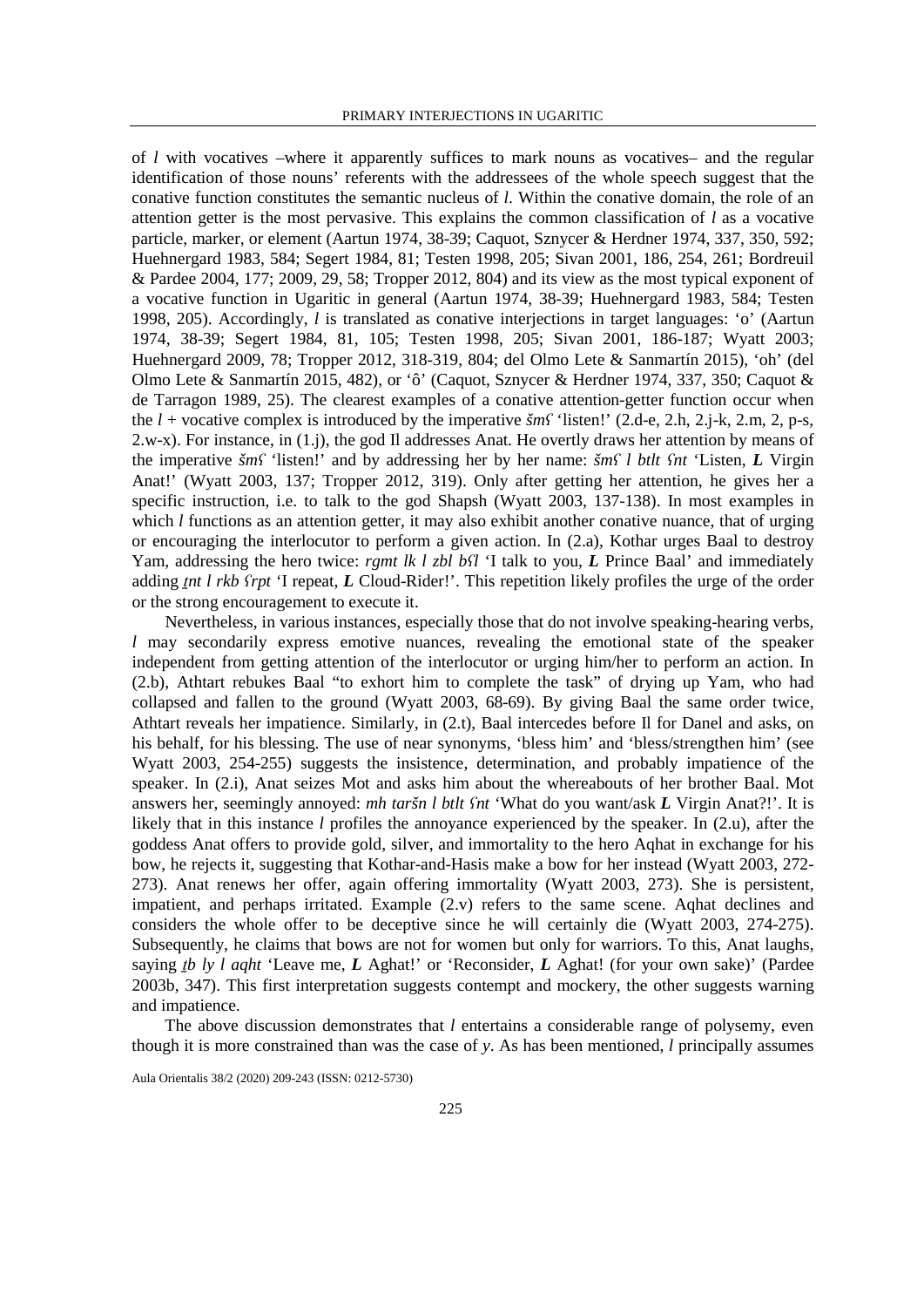the conative function of an attention getter. However, it also allows for other conative functions (urge/encouragement) as well as for several, invariably negative, emotive uses. To determine those secondary nuances accompanying the primary function of an attention getter, the broad context in which the lexeme *l* appears need always be considered. In congruence with its pervasive conative component, *l* is dialogic. As explained in the previous paragraphs, *l* is regularly used in discourses directed to the referents of the vocative nouns, which it introduces. Inversely, *l* is never used in monologues. The interjection *l* is invariably non-referential, thus failing to refer to the properties of the third parties. Furthermore, serving conative purposes, *l* is not produced in a semi-automatic and instinctive manner, i.e. as an unplanned response to experienced stimuli. Rather, its presence seems to be deliberate –the lexeme is employed to achieve determined dialogic goals: draw the attention of the interlocutor and, sometimes, urge him/her to perform a specific action.

From a phonetic perspective, *l* was likely pronounced as /la/ (Sivan 2001, 186; Tropper 2012, 804).<sup>35</sup> It thus exhibits a simple structure –an open mono-syllable CV.<sup>[36](#page-17-1)</sup> The lexeme does not contain any sounds or sound combinations that would be asystematic in the Ugaritic language. Since the syllable starts with a mono-consonantal onset /l-/, the lexeme *l* is not exclusively vocalic. Given the properties of the Ugaritic writing, the features related to intonation and accent cannot be fully determined. However, it is noticeable that, contrary to *y* discussed in the previous section, *l* is never separated from the following vocative by a word divider. This suggests a close phonological relationship with the vocative and a lesser phonological independency and weaker accentuation. Most likely, therefore, *l* does not bear its own full stress. This complies with the definition of *l* as a proclitic (Huehnergard 1983,  $584$ )<sup>37</sup> or a (vocative) prefix (ibid. 592; see Testen 1998, 205).

From a morphological perspective, *l* exhibits a simple structure. It is mono-morphemic with no inflections, derivations, and compounding. The lexeme *l* is morphologically anomalous. Contrary to nouns, adjectives, verbs, and some adverbs, it fails to exploit the word-formation mechanism typical of Ugaritic in terms of roots and introflections. This also means that *l* is morphologically opaque: it has no identifiable structure in terms of specific patterns. This aberrancy and opacity likely stem from a high extent of grammaticalization and interjectionalization of an originally non-interjective lexeme that yielded both the particle *l* and the interjection *l*. That is, the interjection *l* analyzed in this section is etymologically related to the (affirmative/assertive/emphatic) particle *l* (Huehnergard 1983, 579, 584, 592; 2012, 78; Tropper 2012, 804) –both lexemes deriving from a common ancestor.<sup>[38](#page-17-3)</sup> However, the transparent link between the interjection *l* and the particle *l* is no longer transparent. The two lexemes specialize in different contexts and functions, being viewed as homophones/homographs rather than as a single lexeme with semantic potential encompassing both types of uses (i.e. interjection and particle). Accordingly, the structural simplicity of *l* would have resulted from phonological and morphological reduction, similar to that which affected prepositions, conjunctions, discourse markers, and particles. Overall, the use of *l* in conative functions (vocative) is common in Semitic languages (Huehnergard 1983; Testen 1998). It is, for instance, attested in Biblical Hebrew (Waltke

 <sup>35.</sup> Sivan (2001, 186) admits another possibility, i.e. [lū].

<sup>36.</sup> Being monosyllabic, *l* cannot exhibit harmonious patterns.

<span id="page-17-2"></span><span id="page-17-1"></span><span id="page-17-0"></span><sup>37.</sup> A proclitic is an element that is pronounced with minimal accent, the main stress falling on the following noun with which the proclitic element is pronounced jointly.

<span id="page-17-3"></span><sup>38.</sup> Contrary to the prevailing opinion, Bordreuil & Pardee (2009, 58) relate the interjection *l* to the preposition *l*. This etymology is however unlikely.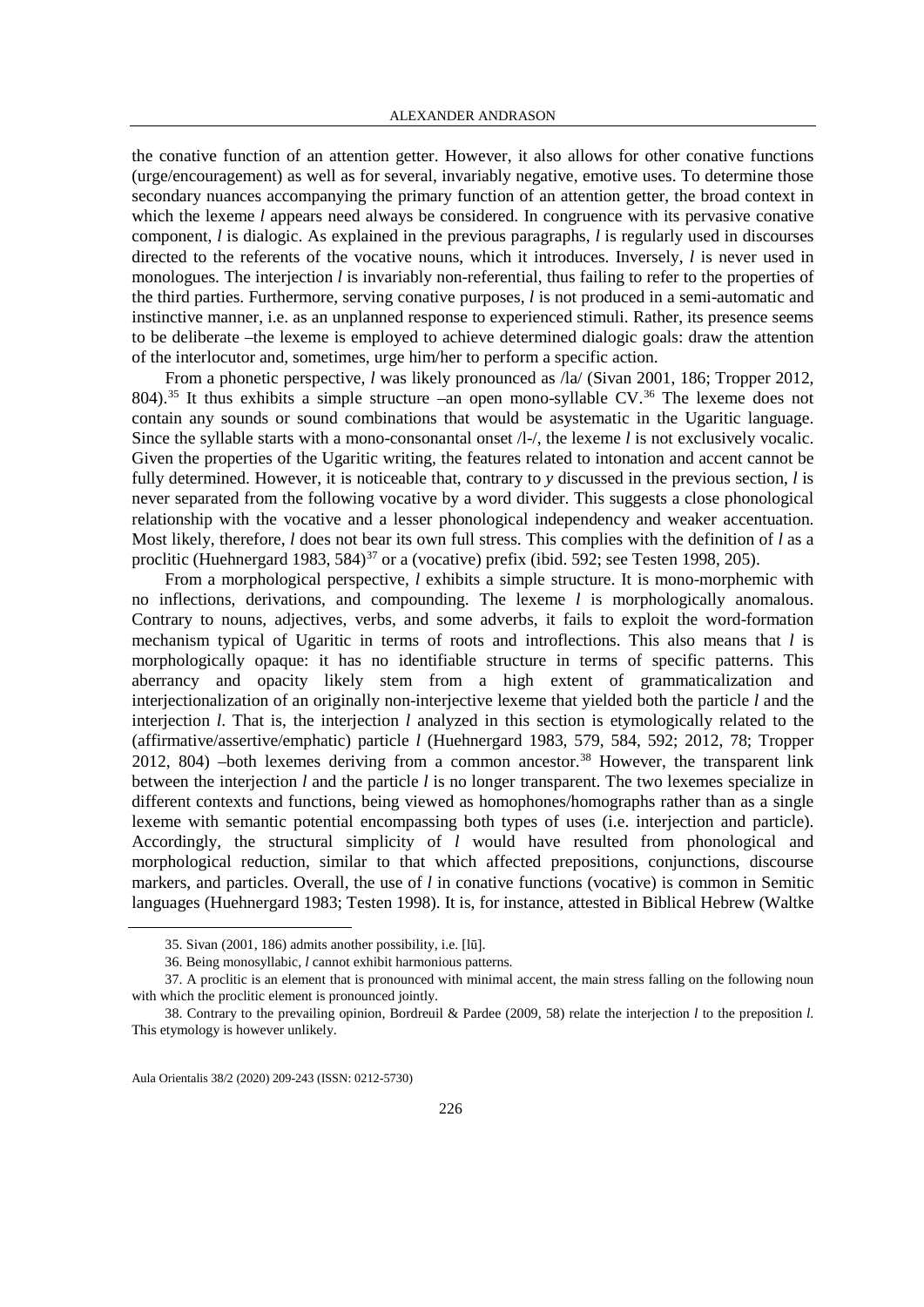& O'Connor 1990), Phoenician and Punic (del Olmo Lete & Sanmartín 2015, 481), as well as Arabic (Wright 1996).

From a syntactic perspective, in none of the examples does *l* function holophrastically as an independent complete utterance. The element *l* never constitutes the sole word in a turn but, instead, regularly forms part of a larger portion of direct speech –a turn in dialogue. As explained above, *l* always occurs together with a vocative noun from which it is never separated by a word divider. This makes its word-like interpretation highly plausible and any type of holophrasticity unlikely. Being an element of a sentence, *l* resists syntactic integration in that sentence structure, especially at a clause-level. That is, *l* is not governed by the predicate and thus does not introduce the verb's arguments or adjuncts. It fails to modify the predicate and any of the arguments or adjuncts. It never participates in the syntactic operations of negation. The element *l* –alone or together with the accompanying vocative– cannot be negated. The sequence  $l +$  vocative may however accompany negative sentences apart from affirmative ones, which are by far the most common. The two possible cases are (2.a) and (2.f), where *l rgmt* may be interpreted as a negative expression 'didn't I say?' (Wyatt 2003, 109; Pardee 2003a, 262; del Olmo Lete & Sanmartín 2015, 482). The interjection *l* may also head questions (2.i and perhaps 2.n and 2.a, 2.f) and commonly co-occurs with imperatives (the uncontested examples are 2.b-e, 2.h, 2.j-m, 2.p-s, 2.u-x; see above in this section). Nevertheless, *l* itself cannot be questioned or turned into an imperative form. The cases where *l* is accompanied by negative or interrogative sentences illustrate its illocutionary independence, or the fact that *l* regularly has its own illocutionary force independent from the rest of the sentence. However, given that *l* is typically used in a conative function, and that the conative function expresses the wishes of the speaker and prompts the other participants to perform determined acts (being thus closely related to imperatives), the illocutionary force of *l* and that of the most common type of adjacent sentences (i.e. imperatives) coincide. Since *l* is neither governed by structural heads nor does it govern dependent elements, it fails to yield constructions comparable to other constructions in the Ugaritic language. However, as already mentioned, *l* regularly appears in sequences with vocatives, yielding vocative constructions of a pervasive type: *l* + NP. Only under this analysis, namely as part of the vocative chain, does *l* exhibit some type of syntactic integration as postulated by Tropper (2012, 318).

As far as its position is concerned, *l* invariably occurs in the left periphery of the vocative construction, introducing a single vocative noun (2.m, 2.v, 2.ac, 2.t, 2.z) or a more elaborated vocative phrase (e.g. 2.a-l, 2.n, 2.p-t, 2.u, 2.w-y, 2.ab). With one exception, *l* never appears sentence-initially, but prefers a sentence-internal position (see Tropper 2012, 318 for a similar observation). As a sentence-internal element, *l* nearly always follows a verb (2.a-f, 2.h-n, 2.p, 2.t, 2.v-x). Sometimes, the elements preceding *l* are more complex, e.g. a verb and an object (2.u-v) or a verb and a particle (2.e, 2.k, 2.s). The unique case where *l* appears in a sentence-initial position is (2aa) (Aartun 1974, 38). In its sentence-internal uses, *l* tends to be intercalated between a verb and a vocative. In (2.1), however, the second  $l$  + vocative sequence is introduced directly after the first sequence, without being headed by its own verb.<sup>[39](#page-18-0)</sup>

<span id="page-18-0"></span> <sup>39.</sup> The vocative phrase itself –that is, *l* and the vocative NP– tends to appear after the verb, its complements, and modifiers (Aartun 1974, 38-39; Tropper 2012, 318-319). The exception is (2.aa) where the vocative phrase precedes the clause and its verb and arguments. The only case where the vocative phrase occupies a clause-internal position is the problematic example (2.ac), where *l ksi* '**L** throne' is interjected between two reduplicated adjuncts ('after/to the place of your lords'), i.e. 'after your lords, **L** throne, after your lords, go (down) to the earth' (Tropper 2012, 319; see also Wyatt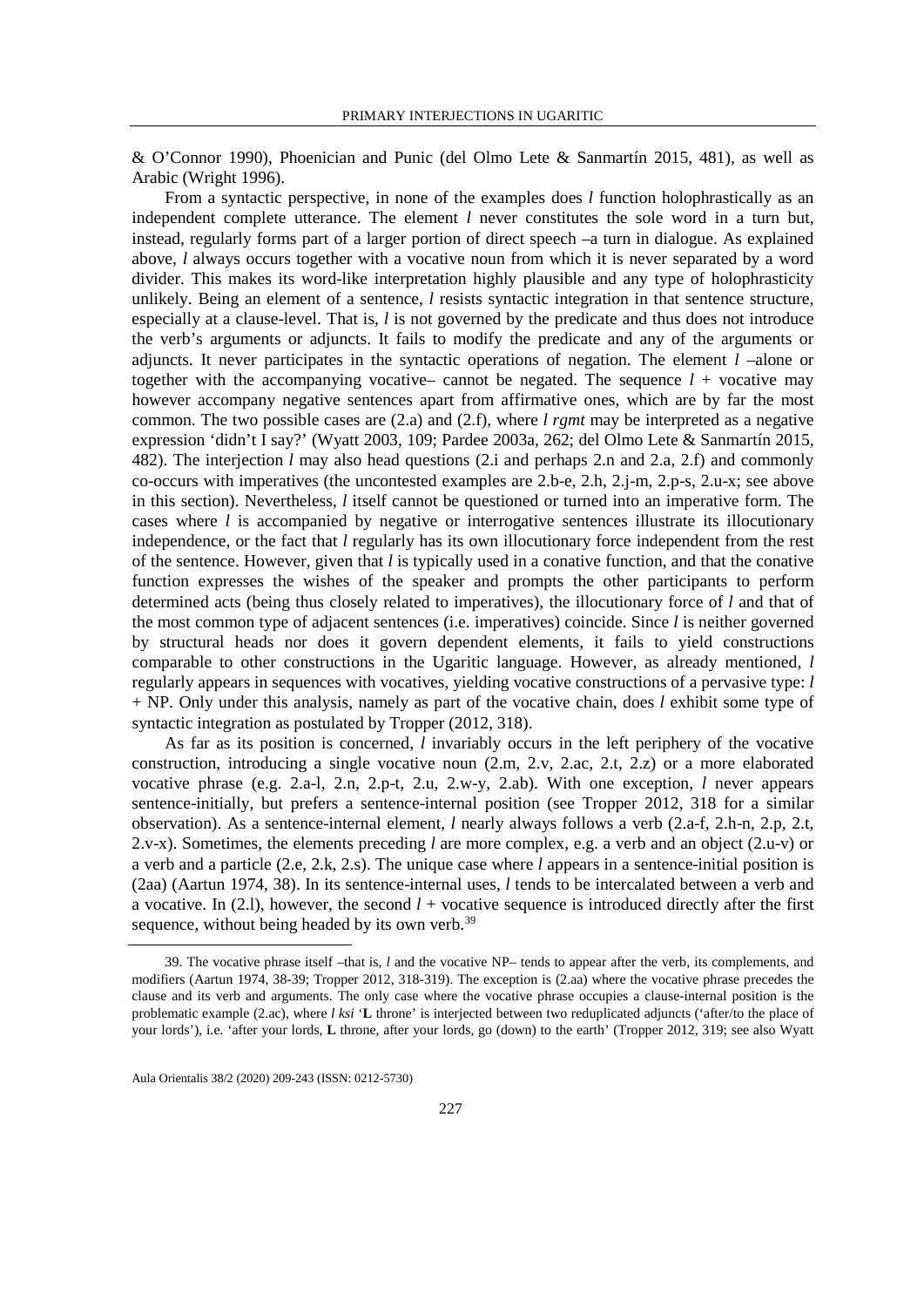The possible phonological separation of *l* or its integration can only be deducted from the presence of word dividers. As explained above, *l* generally fails to be separated from the vocative noun phrase by a word divider.<sup>[40](#page-19-0)</sup> It is also typically viewed as a proclitic (Huehnergard 1983, 584) or prefixable element (Aartun 1974, 38; Testen 1998, 205; Huehnergard 1983, 592). Therefore, instead of being phonologically separated, *l* probably formed a single intonational phrase with the accompanying vocative. Nevertheless, there is evidence that rather than constituting a genuine bound morpheme (and thus a fully-fledged affix), *l* was a clitic that still entertained a word status (see Sivan 2001 and Tropper 2012).

## 3.3. *I*

There are five possible cases of the lexeme *i* in the Ugaritic corpus (3.a-c). All of them are, to an extent, problematic. The most uncertain is  $(3. d)$ .<sup>[41](#page-19-1)</sup>

- (3) a. *i* [[t]]*itt . atrt . srm \w ilt . sdynm \hm . hry . bty \igh ... atn*  $(1.14.IV.38)^{42}$  $(1.14.IV.38)^{42}$  $(1.14.IV.38)^{42}$ '**I** (as) Athirat (Ashera) of the Two Tyres exists/is-present, the Goddess of the Sidonians' (Sivan 2001, 190; del Olmo Lete & Sanmartín 2015, 3), if I take Hurriy to my house…I shall give… (Wyatt 2003, 201); 'So wahr die (Göttin) Atiratu (Atrt von) Tyrus existiert (da ist), (und) die Göttin von Sidon' (Aartun 1974, 76; Tropper 2012, 808). [43](#page-19-3)
	- b.  $i$  *ap*  $b$ <sup>*s*[1]</sup>  $\backslash i$  *. hd . d*[ (Cunchillos, Vita & Zamora 2003.I.306) '**I**, where is Baal […]? **I** (where is) Hadd, who […] (Wyatt 2002, 122).
	- c. *ap . ab . ik mtm* $\langle$  *tmtn* (1.16.I.3) (= *ap ab i k mtm tmtn*; del Olmo Lete & Sanmartín 2015, 3, 83)[44](#page-19-4) 'Father, **I**, like (mortal) men even you will die' (del Olmo Lete & Sanmartín 2015, 3); and similarly: 'Shall you then, father, **I**, die like (mortal)men?' (Sivan 2001, 190). [45](#page-19-5)
	- d. *ab . ṣrry \ i*k*m . yrgm* (1.16.I.19-20) (= *i km yrgm*; del Olmo Lete & Sanmartín 2015, 3) 'Father, the heights, **I**, how can it be said ...?' (del Olmo Lete & Sanmartín 2015,

2003, 438). It should also be noted that *l* often appears in sequences of two *l* lexemes –each one introducing an independent vocative noun (phrase) (2.a-d, 2.l, 2.t) (Tropper 2012, 318).

<span id="page-19-0"></span>40. The only exception to the absence of word-division marking is (2.ac), which as explained above is a problematic example overall. In contrast, *l* is almost always separated by a word divider from the preceding element, a verb, its complement, or modifier. The few exceptions involve: the indirect object *lk* (2.a, 2.f), the verb *mġ* (2.c), and the noun (2.y).

- 41. This instance of *i* is only recorded by del Olmo Lete & Sanmartín (2015, 3).
- 42. This example is viewed by Tropper (2012, 804) as the only case of *i*.

<span id="page-19-4"></span><span id="page-19-3"></span><span id="page-19-2"></span><span id="page-19-1"></span>43. See however del Olmo Lete (1981, 185) '¿dónde?'. Similarly, Wyatt (2003, 201) interprets <*iitt*> as a dittograph and translates as 'gift', thus arguing against its division into two elements, i.e. *i* and the existence marker. Alternatively, the form *ṣrm* could be interpreted as *ṣr* 'Tyre' with the enclitic -*m*. It could also mean 'Tyrians'.

44. See *ap . ab . k mtm \ tmtn* (1.16.I.17) and a*p* ab *.* k mtm *.* t*mtn* (1.16.II.40).

45. See similarly Wyatt (2003, 220): 'Yet father, how can you possibly die'.

<span id="page-19-5"></span>Aula Orientalis 38/2 (2020) 209-243 (ISSN: 0212-5730)

3, 780). [46](#page-19-5)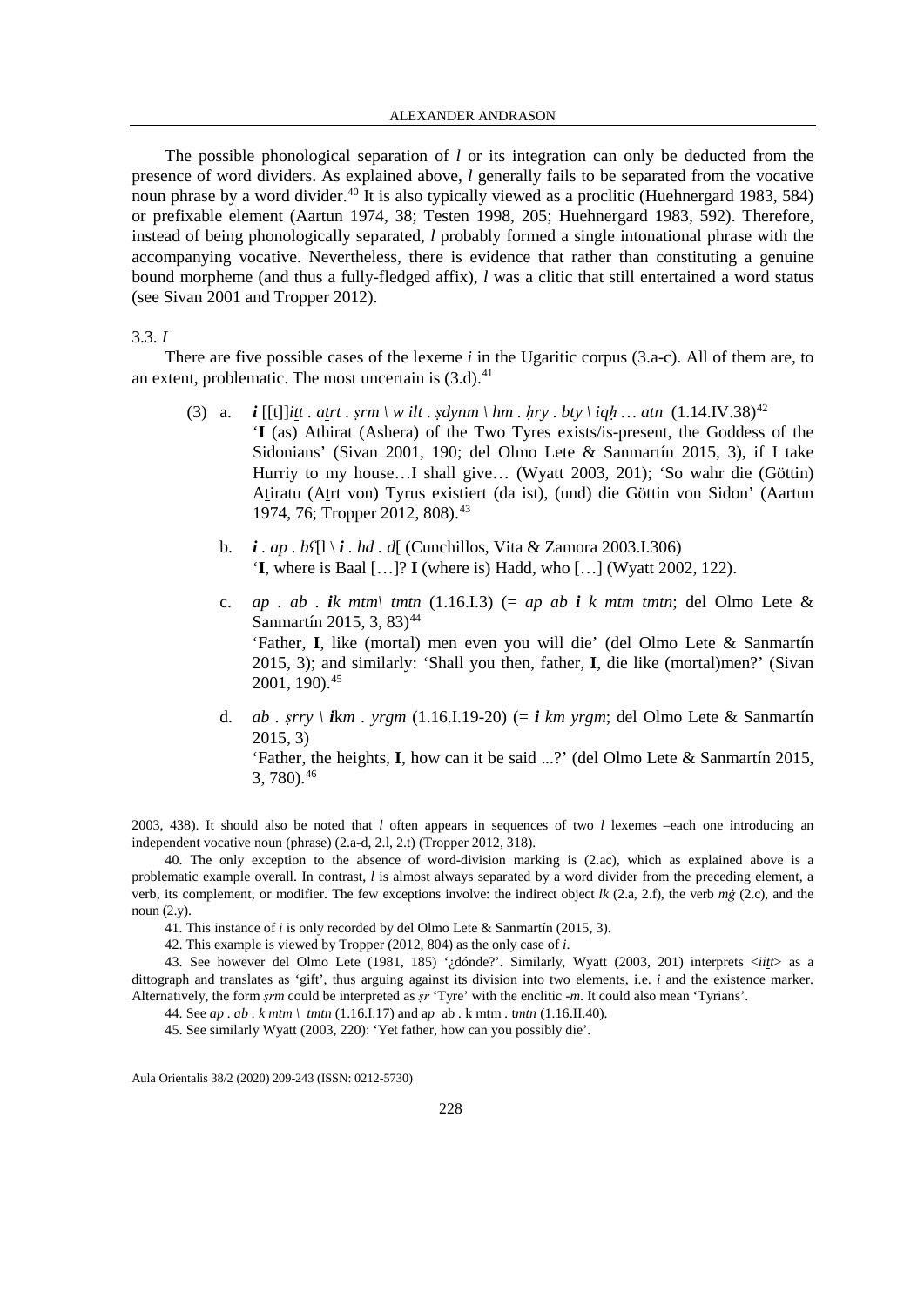The lexeme *i* occurs in the context of either vow or lamentation. In (3.a), *i* is used by Keret as part of an oath: If he is allowed to take the sacred bride Hurriy to his house, he will provide in exchange "twice her weight in silver" and "three times her weight in gold" (Wyatt 2002, 201). This oath is rendered solemn by invoking the goddess Athirat and the goddess of Sidon. Since according to the interpretation proposed in (3.a), *i* heads the existential predicator *it* 'there is, exist' instead of a vocative noun, the conative use in terms of an attention getter directed to the goddesses is unlikely. Rather, *i* expresses another conative type of meaning, that of exhortation, imploration, and urging the interlocutor (in this case, divine creatures) to perform an action (namely, giving Hurriy to the speaker). In this example, *i* may also convey a secondary emotive sense, revealing the excitement experienced by Keret. Examples (3.b), (3.c) and (3.d) are uttered in the context of lamentation. In (3.b), the speaker laments Baal's death asking rhetorical questions regarding his current location (Wyatt 2002, 122). The interjection *i* introducing the question seems to profile sadness, sorrow, and grief. In (3.c), Keret's son Elhu laments his father –the son of god Il. He complains that a man who was supposed to be immortal will die like other mortals (Wyatt 2002, 219-221). The lexeme *i* likely expresses emotive nuances of despair and grievance experienced by the speaker, possibly mixed with a cognitive nuance of disbelief. In (3.d), which concerns the same scene, Elhu questions the validity of the assumption that Il is the father of Keret, since Keret is mortal. Again, *i* exhibits an emotive value expressing sadness, despair, and complaint, possibly intermingled with astonishment and disbelief. Significantly, the speaker, i.e. Elhu, is weeping (cf. Wyatt 2002, 222).

The above discussion shows the difficulty of providing a propositional definition of the lexeme *i* as well as its polyvalence and compatibility with different emotions (positive and negative) and different functions (conative, emotive, and cognitive). This demonstrates in turn the polysemy of the lexeme and its context dependency –despite being found in three cases only. This variability has its expression in the disparity of definitions that *i* has received in scholarship and the variation of its translations. To be exact, *i* is interpreted as an interjection (Wyatt 2003, 201; del Olmo Lete & Sanmartín 2015, 3), an exclamatory particle (Tropper 2012, 808), an emphatic type of discourse marker parallel to *ken* in Biblical Hebrew (Sivan 2001, 190; see also Aartun 1974, 76), or an oath particle (del Olmo Lete & Sanmartín (2015, 3). Depending on the definition adopted, *i* is translated in target languages as canonical interjections, e.g. 'o', 'oh', 'woe' (Wyatt 2003, 201; del Olmo Lete & Sanmartín 2015, 3) or as lexemes entertaining functions of discourse markers, e.g. 'surely', 'verily', 'true/truly' (Sivan 2001, 190; del Olmo Lete & Sanmartín 2015, 3) and 'so wahr', 'gewiß' (Aartun 1974, 76; Tropper 2012, 808).

With regard to the remaining pragmatic properties, *i* is non-referential and dialogic. Given the relevance of the emotive nuances apart of the conative function, the semi-automaticity of *i* or its unplanned character may be somewhat higher than it was the case with *y* and *l*.

Phonologically, *i* exhibits a simple form, having likely been realized as an open mono-syllable /ʔī/ (Sivan 2001, 190; Tropper 2012, 808; see also *'y* in Aartun 1974, 75). The vocalic component is prominent. The glottal onset [ʔ] most probably results from the rule operating in most Semitic languages whereby initial vowels cannot appear onsetless but require at least a glottal stop as their onset (see Procházka 2006, 425). From an articulatory perspective, the glottal stop is indeed "a minimally obstructive consonant" (Andrason, Hornea & Joubert 2020), merely used as a "vowel

<sup>46.</sup> See similarly Wyatt (2003, 222): 'O my wretched father? How can it be said…?'.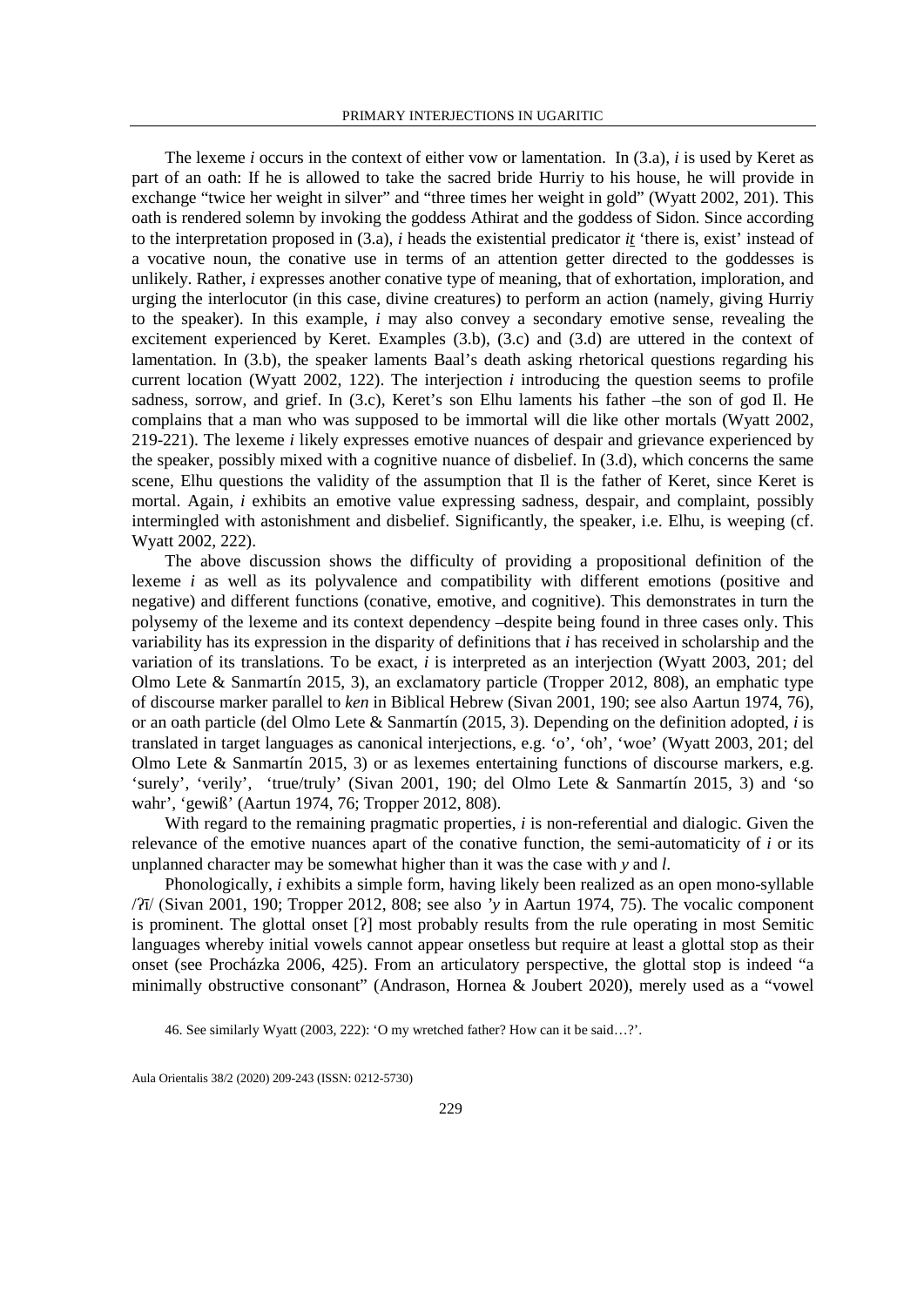releaser" (ibid.). In any case, neither the sounds used (whether consonantal or vocalic) nor their combination transgress the rules of Ugaritic phonology and phonotactics. As usual, little can be said about the stress. On its right edge, *i* may be separated from the following elements by a word divider. This occurs twice in (3.b). However, in (3.a), (3.c) and (3.d), a word diver is not used. On the left edge, in  $(3.b)$ , the only case where it is possible, the word divider is used.<sup>[47](#page-21-0)</sup> Consequently, although the scarcity of the examples does not enable me to formulate a firm generalization, the lexeme most likely bore stress.

Morphologically, *i* is simple. It is monomorphemic, with no inflections, derivations, or traces of compounding. It is also anomalous and opaque: it fails to exploit the root and pattern system typical of the other lexical classes and has no identifiable morphological structure. This aberrancy and opacity are most likely related to its reflex-like origin as a primary interjection (see the etymology \*'Vy 'so wahr' proposed by Aartun (1974, 76)). Indeed, cognates of the Ugaritic *y* are widely attested in the Semitic family, invariably functioning as primary interjections, e.g. in Akkadian –*ai*, *ayi*, and *aya* 'alas', 'wehe' (del Olmo Lete & Sanmartín 2015, 3); in Biblical Hebrew– '*î* 'x 'alas' (BDB 1906, 33; Clines 1993, 204) or 'woe' (Gesenius 1910, 307; Klein 1987, 20; Jenni 1997a, 483-484; HALOT 1994-2000); in Aramaic –'*ī* 'yes' (Tropper 2012, 808); and in Arabic– *ʔī* and *ʔay* 'oh' and 'ho' (Wright 1996, 294-295; del Olmo Lete & Sanmartín 2015, 3).

Syntactically, *i* always appears as part of a larger sentence rather than being used holophrastically in terms of an independent utterance. In such word-like uses, *i* is never governed by the verb. It also fails to modify the verb, the verbal arguments, and the other adjuncts. Thus, its syntactic integration is loose. The interjection *i* does not enter into constructions with vocative nouns. In (3.a-b), *i* does not appear together with a vocative, but rather heads an oath formula or a rhetorical question. In (3.c-d), *i* does co-occur with a vocative. However, in both cases, it follows the vocative noun instead of introducing it. One should also note that in (3.c-d), the left edge of *i* is marked by a word divider, separating it from the vocative noun. Consequently, rather than forming a vocative phrase with vocative nouns, *i* heads clauses: 'Athirat of the Two Tyres exists/is-present, if I take Hurriy to my house…I shall give' (3.a); 'where is Baal?' and (where is) Hadd? (3.b), 'like (mortal) men even you will die' (3.c); and 'how can it be said?' (3.d). The lexeme *i* does not participate in the syntactic operations of negation or interrogation. It entertains its own illocutionary force, independent from the rest of the sentence. This is visible clearly in (3b) and (3.d). Although in those examples *i* heads questions, it is not employed in an interrogative function itself. As far as its position is concerned, *i* may appear sentence-initially (3.a-b) or sentenceinternally (3.b-d). In the sentence-internal cases, *i* is intercalated between the vocative noun phrase and the rest of the sentence –the core clause. As explained above, contrary to *y* and *l*, *i* follows the vocative and never precedes it (3.c-d). With regard to the phonological separation from the rest of the sentence, or its absence, little can be concluded with certainty, given the scarcity of the examples. However, *i* was probably separated by pause or contouring on its left edge given the presence of a word divider in the only case where such use is possible. On its right edge, the presence of phonological separation and its lack seem to be equally possible given the similar frequency of the use and absence of the word divider (see above in this section).

<span id="page-21-0"></span> <sup>47.</sup> In (3.a), (3.b), and (3.d), *<sup>i</sup>* cannot exhibit a word divider on its left margin.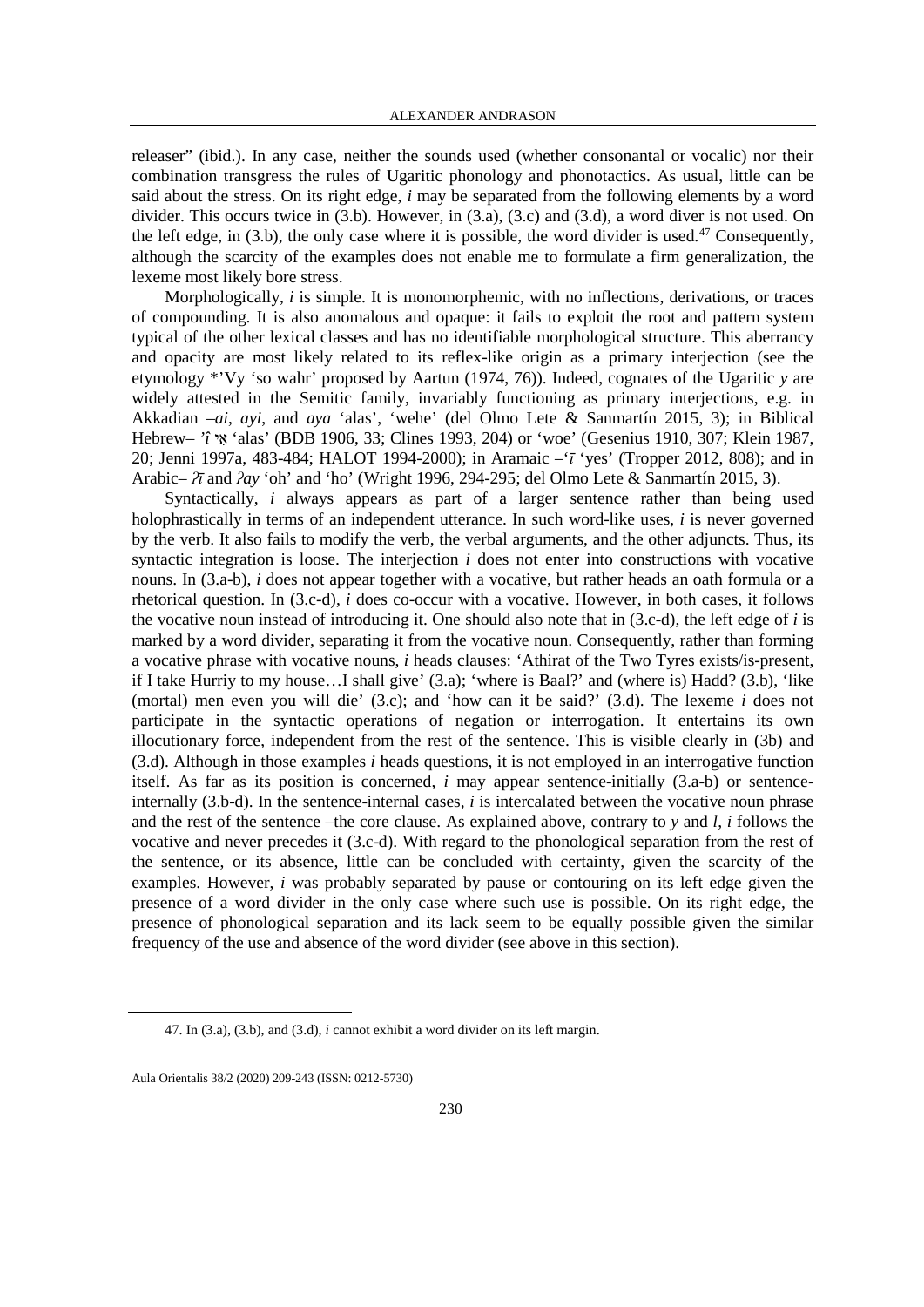3.4. *U*

The interjection *u* is found eight times in the corpus. It is only Dietrich, Loretz & Sanmartín (1975, 152) and Tropper (2012, 805) who interpret *u* found in those examples as an interjection. The other scholars (e.g. Wyatt 2003) read these cases of *u* in terms of disjunction, thus identifying them with a homophonous lexeme –the canonical marker of disjunction *u* (Sivan 2001, 188; Tropper 2012, 792-793; del Olmo Lete & Sanmartín 2015, 3).

- (4) a. *ph m<sup><i>s*</sup> . ap . k[rt . t͡*s*]  $\langle u \text{ in } . \text{ ndr}$ [h ?] (1.15.III.29) (=  $u \text{ in } \text{ ndr}$ [h?]; Tropper 2012, 805) 'Look here, please, Keret, nobleman, **U**, vows you have broken (de Moor 1987, 208; see similarly Tropper (2012, 805): '**U**, hat er [sein(?)] Gelübde verändert?'.
	- b. *ap. ab. ik mtm* \ *tmtn. u <i>hštk. l ntn \ ftq* (1.16.I.3-5) 'Will you then, father, o!, die like (mortal)men?' (see 3.b above), **U**, wird den dein …(?) (zum Ort) des Ausstoßens der Wehklage…?' (Tropper 2012, 805).
	- c. *ap. ab.k mtm* \ *tmtn. u h*<sup>*štk. l ntn* \ '*t*[[]]*q* (1.16.I.17-18)</sup> ibid. (Tropper 2012, 805).
	- d. a*p .* ab *.*k mtm . t*mtn \* **u** *ḫšt*k *. l* bky *. ʕtq* (1.16.II.40-41) ibid. (Tropper 2012, 805).
	- e. *\* w qd*š . u ilm tmtn* (1.16.I.22) '(…and holy one.) **U**, sollen gar die Götter sterben?' (Tropper 2012, 805).
	- f.  $\forall u \text{ ilm. } t$ *mtn* (1.16.II.43) '**U**, sollen gar die Götter sterben?' (Tropper 2012, 805).
	- g. *qra . u . nqmd . m*lk (1.161.12) 'Gerufen ist – **U**! – der König Niqmadu' (Tropper 2012, 805; see also Spronk 1986, 191 and de Moor 1987, 167; *contra* Wyatt 2003, 435).
	- h. *tht* . *fmttmr* . *mlk*  $\{ h m (or *tht*) \}$  *u* . *ng*[md] . mlk (1.161.25-26) '(Steig hinunter in die Unterwelt) – **U**! – unter den König Niq[maddu]!' (Tropper 2012, 805). [48](#page-22-0)

Semantically, the lexeme *u* presented in (4.a-h) appears in contexts of threat, mourning, and rituals (e.g. funeral or coronation). It expresses a variety of emotional states of the speaker, entertaining a patent emotive function. In (4.a), despite being blessed by the gods and enjoying prosperity, Keret breaks his vows (Wyatt 2003, 212-213). Athirat is cognizant of this and, as a result, threatens him that she too will break her vow (ibid.). The interjection *u* that introduces

<span id="page-22-0"></span> <sup>48.</sup> The element *u* in examples (4.a-f) are interpreted as disjunction by Wyatt (2003), namely: (4.a) 'or (has) [the king] altered his vow? (ibid. 213); (4.b) 'or will your burial chamber be given over to howling…?' (ibid. 220); (4.c-d) Or will your burial chamber (be given over to) weeping…?' (ibid. 222, 230); (4.e) 'How can it be said that.… Or do the gods die…?' (ibid. 222); (4.f) 'How can you possibly die? … Or do the gods die…? (ibid. 230). The element *u* iin examples (4.g-h) is interpreted as coordination: (4.g) '(and) invoked as well is Niqmad the king' (Wyatt 2003, 435); (4.h) 'and also down to Niqmad the king' (ibid. 439).

Aula Orientalis 38/2 (2020) 209-243 (ISSN: 0212-5730)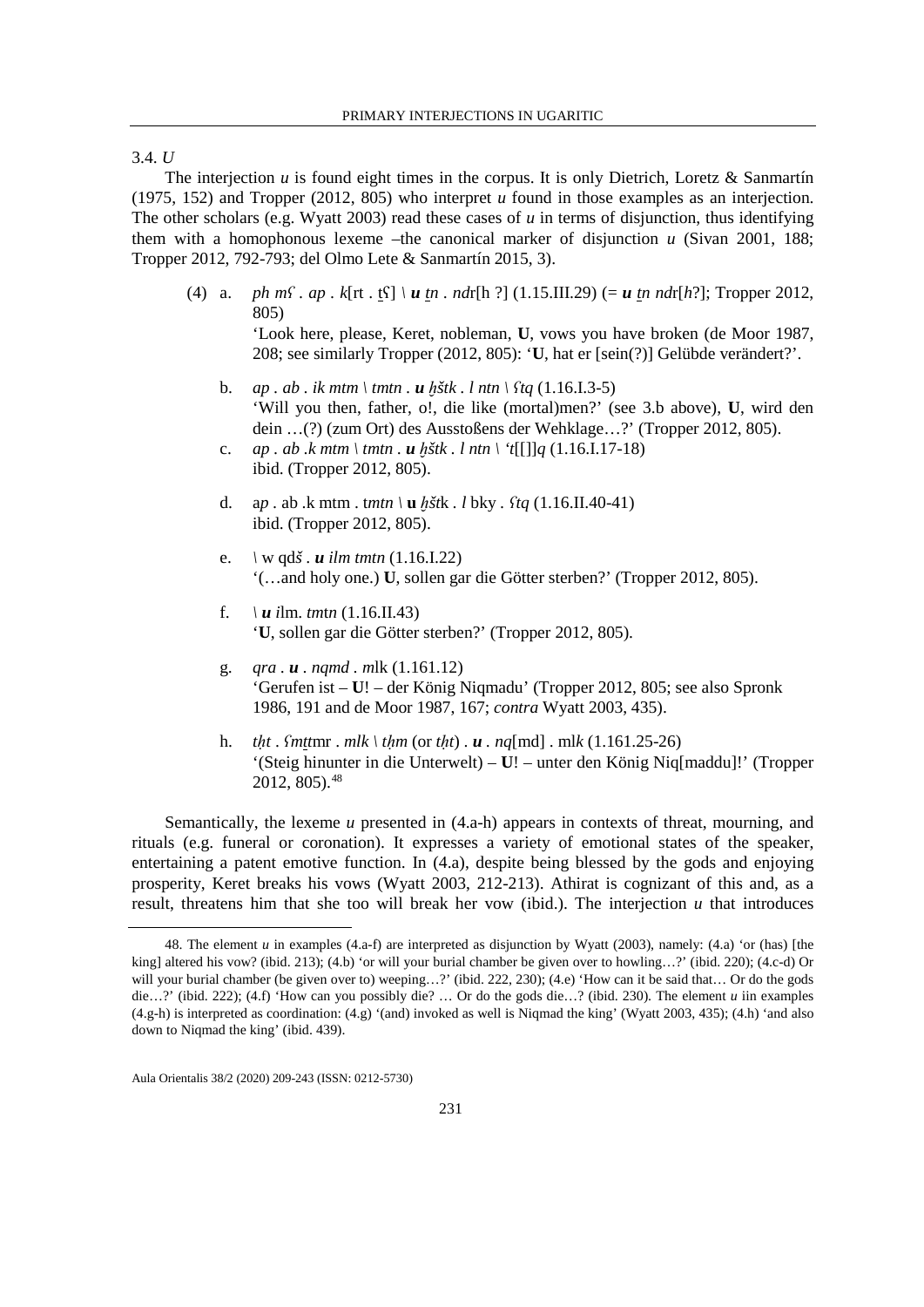Athirat's speech most likely expresses astonishment (an emotive function) and disbelief (a cognitive function). In (4.b-d), after uttering a rhetorical question concerning the (im)mortality of their father, Keret's children ask another question regarding the destruction of his burial chamber (Wyatt 2003, 220, 222, 230). The lexeme *u* that heads this question profiles the feelings of sadness, desolation, and the cognitive state of disbelief. However, in (4.e-f), Keret's children despair and again question the immortality of their father by raising a rhetorical question about the mortality of divine creatures (Wyatt 2003, 222). If Keret is Il's son, how can he, a god, be mortal? They are weeping and gnashing their teeth. They are terrified, distressed, and deeply saddened by the mortality of their father (ibid. 230; see Tropper's 2012, 805). The examples (4.g-h) describe a ritual (funeral, coronation, or *kispum*-rite) that consists of invoking the king Niqmad and his ancestors (Wyatt 2003, 430-431). In (5.g), *u* heads a non-vocative noun and expresses a cry of mourning (if the rite in question is a funeral) or excitement (if it is a coronation) (see also Spronk 1986, 191; de Moor 1987, 167; Tropper 2012, 805). In (4.h), the speaker invokes Shapsh and provides a list of his predecessors who went down into the underworld. Last on the list, the king Niqmad, is introduced by *u* (Wyatt 2003, 438-438). In this funerary context, *u* likely expresses some type of grief, sorrow, or despair. Given the above-mentioned contexts of use and the ranges of meaning, it is not surprising that *u* tends to be defined as a (particle of) exclamation (Dietrich, Loretz & Sanmartín 1975, 152; Tropper 2012, 804) and translated as interjections of lament in the target languages: 'woe', 'wehe', or 'ach' (Dietrich, Loretz & Sanmartín 1975, 152; de Moor 1987, 208; Tropper 2012, 805).

As far as the other pragmatic properties are concerned, *u* is non-referential, dialogic, and – given the prominence of the emotive component– less deliberate and thus more spontaneous than the interjections *y* and *l* discussed previously. It is also polysemous (entertaining mostly negative emotive and cognitive functions) and thus considerably dependent on its context of use.

From a phonetic perspective, the interjection *u*, apparently pronounced /' $\hat{O}$  (Sivan 2001, 188; Tropper 2012, 805), does not present any anomaly. The consonant [ʔ] and the vowel [oː], as well as their combination are fully systematic in the Ugaritic language. The lexeme is monosyllabic.[49](#page-23-0) It exhibits the simplest monosyllabic structure possible, namely a vowel preceded by a glottal stop, given that zero-onsets are disallowed in a word-initial position in Ugaritic. The prominence of the vocalic element –a long vowel– is evident. In contrast, the contribution of the consonant component is minimal. In two cases  $(4, g-h)$ , *u* is separated by a word divider from the following element. In the remaining six cases (4.a-f), the word divider is not employed. On the left edge, the use of a word divider is more consistent, occurring in all cases where it is possible (4.b-c, 4.e, 4.gh). Therefore, the interjection *u* likely bore full stress, being pronounced as a phonological word rather than as a clitic.

Morphologically, *u* exhibits a simple form. It is monomorphemic with no inflections, derivations, or traces of compounding. It is anomalous and opaque as it fails to exploit the root and pattern mechanism pervasive in the Ugaritic language. It has no identifiable morphological structure. This aberrancy and opacity are most likely related to its reflex-like origin as a primary interjection (see the etymology of *u* as \**'aw* 'ach', 'wehe!' postulated by Tropper (2012, 805)). The Ugaritic interjection *u* is probably related to ' $\partial y$  in Biblical Hebrew, ' $\partial (y)$  in Syriac, '*aww* in Aramaic, and *ū'a*, *ūya* in Akkadian (Tropper 2012, 805). In Biblical Hebrew, *'ôy* אוֹי is a primary

 <sup>49.</sup> Being monosyllabic, *u* cannot exhibit harmonious patterns.

<span id="page-23-0"></span>Aula Orientalis 38/2 (2020) 209-243 (ISSN: 0212-5730)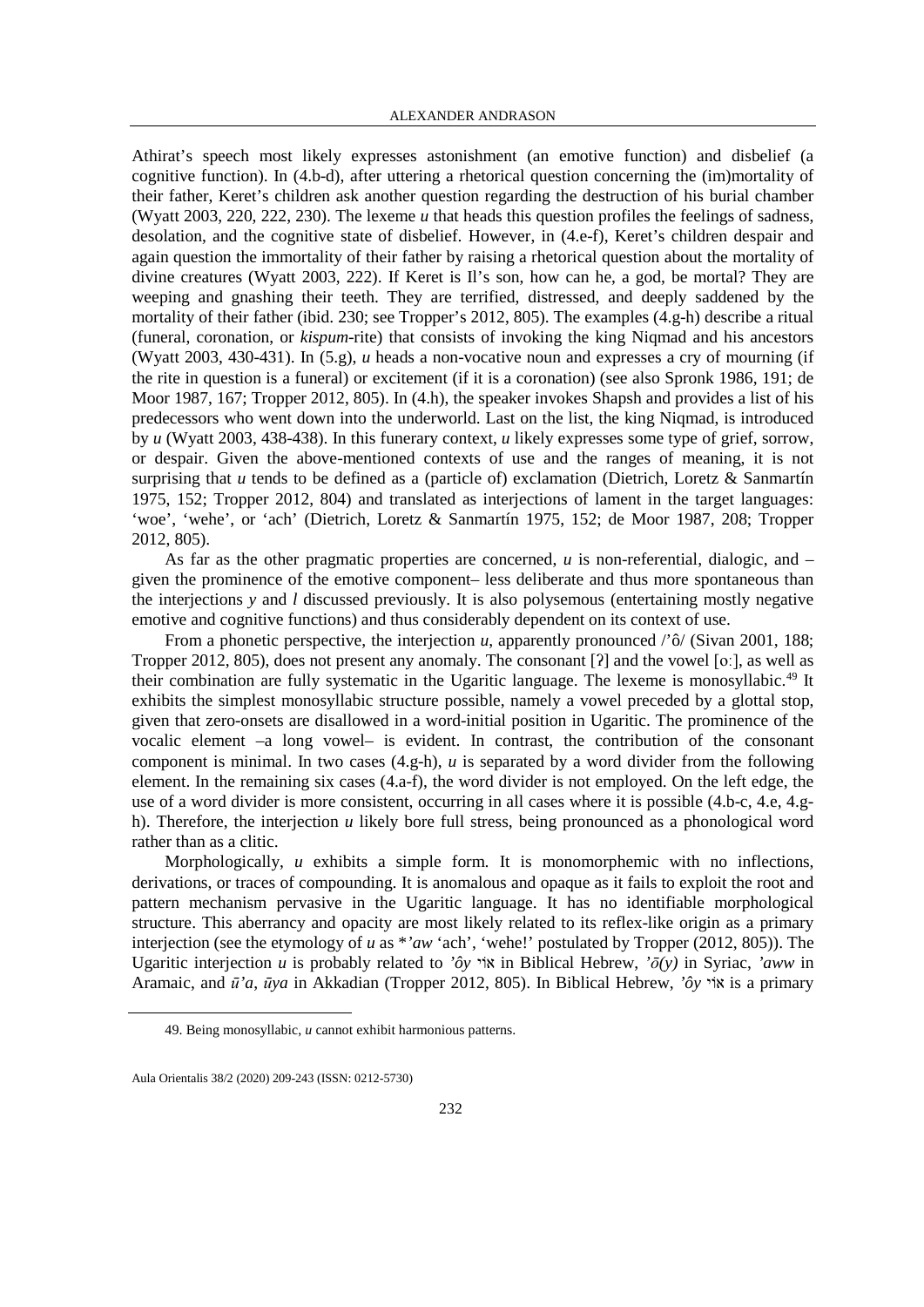interjection of grief and despair, anxiety, complaint, anguish, intimidation, pain, dismay, and threat, being generally translated as 'woe', 'alas', 'ah' and 'ho' (Andrason, Hornea & Joubert 2020).

Syntactically, no clear holophrastic cases of *u* can be identified. Rather, the lexeme forms part of a larger sentence or a sequence of sentences in a turn. In all cases, *u* fails to entertain a core syntactic role in the sentence grammar. It is not governed by the verb and its dependents (whether arguments or adjuncts). Additionally, it does not function as a modifier of the verb, arguments, or adjuncts. The lexeme  $u$  does not enter into construction with any other words in the sentence, including the vocative. In the only case where *u* appears adjacent to a vocative chain (see *ph mʕ ap krt tʕ* 'Look here, please, Keret, nobleman' in (4.a) above), it does not belong to that chain but rather introduces the subsequent clause indicating the act of broken vows. As far as word order is concerned, the element *u* occupies a sentence-internal position. In a sentence, it is usually located outside the frame of the core clause. In (4.b-f) *u* appears between two core clauses that belong to a longer turn. In (4.a), it appears between the vocative chain and the core clause. However, in (4.g-h), *u* occupies a clause-internal position, being intercalated between the predicate (*qra*) and the subject (*nqmd mlk*) (4.g), and the preposition (*tḥt*) and its nominal complement (*nqmd mlk*) (4.h). As explained above, on its right edge, *u* is most often not separated from the remaining part of sentence by a word divider. As a result, the phonological separation and its lack are both plausible. In contrast, on its left edge, *u* is separated by a word divider in all instances where this is possible. This suggests the phonological separation of *u*.

## 3.5. *AḤL AN*

There are two cases of the interjections *aḥl* and *an* each in the corpus. In both instances, *aḥl* and *an* occur concurrently in a sequence (Aartun 1974, 77; Tropper 2012, 804; del Olmo Lete & Sanmartín 2015, 33):

- (5) a. *aḥl . an . b*ṣq[l] *\ ynpʕ . b palt . bṣql ypʕ b y*ġlm (1.19.II.15) '**AḤL AN** may this shoot rise up in the heat-cracked field, may the shoot rise up among the wilted plants!' (Wyatt 2003, 299; Tropper 2012, 804, 813); similarly, del Olmo Lete & Sanmartín (2015, 33, 73): '**AḤL AN** everywhere shoot that sprouts (...), may the hand of PN gather you!' (del Olmo Lete & Sanmartín 2015, 33, 73).
	- b.  $a h l \cdot a n$ . *š*[blt]  $\langle tp \cdot b \cdot ak \cdot l \cdot b \cdot b \cdot h \rangle$  [b h]mdrt (1.19.II.22) '**AḤL AN** may this ear of corn rise from the parched land, may the ear of corn rise up among the withered stalks' (Wyatt 2003, 299; see also Aartun 1974, 77; Tropper 2012, 804, 813).

In scholarly literature, the lexemes *aḥl* and *an* are discussed separately. However, given their cooccurrence, I will treat them as a single construction, i.e. a form-meaning pairing of a determined degree of complexity and abstraction (Goldberg 1995, 2006, 2013; Fried & Östman 2004). That is, although originally the meaning of the sequence *aḥl an* must have been compositional, it is likely that due to entrenchment, the sequence acquired constructional properties. Nevertheless, the grammaticalization of this sequence into a holistic construction is not completed as evidenced by the presence of a word divider between *aḥl* and *an* (see further below).

Aula Orientalis 38/2 (2020) 209-243 (ISSN: 0212-5730)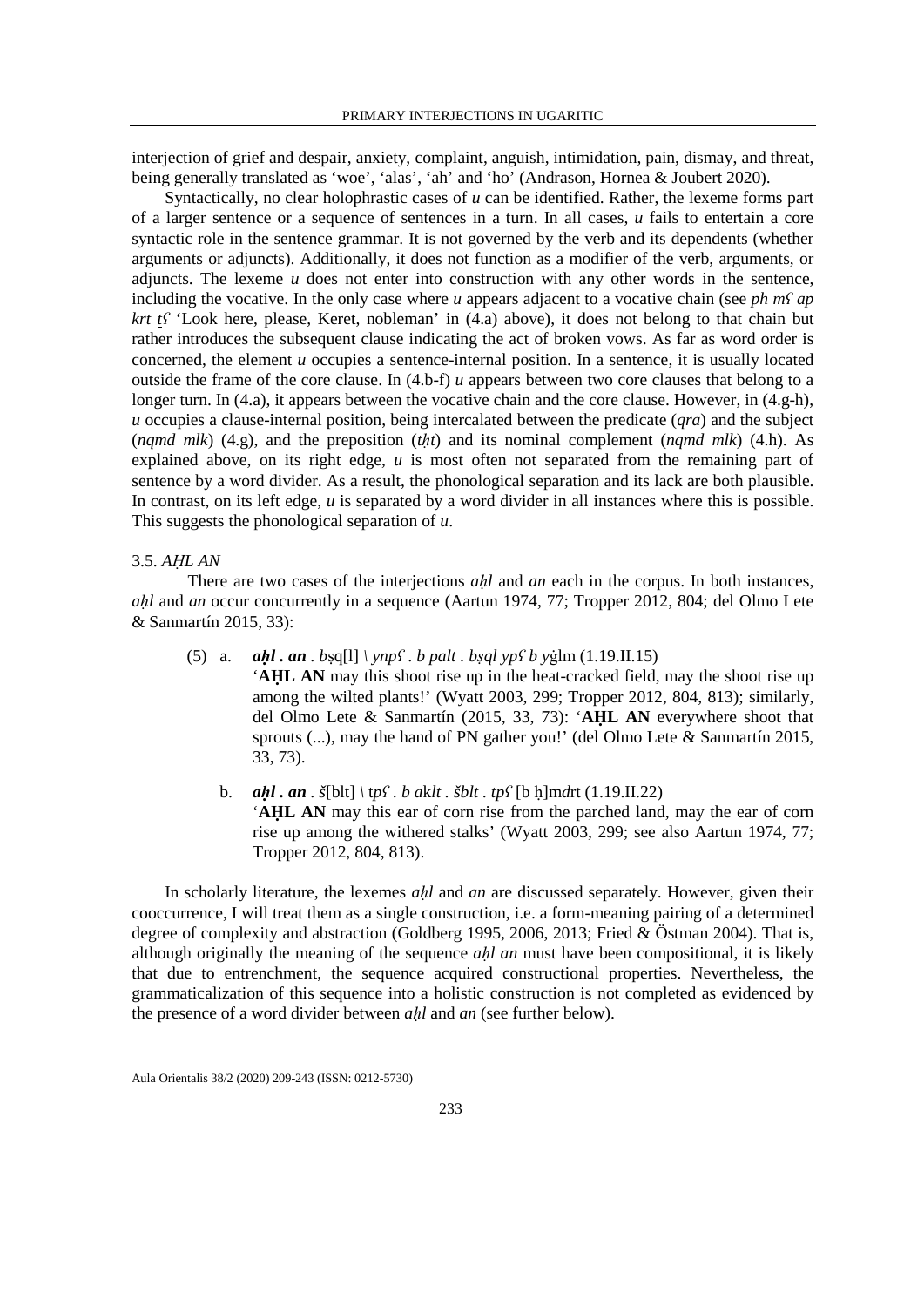In the two examples presented above, the *aḥl an* sequence occurs in the context of a blessing. In (5.a), riding on a donkey across a field, Danel observes consequences of the curse he uttered earlier. The field is full of dried and wilted plants. Among them, he sees a shoot. He stops, embraces it, and kisses it. Subsequently, he utters a counter-blessing "may this shoot rise up", which he hopes "will revive the shrivelling plant" (Wyatt 2003, 298-299). In (5.b), within the same scene, Danel sees an ear of corn among dried and wilted stalks. Again, after embracing it and kissing it, he pronounces a blessing: "may the corn rise". By introducing a wish, the sequence *aḥl an* likely exhibits a conative function of exhortation or encouragement. However, it also gives insight into the emotional state of the speaker, which is typical of emotive interjections. Specifically, *ahl an* demonstrates the pity, worry and concern experienced by Danel when seeing the parched, withered, and dying land. The semantics of *aḥl an* discussed above are fully reflected in the respective definitions of the two components and their translations in scholarship. The element *aḥl* is usually classified as a desiderative interjection (Segert 1984, 105) or (emphatic) particle of wish (Aartun 1974, 77; Tropper 2012, 813; see also Halayqa 2008, 41 who defines it as an interjective particle). It is translated accordingly as: 'ach, daß' (Aartun 1974, 77), 'o that' (Segert 1984, 105), 'I pray' (Margalit 1984, 140), 'o daß doch / wenn doch' (Tropper 2012, 814), and 'if only' (del Olmo Lete & Sanmartín 2015, 33; see also Halayqa 1008, 41). Alternatively, the emotive component is made more prominent by means of translations such as 'wehe' (Sanmartín 1977, 266). The element *an* is classified as a particle of exclamation (Tropper 2012, 804) and imploration (Caquot, Sznycer & Herdner 1974, 446) or, alternatively, as an adverb (del Olmo Lete & Sanmartín 2015, 73), being translated respectively as 'ach bitte' (Tropper 2012, 804), 'ah puisse' (Caquot, Sznycer & Herdner 1974, 446), or 'where, wherever, anywhere' (Halayqa 2008, 53; del Olmo Lete & Sanmartín 2015, 73). Again, some scholars opt for more emotive renderings such as 'for pity's sake' (Cassuto 1973/1975, 196), and 'wehe mir!' (Sanmartín 1977, 266; see also the lexeme 'ah' in Caquot, Sznycer & Herdner 1974, 446).

The above paragraph demonstrates that the meaning of *aḥl an* depends heavily upon its context of use. However, given the limited number of examples, the range of its polysemy cannot be estimated precisely. With regard to the remaining pragmatic features, *aḥl an* is non-referential. Contrary to the other interjections it is monologic. Given the prominence of the emotive component and monologic character, *aḥl an* is the least deliberate and, simultaneously, the most automatic and spontaneous of all the primary interjections in Ugaritic.

Phonologically, neither *ahl* nor *an* contains aberrant sounds or aberrant sound combinations. Being likely realized as /ʔaḥ(V)lV/ (Tropper 2012, 814) and /ʔannă/ (Tropper 2012, 804), the sequence and its components comply with the phonology and phonotactics of Ugaritic. Contrary to the other primary interjections, neither *aḥl* nor *an* exhibit a simple form. Both lexemes consist of at least two syllables. The element *an* likely exhibits a harmonious pattern, i.e. vocalic harmony /CaCCa/. The vocalization of *aḥl* is uncertain. Containing several consonants, such as *ḥ*, *l* and *n* (apart from the word-initial glottal stops), the vocalic nature of the two elements is less patent. Since in the attested examples, *aḥl* and *an* are separated from the following words by a word divider (as well as between themselves), it is possible that they were fully stressed rather than cliticized or affixed to the preceding or following hosting entities. This full stress is even more plausible given the constructional nature of *aḥl an*, i.e. their presence in a sequence, and that construction's length (four or five syllables in total).

Morphologically, the two components of the *aḥl an* sequence do not exhibit simple forms, at least not from a diachronic perspective. The lexeme *aḥl* most likely consists of two morphemes: the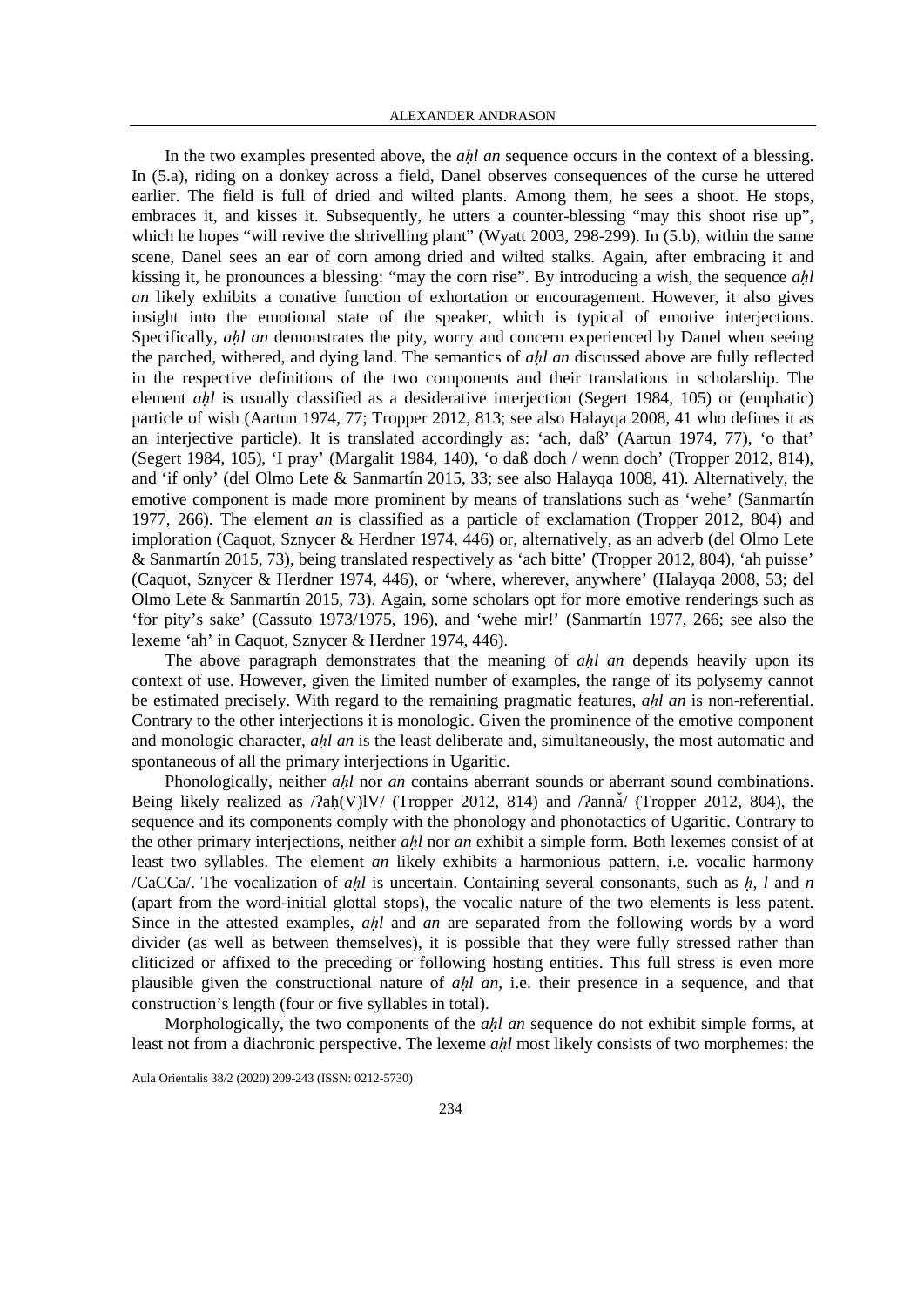primary interjection *aḥ* and the emphatic/affirmative particle *l* (Tropper 2012, 814). It is related to the BH lexeme 'ah<sup>a</sup>la/ey 'ang'\'xandisign' if only, oh, o that' (Aartun 1974, 77; del Olmo Lete & Sanmartín 2015, 33), which is generally defined as a positive desiderative interjection (Klein 1987; van der Merwe & Naudé 2017, 484). Similar to *ahl*, the lexeme 'ah<sup>a</sup>la/ey אֲחֲלַ<sup>ו</sup>/אַחֲלֵי is a composite of the primary interjection *'å ḥ* ח ָא and the emphatic marker *lû*/*lay* יַל/לוּ) Klein 1987). The BH *̄* lexeme *'å̄ḥ* ח ָא– the plausible cognate of the element *aḥ* in *aḥl* in Ugaritic– expressed "joyous excitement" (Jenni 1997a, 483), sorrow (Joüon-Muraoka 2006, 321), pain, and grief (Waltke & O'Connor 1990, 683; see Andrason, Hornea & Joubert 2020). The Ugaritic element *an* exhibits a similar complexity. It is arguably related to '*annâ* אָנָה in Biblical Hebrew (Cassuto 1973/1975, *̄* 196; Tropper 2012, 804). In Biblical Hebrew, the interjection הָנּ ָא/אָנּ ָא expresses pain and complaint (Jenni 1997b, 117) also implying request and entreaty (BDB 1906, 58; Jenni 1997b, 117; Joüon-Muraoka 2006, 323). It is translated by 'ah' (Gesenius 1910, 307), 'ah now (I/we pray!)' (BDB 1906, 58; Klein 1987, 37), or 'oh! (please!)' (Clines 1993, 333) (for detail see Andrason, Hornea & Joubert 2020). The lexeme הָנּ ָא/אָנּ ָא is itself a composition of the primary interjection *aḥ* and the emphatic/polite/logical particle *nâ* (BDB 1906, 58, Gesenius 1910, 307; Jenni 1997b, 117; Joüon-Muraoka 2006, 323; see also Klein 1987, 37 who instead of *aḥ* proposes a lengthened variant *ahâ*).<sup>50</sup> Thus, even though no inflections and derivation are present, *ahl* and *an* originally made use of compounding –both being built around a primary interjection (*aḥ*) and a particle (*l* or *na*). Nevertheless, in Ugaritic, these two compounds were most likely no longer transparent –*aḥl* and *an*  were synchronically indivisible into more fragmentary and meaningful units. Overall, the two lexemes are anomalous and opaque. They have no identifiable morphological structure as they do not make use of the root and pattern system that characterizes other lexical classes. This opacity stems from their origin as primary interjections strengthened by the presence of modal clitic particles.

Syntactically, neither the sequence *aḥl an* holistically nor its two components individually attest to clear holophrastic uses. They rather form parts of larger sentences. In such non-holophrastic uses, the sequence and its two components are not integrated into the sentence grammar. They are not governed by the verb and its dependents, nor do they modify the verb or any of the sentence's structural elements whether arguments or adjuncts. The sequence *aḥl an* does not enter into construction with the other words in the sentence. However, as explained at the beginning of this section, it is itself a construction composed of two interjective elements: *aḥl* and *an* –themselves historical constructions built around a primary interjection and a particle. Inversely, both *ahl* and *an* appear in a construction with another primary interjection. This interjective construction *ahl an* occupies a peripheral sentence-initial position.<sup>[51](#page-26-0)</sup> As explained above, the sequence *ahl an* regularly exhibits a word divider on its right edge. This suggests its phonological separation from the remaining part of the sentence. The presence or lack of phonological separation on the left edge cannot be demonstrated as no example allows for potential use of a word divider.

 <sup>50.</sup> In Biblical Hebrew, the particle אָנ expresses polite entreaties and requests, being equivalent to 'please' (Waltke & O'Connor 1990; Joüon-Muraoka 2006, 322; van der Merwe & Naudé 2017, 485). Alternatively, it is classified in terms of a logical particle (Lambdin 1971, 119).

<span id="page-26-0"></span><sup>51.</sup> Of course, the second component of *aḥl an* occupies a sentence internal position. However, structurally, it is still sentence-initial together with *aḥl*.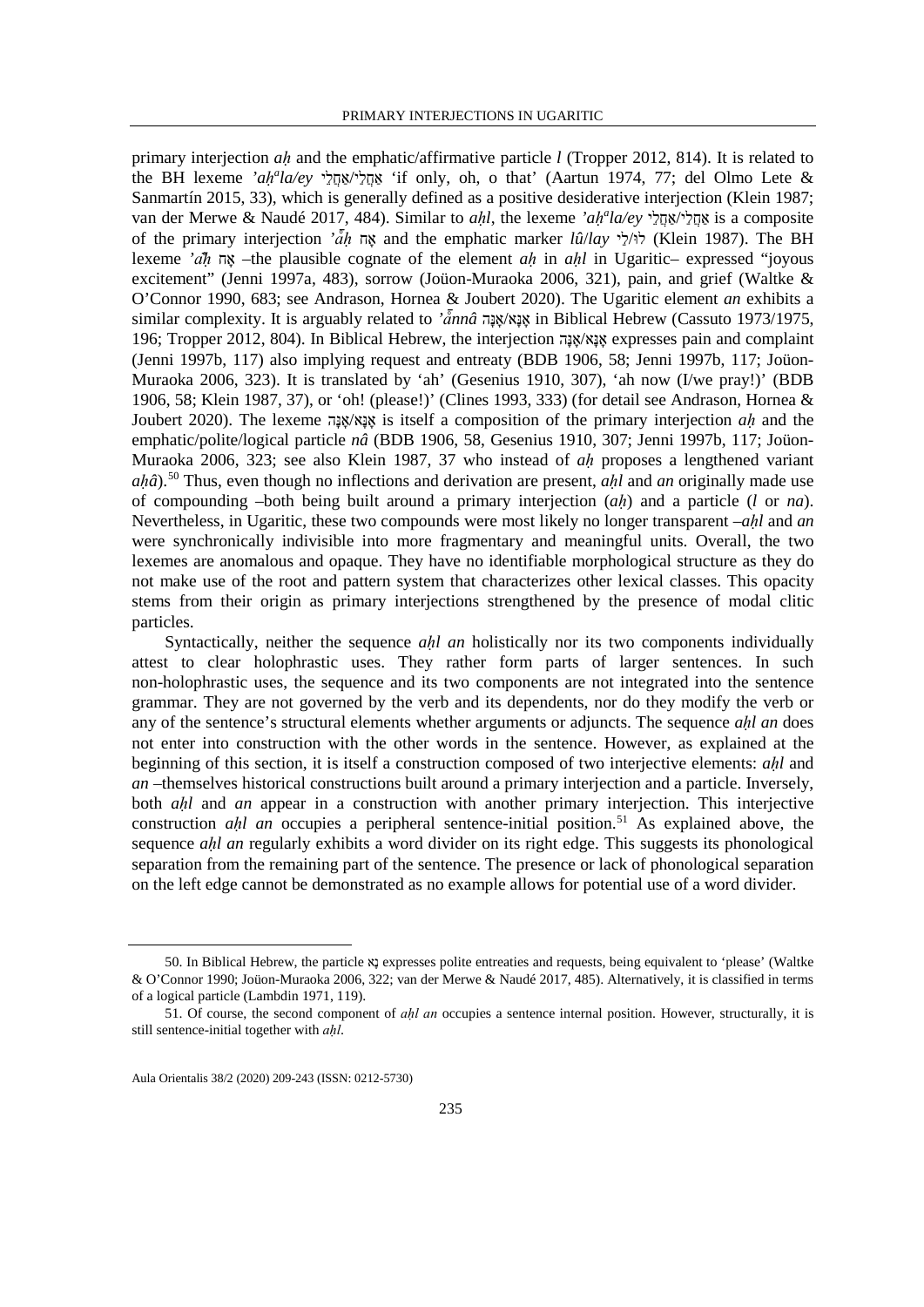## 4. *Results and discussion – The interjective category in Ugaritic*

The evidence demonstrates that each of the Ugaritic interjections analyzed in this study complies to a large extent with the interjective prototype postulated in linguistic typology. Therefore, each of them may be viewed as a representative of the category of interjections. However, this compliance is not identical for all six lexemes. As far as their meaning is concerned, it is the highest for *i*, *u* and especially *aḥl an*. As far as formal aspects are concerned, the three domains need to be examined separately. With regard to phonetics, the largest number of prototypical features are exhibited by *y*, *i*, and *u*; with regard to morphology, by *y*, *l*, *i*, and *u*; and with regard to syntax, all the interjections comply with a comparable number of features. The results of the empirical study are summarized in Table 1 below.<sup>[52](#page-27-0)</sup>

| Lexemes<br>Parameters |                         |                        | Y                     | L                        | I                        | U                      | <b>AHLAN</b>         |
|-----------------------|-------------------------|------------------------|-----------------------|--------------------------|--------------------------|------------------------|----------------------|
| Function              | meaning                 |                        | conative<br>(emotive) | conative<br>(emotive)    | emotive,<br>conative     | emotive<br>(cognitive) | emotive,<br>conative |
|                       | polysemy / context dep. |                        | $+$                   | $^{+}$                   | $^{+}$                   | $^{+}$                 | $+$                  |
|                       | non-referentiality      |                        | $\ddot{}$             |                          | $+$                      | $+$                    | $+$                  |
|                       | monologicity            |                        |                       | $\overline{\phantom{0}}$ | $\blacksquare$           | ÷,                     | $+$                  |
|                       | semi-automaticity       |                        |                       | ÷.                       | $+/-$                    | $+/-$                  | $+$                  |
|                       | own illocutionary force |                        | $+$                   | $+$                      | $^{+}$                   | $^{+}$                 | $+$                  |
|                       | Phonetics               | aberrant sounds        |                       | $\overline{a}$           | $\overline{\phantom{m}}$ | $\overline{a}$         | $\overline{a}$       |
|                       |                         | aberrant combinations  | ÷.                    | $\overline{\phantom{0}}$ | $\blacksquare$           | ÷,                     | L.                   |
|                       |                         | monosyllabicity        | $^{+}$                | $^{+}$                   | $+$                      | $^{+}$                 | ÷,                   |
|                       |                         | vocalic nature         | $\ddot{}$             | $\overline{\phantom{0}}$ | $+$                      | $^{+}$                 | ÷,                   |
|                       |                         | full stress            | $+/-$                 | $\overline{a}$           | $+$                      | $^{+}$                 | $+$                  |
|                       |                         | harmonious patterns    | $\Omega$              | $\Omega$                 | $\overline{0}$           | $\boldsymbol{0}$       | $+$                  |
| Form                  | Morph.                  | monomorphemicity       | $+$                   | $+$                      | $+$                      | $^{+}$                 | $+/-^{53}$           |
|                       |                         | no inflections         | $^{+}$                | $+$                      | $+$                      | $^{+}$                 | $+$                  |
|                       |                         | no derivations         | $+$                   | $+$                      | $^{+}$                   | $^{+}$                 | $+$                  |
|                       |                         | no compounding         | $\ddot{}$             | $+$                      | $+$                      | $^{+}$                 | $+\sqrt{-54}$        |
|                       |                         | anomaly / opacity      | $+$                   | $+$                      | $+$                      | $^{+}$                 | $+$                  |
|                       | Syntax                  | holophrasticity        | ÷,                    | $\overline{a}$           | $\overline{a}$           | $\overline{a}$         | ÷,                   |
|                       |                         | loose integration      | $+$                   | $+$                      | $+$                      | $+$                    | $+$                  |
|                       |                         | no syntactic operation | $+$                   | $+$                      | $+$                      | $+$                    | $+$                  |
|                       |                         | no constructions       | $+/-$                 | $+/-$                    | $+$                      | $^{+}$                 | $+/-\frac{55}{ }$    |

<span id="page-27-2"></span><span id="page-27-1"></span><span id="page-27-0"></span> <sup>52.</sup> Th symbol + implies an instantiation of a feature; - implies violation; +/- implies both instantiation and violation; (+) and (-) imply the scarcity of instantiations or violations; 0 implies impossibility of attestations; ? implies the absence of possible examples. Although the illocutionary independence of the interjection has been discussed in the paragraphs dedicated to syntax, I place it in the meaning domain in this table, as it concerns pragmatic properties.

<sup>53.</sup> The feature is met from a synchronic perspective but violated from a diachronic perspective.

<sup>54.</sup> Ibid.

<span id="page-27-3"></span><sup>55.</sup> The exceptions involve: for *y* and *l* –vocative NPs/PPs; and for *aḥl* and *an*– another interjection.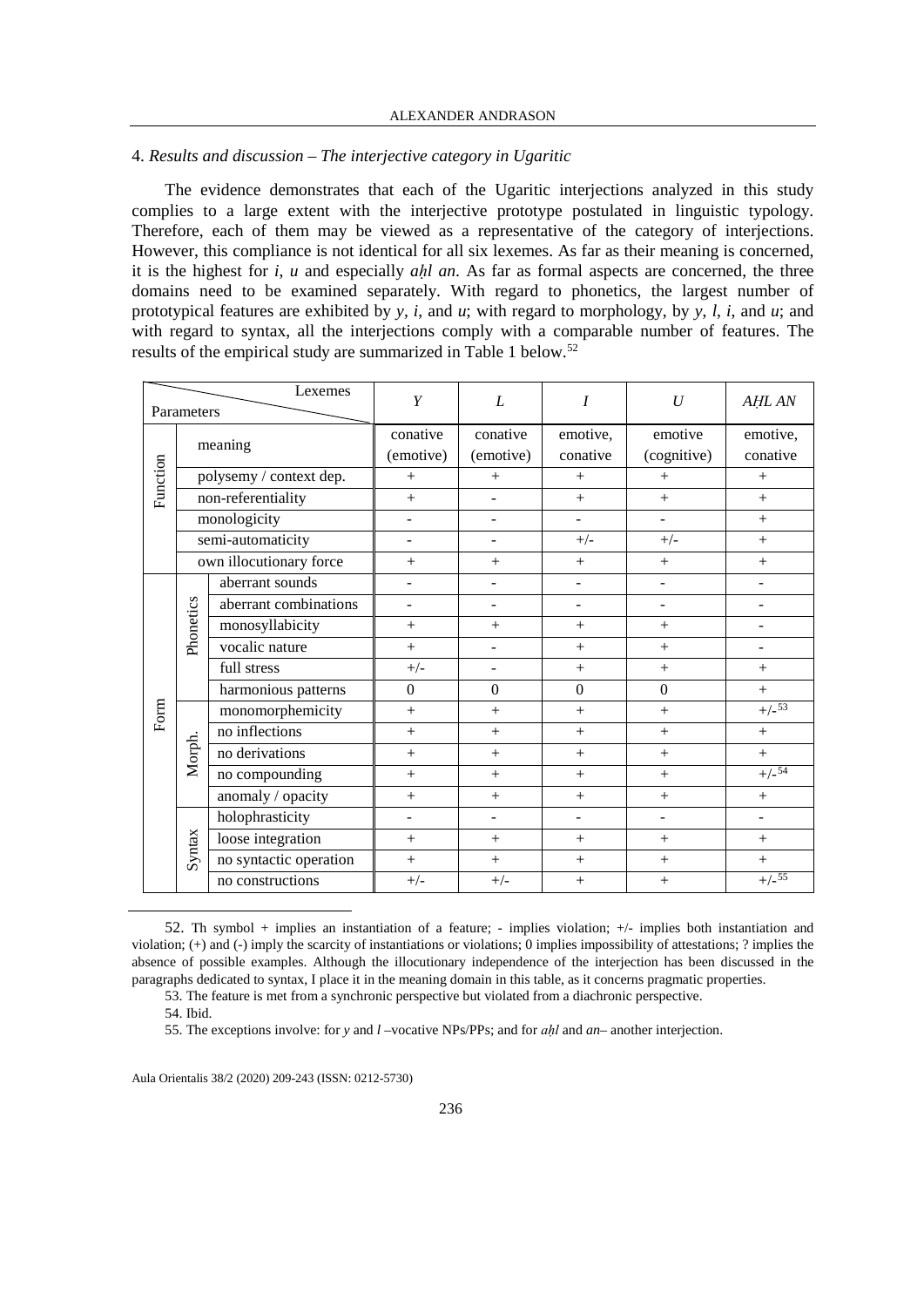PRIMARY INTERJECTIONS IN UGARITIC

|  | sentence-peripheral      | + |  |  |
|--|--------------------------|---|--|--|
|  | clause-external          |   |  |  |
|  | phon. reparation (right) |   |  |  |
|  | phon. reparation (left)  |   |  |  |

*Table 1*: The compliance of Ugaritic interjections with the interjective prototype

In light of the results presented above, I propose that the category of primary interjections in Ugaritic is characterized by a significant extent of internal variation, patent as far as both its function and form are concerned.

Semantically, interjections exploit three main domains: conative, emotive, and cognitive. The conative domain is the most pervasive. It constitutes the predominant semantic component of *y* and *l*; it plays a significant role in the meaning of *i*; it is also visible in *aḥl an*. Within the conative domain, two functions are typical: the use of interjections as attention getters and as expressions of urge and exhortation. The emotive domain often accompanies the conative function (in case of *y* and  $l$ ) or contributes to the semantics of a lexeme, at least, to an equal degree as the conative domain (*i* and *aḥl an*). In some instances, it may indeed constitute the most relevant value expressed by an interjection  $(u)$ . The emotional states expressed tend to be negative. Overall, the combination of conative and emotive nuances is pervasive. From a cross-linguistic perspective, such amalgamations of the conative and emotive domains are common (Ameka 1992; Stange 2016). Additionally, in rare cases, interjections (*i* and *u*) may secondarily draw on a cognitive domain. The contribution of this semantic type is however minimal.

Pragmatically, interjections in Ugaritic are regularly non-referential, thus precluding discourses about third parties. They are polysemous and their interpretation depends heavily on the context of use and conversational inferences drawn. The majority of interjections (*y*, *l*, *i*, and *u*) are dialogic. They are addressed to interlocutors with the aim of triggering responses from other participants. In contrast, a monologic character is less common. It is relatively evident only with one interjection (*aḥl an*). Most interjections (especially *y* and *l*, as well as *i*) are deliberate and planned. Their semi-automatic and instinctive production is only visible with *aḥl an*, in some cases of *i*, and especially *u*. Such a common dialogic and deliberate production of interjections in Ugaritic is congruent with the conative essence of their majority  $(y, l, i)$ . As explained in section 2, conative interjections tend to be dialogic and intentional. It is emotive interjections that are monologic and spontaneous.

Phonologically, most interjections are mono-syllabic (*y*, *l*, *i*, *u*). The syllables used in these interjections are open. In contrast, *an* and *aḥl* exhibit at least two syllables each, while their constructional combination contains four or five syllables. The sounds (whether consonants or vowels) and sounds combinations found in primary interjections are fully systematic. The vocalic component is prominent in three interjections (*y*, *i*, *u*). In *l*, *aḥl* and *an*, the consonantal component also plays a significant role. Several interjections likely bore full stress. This is the most evident in case of *aḥl an*, as well as, although perhaps to a lesser extent, in case of *u* and *i*. Full stress might also have been present with *y* (at least, in some instances). In contrast, *l* did not, most likely, bear

<span id="page-28-0"></span> <sup>56.</sup> *<sup>Y</sup>* mainly occupies an internal or, less often, an initial position; *<sup>l</sup>* almost exclusively occupies an internal position; *i* occupies both internal and initial positions; *u* occupies an internal position; and *aḥl an* occupies an initial position.

Aula Orientalis 38/2 (2020) 209-243 (ISSN: 0212-5730)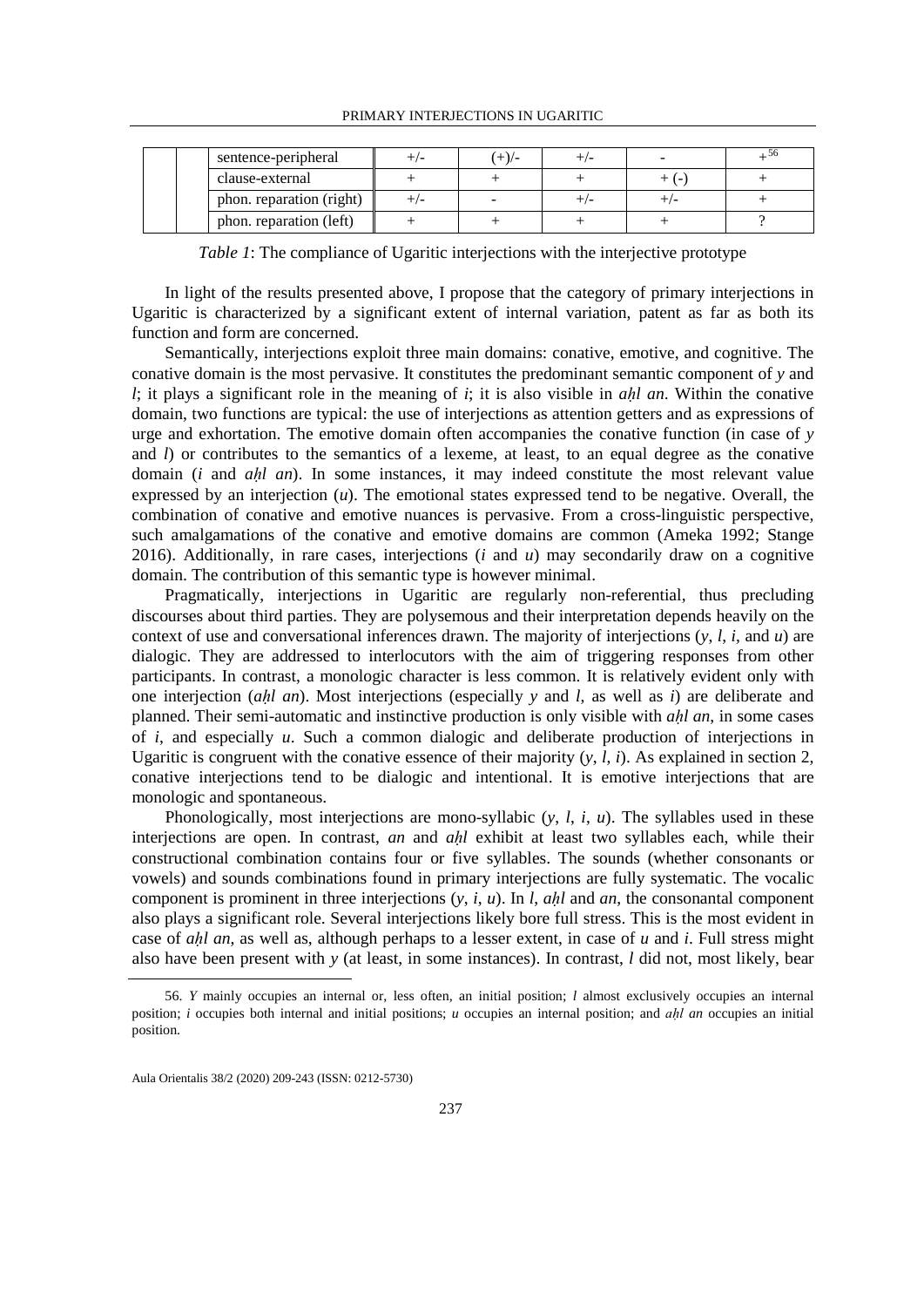full stress. Only one interjection (*an*) exhibits a harmonious pattern, i.e. a vocalic harmony. The phonetic instability of the interjections, and their potential lengthening or shortening, cannot be estimated. The presence of guttural consonants ([ʔ] or [ɦ]) is noticeable, as is the use of [ʔ] in word-initial onsets (*y*, *i*, *u*, *aḥl*, *an*).

Morphologically, all interjections exhibit a simple monomorphemic structure from a synchronic perspective, thus being indivisible into smaller meaningful elements. Diachronically however, *ahl* and *an* both derive from bi-morphemic structures built around a primary interjection and a particle. In any case, interjections do not contain inflections and derivations, and with the exception of *ahl* and *an*, they do not exploit compounding. Overall, interjections are morphologically anomalous and opaque, i.e. they have no identifiable word-structure. This anomaly and opacity stems either from the origin of interjections as primary interjections (*y*, *i*, *u*, as well as *ahl* and *an*, which draw on the primary interjection *ah*) or from the highly advanced interjectionalization of an originally non-interjective lexeme (*l*).

Syntactically, no unquestionable holophrastic uses are attested. Rather, in all cases, interjections function as words, i.e. parts of larger sentences or utterances. In such non-holophrastic uses, interjections are only integrated into the sentence/clause grammar loosely or not at all. They do not constitute core structural components. They are not governed by the verb or its dependent elements, nor do they modify the predicate, arguments, and adjuncts. Interjections do not participate in the syntactic operations of negation and interrogation, regularly entertaining their own illocutionary force independent from the illocutionary force of the rest of the sentence. Interjections do not enter into constructions with the core elements of the sentence (predicate, arguments, adjuncts). They also do not usually form constructions with content-type lexical classes (verbs, nouns, adjectives, pronouns, adverbs). The noticeable exceptions are vocatives, i.e. vocative nouns and 2<sup>nd</sup> person pronouns (especially in the case of *y* and *l*). Rarely, interjections yield constructional patterns with prepositional phrases, built around the preposition *l* and the 2nd person pronoun (*y*). Ugaritic interjections form constructions with particles (see *aḥl* and *an* that are successors of constructions composed of an interjection and a particle) as well as with other interjections (see again the synchronic sequence *aḥl* and *an*). As far as word order is concerned, interjections exhibit a number of positional tendencies. Respective of the broader sentence, a sentence-internal position predominates (*y*, *l*, *i, u*), although a sentence-initial position is commonly attested too  $(y, i, ahl, an$ , and exceptionally  $l$ ). In contrast, a sentence-final position is virtually absent. Respective of the core clause, a clause-external position is typical (*y*, *l*, *i*, *u*, *aḥl an*). Exceptionally, an interjection occupies a clause-internal position  $(u)$ . With regard to the adjacent vocative, the interjections *y* and *l* typically occupy a phrase-initial position. When appearing with adjacent vocatives, the interjections *i* and *u* do not form vocative phrases and follow the vocative element.[57](#page-29-0) Lastly, interjections attest to both phonological separation and its absence.[58](#page-29-1) On the right periphery, the lack of phonological separation seems to be typical of *y* and *l*, while its presence is characteristic of *aḥl an*. For *i* and *u*, both the presence of phonological separation and its absence

<span id="page-29-0"></span> <sup>57.</sup> Consequently, Segert's statement (1984, 104) that Ugaritic interjections are located "outside of, or on the periphery of clause and sentence structure" is only partially corroborated by this study. This is true as far as the position relative to a clause is concerned; not necessarily true, however, if one considers the position of interjections in a sentence.

<span id="page-29-1"></span><sup>58.</sup> This statement is tentative as it only draws on the presence or absence of a word divider.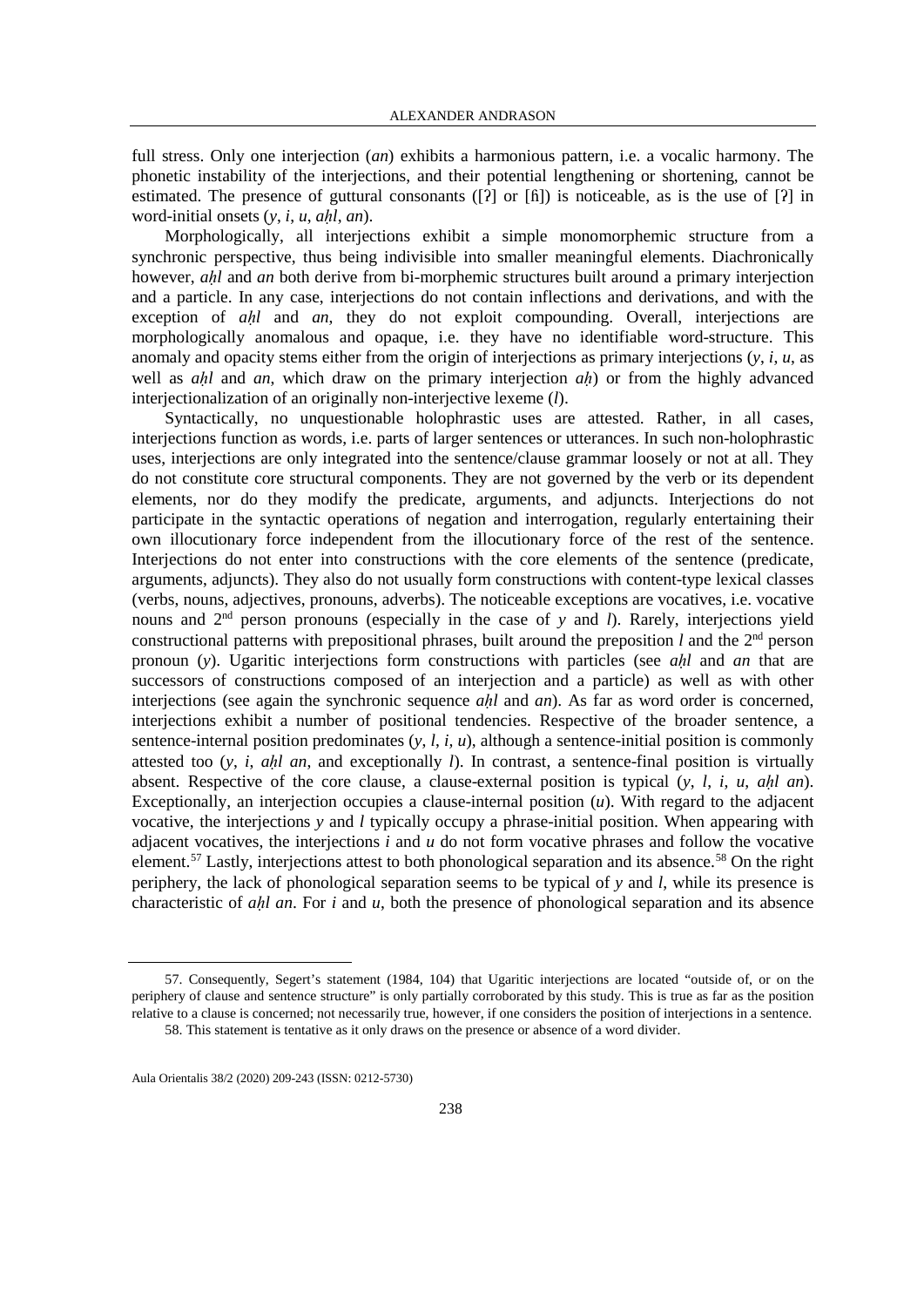seem to be equally possible. On the left periphery, the presence of phonological separation is typical of *y*,  $l$ ,  $i$ , and  $u$  (for *ahl an*, the data are inconclusive).

As explained above, as far as the function of interjections is concerned, the emotive component –the most prototypical for the interjective category from a typological perspective– is less common than the conative domain. This means that several prototypical features in the realm of pragmatics are often not instantiated, e.g. monologicity and semi-automaticity. As far as the formal aspects of interjections are concerned, morphological properties are instantiated most regularly –the only exceptions appearing from a diachronic perspective. Phonological properties are instantiated less regularly, although in several aspects they are respected. The general absence of aberrant sounds and sound combinations, as well as a weak accentuation of some interjections constitute noticeable violations. Syntactic properties are even less regular from the perspective of the interjective prototype. The lack of holophrastic uses is pervasive; phonological separation is often absent; sentence-internal and even clause-internal positions are attested; and combinations with other elements –although all of them of the expected types– occur.

Although internally variable, the category of interjections can be structured coherently if depicted as a radial network organized around the topologically driven interjective prototype that was presented in section 2. The canonical instantiations –i.e. those that comply with all (or the most) semantic, pragmatic, phonetic, morphological, and syntactic features associated with the prototype– are located in the center of the category. The non-canonical instantiations that violate the prototype in several aspects, are located in the category's periphery. The zone comprised between these two extremes is occupied by instantiations characterized by an intermediate canonicity. Crucially, in Ugaritic, it is not only distinct interjective lexemes that attest to different canonicity levels and occupy distinct places in the categorial radial network. The canonicity of different examples of the same interjective lexeme, and their positions in the network, may also be distinct. This means that the category of primary interjections constitutes a messy phenomenon in which both the entire category and each lexeme that belongs to it span (more or less extensive) sections of the categorial network available in light of typological research.

The results of my study also demonstrate the distinctiveness of the analyzed lexemes from the category of particles. To be exact, contrary to particles, *y*, *l*, *i*, *u*, and *aḥl an* do not modify the illocutionary force of the sentence but rather entertain their own illocutionary force; they do not operate over the entire sentence, but rather restrict their scope to a peripheral extra-clausal slot; they are not integrated into a clausal structure; they can be stressed; and in most cases, are not bleached or phonologically reduced forms of their respective sources. This means that, as argued in this article, *y*, *l*, *i*, *u*, and *aḥl an* should be classified as members of the lexical class of interjections instead of being defined as particles, which is the common practice in Ugaritic and Semitic studies.

Lastly, the present study contributes to the broader theory of interjections. First, my research corroborates the utility of the radial prototype-driven model in analyzing the category of interjections, and the cumulative definition of the interjective prototype (Ameka 1992, 2006; Nübling 2001, 2004; Stange & Nübling 2014; Stange 2016). Second, I provide evidence for phenomena observed in recent scholarship which, although not included in the definition of the interjective prototype, seem to constitute (more or less) pervasive tendencies. This evidence concerns the commonness of guttural consonants (see Andrason & Dlali 2020); the use of  $\lambda$ -onsets in languages that disallow onsetless syllables (Andrason, Hornea & Joubert 2020); and the compositionality of interjections with particles and the morphologization of the latter as indivisible parts of interjections due to grammaticalization (Andrason & Dlali 2020).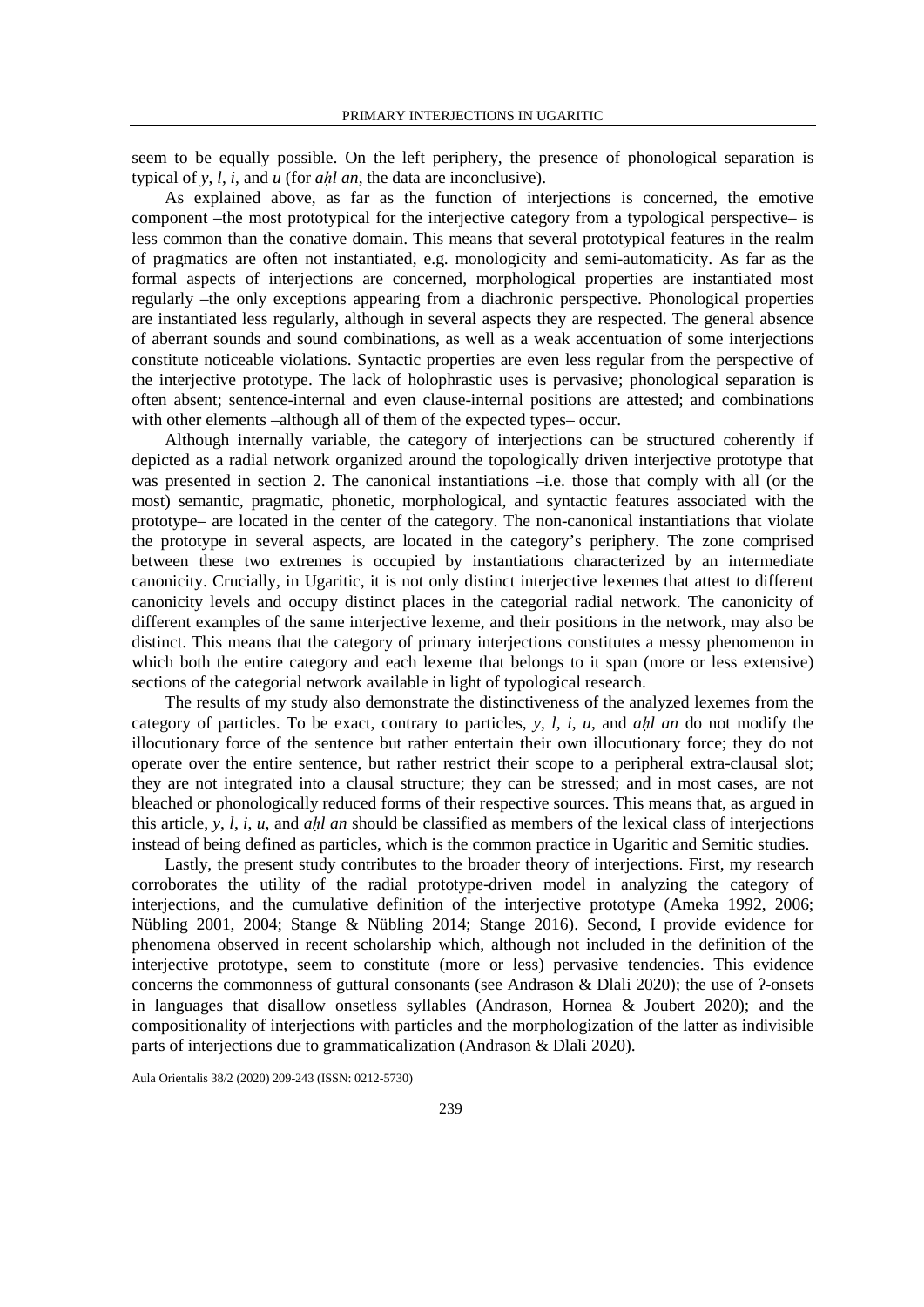#### 5. *Conclusion*

The present paper analyzed the word class of primary interjections in Ugaritic within a canonical approach to categorization, drawing on an interjective prototype postulated in linguistic typology. After examining the compliance of six interjective lexemes –i.e. *y*, *l*, *i*, *u*, *aḥl* and *an*– with functional (semantics and pragmatics) and formal (phonology, morphology, and syntax) prototypical features, I conclude that each of these lexemes is a more or less canonical instantiation of the prototype and thus a rightful member in the category of interjections in Ugaritic. Overall, despite a considerable functional-formal variation of the interjections attested in Ugaritic and their dissimilar compliance with the typological prototype, the category itself can be structured coherently. This is possible if the interjective category is depicted as a radial network with prototype effects, thus including canonical, semi-canonical, and non-canonical members that are located in the central, intermediate, and peripheral zones of the network, respectively. Such a model preserves the internal variation of the members and their attestations on the one hand, and the coherence of the category envisaged holistically on the other hand.

### 6. *References*

- Aartun, K. 1974, *Die Partikeln des Ugaritischen. 1. Teil*, Kevelaer / Neukirchen-Vluyn.
- Ameka, F. and Wilkins, D. 2006, "Interjection", in J-O. Östman and J. Verschueren (eds.), *Handbook of Pragmatics*, Amsterdam, 1-19.
- Ameka, F. 1992, "Interjections: the universal yet neglected part of speech", *Journal of Pragmatics* 18/2-3, 101-118.
- Ameka, F. 2006, "Interjections", in K. Brown (ed.), *Encyclopedia of Language and Linguistics*, Amsterdam, 743-746.
- Andrason, A. and Dlali, M. 2020, "The (crucial yet neglected) category of interjections in Xhosa", *STUF – Language Typology and Universals* 73/2, 159-217.
- Andrason, A., Fehn, A.M. and Phiri, A. 2020, "Interjections in Tjwao", *Bulletin of the School of Oriental and African Studies*, 83/2, 293-319.
- Andrason, A., Hornea, I. and Joubert, M. 2020, "The structure of interjections in Biblical Hebrew: Phonetics, morphology, and syntax", *Journal of Hebrew Scriptures* 20/1, 1-43
- Andrason, A. and Hutchison, D.A. 2020, "Interjections in Biblical Aramaic: A radial model", *Aramaic Studies* 38/1, 1-45.
- Andrason, A. and Matutu, H. 2019, "The syntax of interjections in isiXhosa a corpus-driven study", *Stellenbosch Papers in Linguistics PLUS* 58, 1-16.
- Andrason, A. and Vita, J-P. forthcoming, "A contribution to the study of interjections in Canaano-Akkadian", *Die Zeitschrift der Deutschen Morgenländischen Gesellschaft*.
- BDB = Brown, F., Driver, S.R. and Briggs, C.A. 1906, *A Hebrew and English Lexicon of the Old Testament*, Oxford.
- Bordreuil, P. and Pardee, D. 1982, "Le rituel funéraire ougaritique RS 34.126", *Syria* 59, 121-128.
- Bordreuil, P. and Pardee, D. 2004, *Manuel d'ougaritique. Vol I. Grammaire*, Paris.
- Bordreuil, P. and Pardee, D. 2009, *A Manual of Ugaritic*, Winona Lake.
- Brockelmann, C. and Sokoloff, M. 2009, *A Syriac Lexicon*, Winona Lake /Piscataway.
- Caquot, A., Sznycer, M. and Herdner, A. 1974, *Textes ougaritiques*. *Tome I*. *Mythes et legends*, Paris.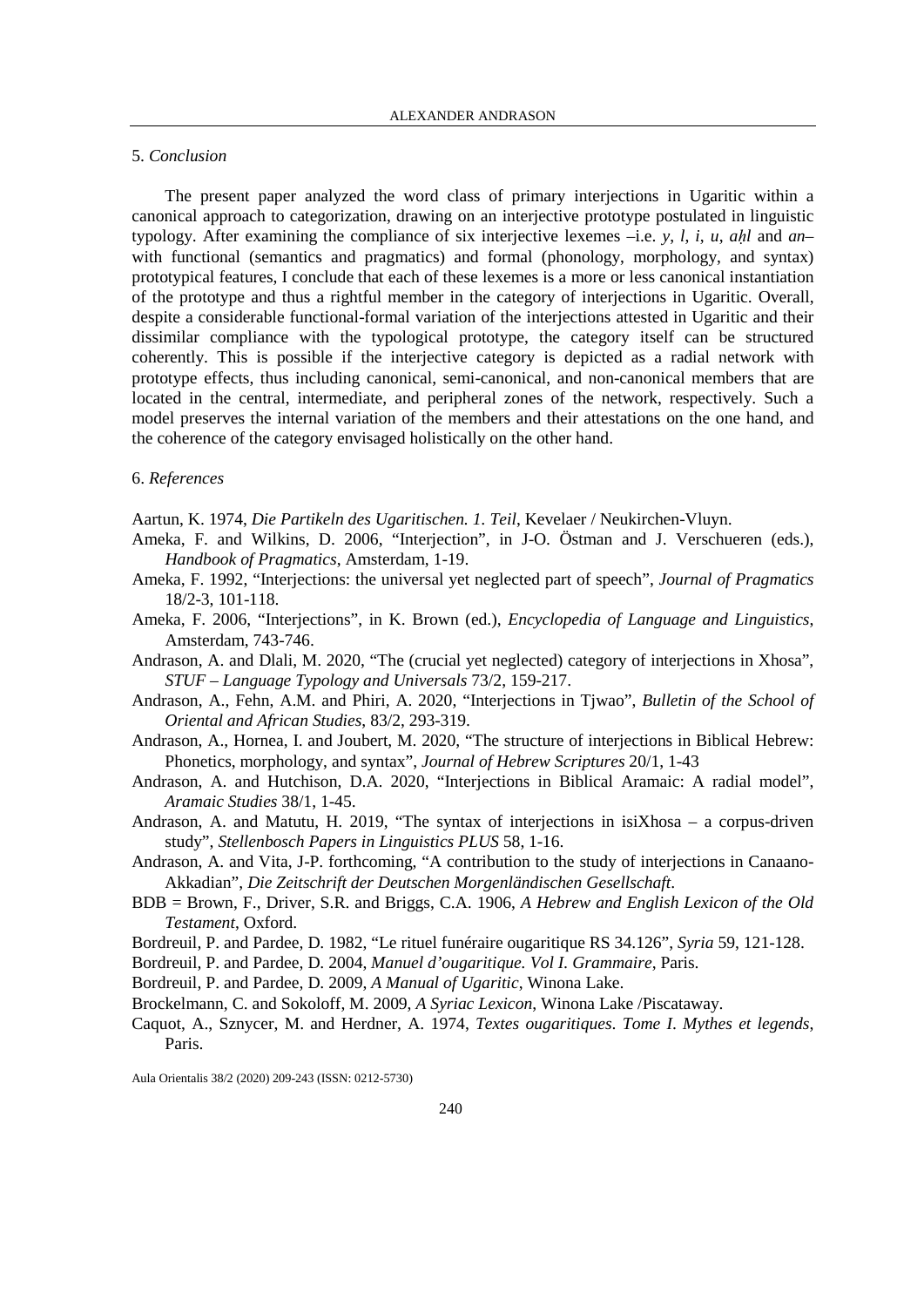- Caquot, A. and de Tarragon, J-M. 1989, *Textes ougaritiques*. *Tome II*. *Textes religieux, rituels, correspondence*, Paris.
- Cassuto, U. 1973/1975, *Biblical and Oriental Studies I–II*, Jerusalem.
- Clines, D.J.A. et al. 1993, *The Dictionary of Classical Hebrew Vol. 1*, Sheffield.
- Cohen, D., Lentin, J., Bron, F., Lonnet, A. and Cantineau, J. 2012, *Dictionnaire des racines sémitiques ou attestées dans les langues sémitiques : Fascicule 10, H, T/T', T, Y, K*, Leuven.
- Corbett, G. 2005, "The canonical approach in typology", in Z. Frajzyngier, A. Hodges and D. Rood (eds.), *Linguistic Diversity and Language Theories*, Amsterdam, 25-49.
- Corbett, G. 2007, "Canonical typology, suppletion and possible words", *Language* 83, 8-42.
- Croft, W. 2003, *Typology and Universals*, Cambridge.
- Cunchillos, J-L., Vita, J-P. and Zamora, J-Á. 2003, *A Concordance of Ugaritic Words*, Piscataway.
- De Moor, J.C. 1983, "Enkele liturgische teksten uit Ugarit", in K.R. Veenhof (ed.), *Schrijvend verleden*, Leyde, 247-252.
- De Moor, J.C. 1987, *An Anthology of Religious Texts from Ugarit*, Leiden.
- Degand, L., Cornillie, B. and Pietrandrea, P. 2013, "Modal particles and discourse markers: Two sides of the same coin? Introduction", in L. Degand, B. Cornillie and P. Pietrandrea (eds.), *Discourse Markers and Modal Particles. Categorization and Description*, Amsterdam.
- Del Olmo Lete, G. and Sanmartín, J. 2015, *A Dictionary of the Ugaritic Language in the Alphabetic Tradition. Vol 1 and 2*, Leiden (3rd edition).
- Dietrich, M. and Loretz, O. 1983, "Neue Studien zu den Ritualtexten aus Ugarit II", *Ugarit Forschungen* 15, 17-22.
- Dietrich, M., Loretz, O. and Sanmartín, J. 1975, "Zur ugaritischen Lexikographie (XIII)", *Ugarit Forschungen* 7, 69-157.
- Edzard, L. 2011, "Biblical Hebrew", in S. Weninger (ed.), *The Semitic Languages: An International Handbook*, Berlin, 480-514.
- Evans, V. and Green, M. 2006, *Cognitive Linguistics: An Introduction*, Edinburgh.
- Fischer, K. 2007, "Towards an understanding of the spectrum of approaches to discourse particles: introduction to the volume", K. Fischer (ed.), *Approaches to Discourse Particles*, Amsterdam, 1-20.
- Fox, J.T. 2003, *Semitic Noun Patterns*, Winona Lake.
- Fried, M. and Östman, J.-O. 2004, "Construction grammar: A thumbnail sketch", in M. Fried and J-O. Östman (eds.), *Construction Grammar in a Cross-Language Perspective*, Amsterdam, 11-86.
- Gesenius 1910 = Gesenius, W., Kautzsch, E. and Cowley, A.E. 1910, *Gesenius' Hebrew Grammar*, Oxford.
- Goldberg, A. 1995, *Constructions: A Construction Grammar Approach to Argument Structure*, Chicago.
- Goldberg, A. 2006, *Constructions at Work: The Nature of Generalization in Language*, Oxford.
- Goldberg, A. 2013, "Constructionist approaches", in T. Hoffmann and G. Trousdale (eds.), *The Oxford Handbook of Construction Grammar*, Oxford, 15-31.
- Halayqa, I.K.H. 2008, *A Comparative Lexicon of Ugaritic and Canaanite*, Münster.
- HALOT = Koehler, L. et al. 1994–2000, *The Hebrew and Aramaic Lexicon of the Old Testament CD-ROM Edition* (Subsequently revised by Baumgartner, W. and J.J. Stamm), Leiden.
- Hopper, P. J. and Traugott, E. C. 2003, *Grammaticalization*, Cambridge.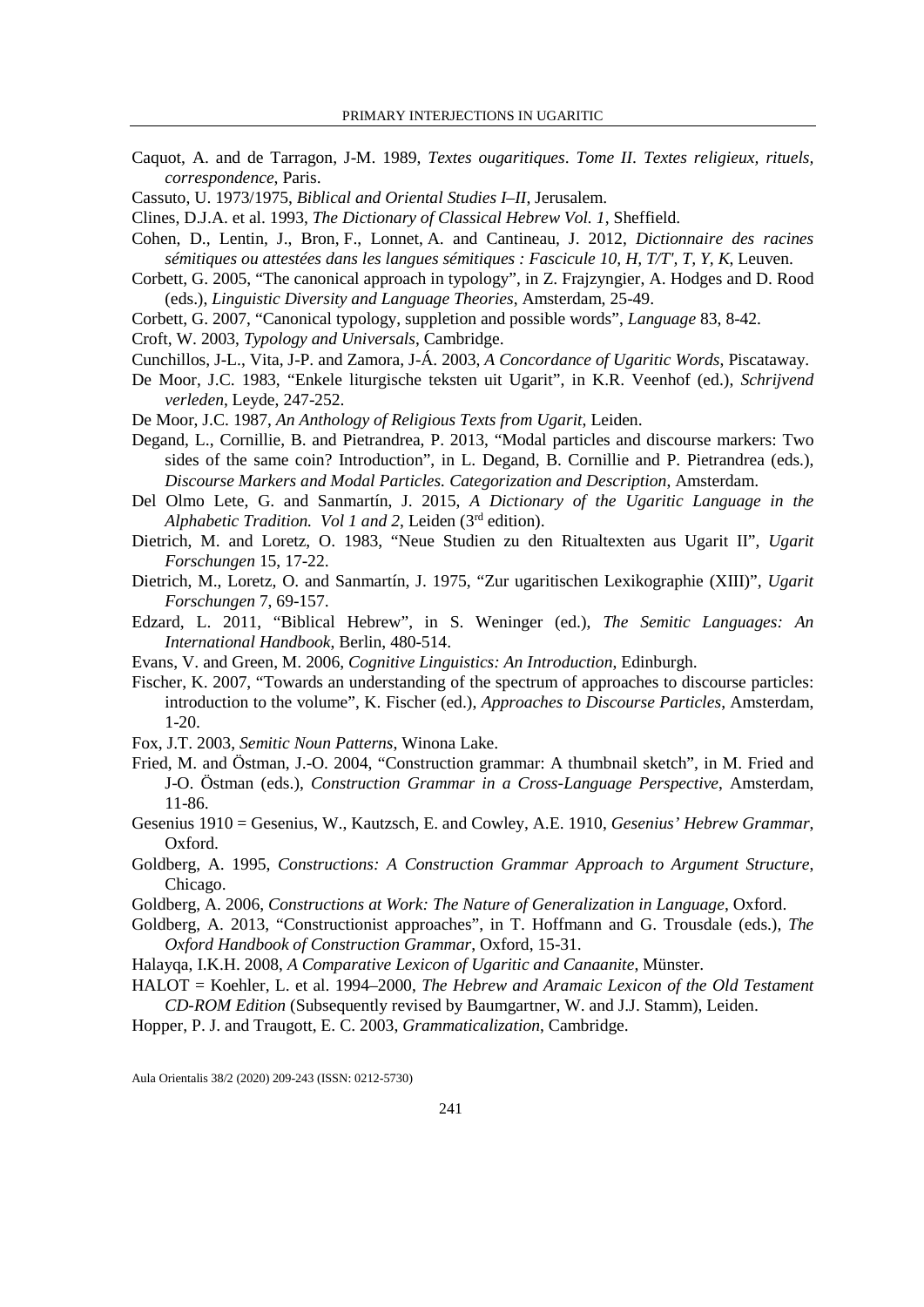- Huehnergard, J. 1983, "Asseverative *\*la* and hypothetical *\*lu/law* in Semitic", *Journal of the American Oriental Society* 103, 569-593.
- Huehnergard, J. 2012, *An Introduction to Ugaritic*, Peabody.
- Janda, L. 2015, "Cognitive linguistics in the year 2015", *Cognitive Semantics* 1, 131-154.
- Jenni, E. 1997a, "הוֹי hôy", in *Theological Lexicon of the Old Testament. Vol I*, Peabody, 483-485.
- Jenni, E. 1997b, "הָהֲא <sup>a</sup> hāh", in *Theological Lexicon of the Old Testament. Vol I,* Peabody, 117-118.
- Johnstone, T.M. 1987, *Mehri Lexicon and English-Mehri Word List*, London.
- Joüon, P. and Muraoka, T. 2006, *A Grammar of Biblical Hebrew*, Roma.
- Klein, E. 1987, *A Comprehensive Etymological Dictionary of the Hebrew Language for Readers of English*, Jerusalem.
- KTU3 2013 = Dietrich, M., Loretz, O. and Sanmartín, J. 2013, *Die keilalphabetischen Texte aus Ugarit, Ras Ibn Hani und anderen Orten*, Münster (3rd edition).
- Lambdin, T. O. 1971, *Introduction to Biblical Hebrew*, New York.
- Margalit, B. 1984, "Lexicographical notes on the Allhat epic (Part II: KTU 1.19)", *Ugarit Forschungen* 16, 119-179.
- Meinard, M. 2015, "Distinguishing onomatopoeias from interjections", *Journal of Pragmatics* 76, 150-168.
- Nordgren, L. 2015, *Greek Interjections*, Berlin.
- Norrick, N. 2009, "Interjections as pragmatic markers", *Journal of Pragmatics* 41/5, 866-889.
- Nübling, D. 2001, "Von oh mein Jesus! zu oje! Der Interjektionalisierungspfad von der sekundären zur primären Interjektion", *Deutsche Sprache* 29/1, 20-45.
- Nübling, D. 2004, "Die prototypische Interjektion: Ein Definitionsvorschlag", *Zeitschrift für Semiotik* 26/1-2, 11-46.
- Pardee, D. 2003a, "Ugaritic myths: The Ba'lu myth", in W. Hallo and K. Lawson Younger (eds.), *The Context of Scripture*. *Canonical Compositions, Monumental Inscriptions, and Archival Documents from the Biblical World*, Leiden, 241-274.
- Pardee, D. 2003b, "The 'Aqhatu legend", in W. Hallo and K. Lawson Younger (eds.), *The Context of Scripture*. *Canonical Compositions, Monumental Inscriptions, and Archival Documents from the Biblical World*, Leiden, 343-356.
- Pitard, W. 1998, "KTU 1.83, The Binding of Yamm: A New Edition of the Text", *Journal of Near Estearn Stiudies* 57, 261-283.
- Sankoff, G., Thibault, P., Nagy, N., Blondeau, H., Fonollosa, M-O. and Gagnon, L. 1997, "Variation in the use of discourse markers in a language contact situation", *Language Variation and Change* 9/2, 191-217.
- Sanmartín, J. 1977, "Glossen zum ugaritischen Lexikon (I)", *Ugarit Forschungen* 9, 263-266.
- Segert, S. 1984, *A Basic Grammar of the Ugaritic Language with Selected Texts and Glossary*, Berkeley.
- Segert, S. 2000, "Ugaritic and Classical Arabic", *Asian and African Studies* 9, 4-15.
- Singer, A.D. 1948, "The vocative in Ugaritic", *Journal of Cuneiform Studies* 2, 1-10.
- Sivan, D. 2001, *A Grammar of the Ugaritic Language. Second impression with corrections*, Leuven.
- Smith, M. S. and Pitard, W. T. 2009, *The Ugaritic Baal Cycle. Volume II*, Leiden.
- Spronk, K.1986, *Beatific Afterlife in Ancient Israel and the Ancient Near East*, Neukirchen-Vluyn / Kevelaer.